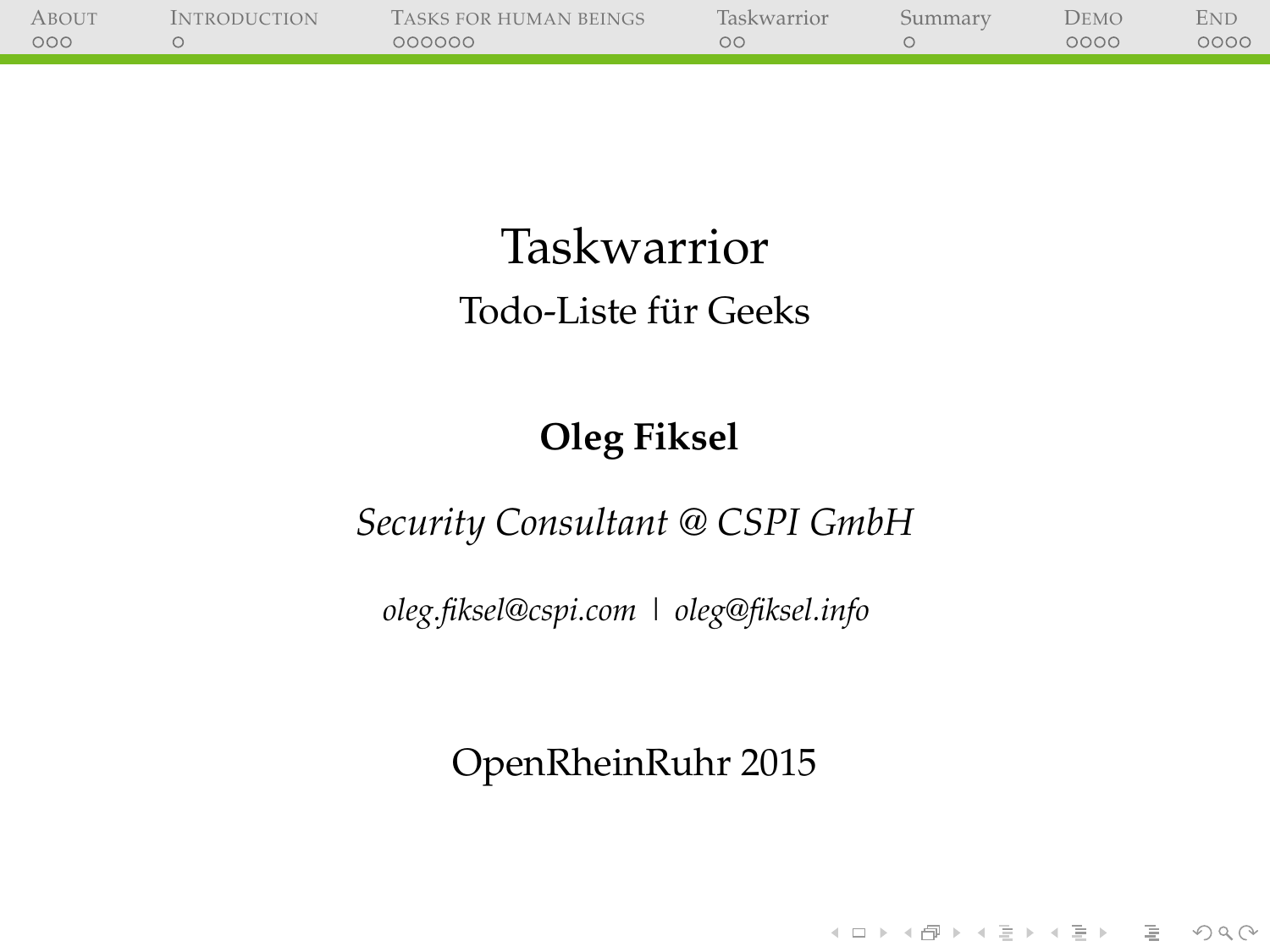| <b>ABOUT</b> | <i><b>INTRODUCTION</b></i> | TASKS FOR HUMAN BEINGS | <b>Taskwarrior</b> | Summary | DEMO | <b>END</b> |
|--------------|----------------------------|------------------------|--------------------|---------|------|------------|
| 000          |                            | 000000                 |                    |         | 0000 | 0000       |
|              |                            |                        |                    |         |      |            |

(ロ) (@) (경) (경) (경) 경 990

#### AGENDA

A[BOUT](#page-2-0) I[NTRODUCTION](#page-5-0) [Goals of this talk](#page-5-0) T[ASKS FOR HUMAN BEINGS](#page-9-0) [Problem](#page-9-0) [Purpose of a Task-Application](#page-12-0) [GTD](#page-16-0) [Some of GTD principles](#page-20-0) [In addition to GTD](#page-31-0) [Taskwarrior](#page-39-0) [Why Taskwarrior?](#page-39-0) [Architecture](#page-52-0) [Summary](#page-53-0) D[EMO](#page-58-0) **E[ND](#page-62-0)** [Q & A](#page-62-0) [Links](#page-63-0)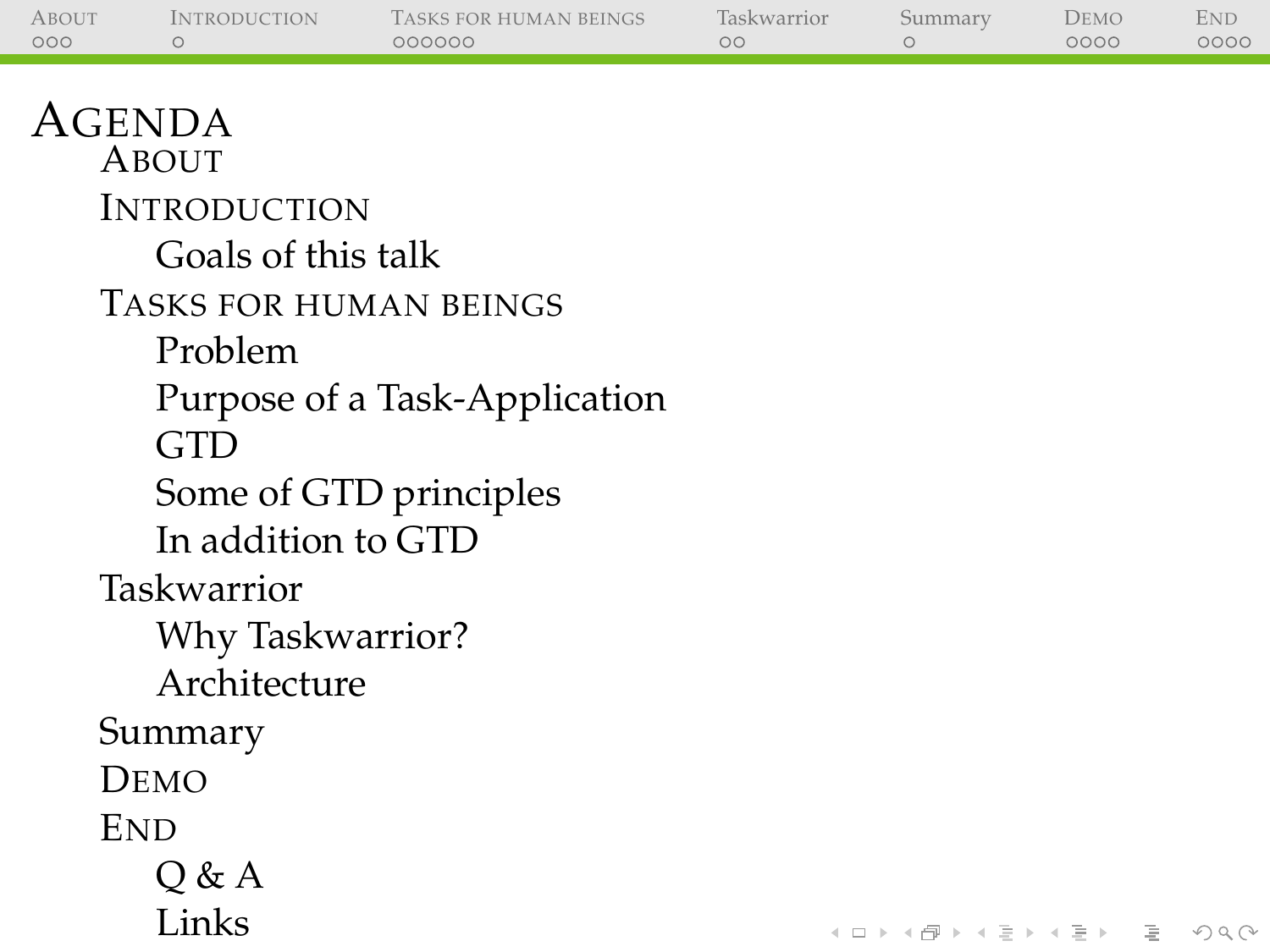| <b>ABOUT</b> | <b>INTRODUCTION</b> | TASKS FOR HUMAN BEINGS | <b>Taskwarrior</b> | Summarv | Demo | End  |
|--------------|---------------------|------------------------|--------------------|---------|------|------|
| $\bullet$    |                     | 000000                 | ОC                 |         | 0000 | 0000 |
|              |                     |                        |                    |         |      |      |

### ABOUT ME

▶ Security Consultant at CSPI (former MODCOMP)

(ロ) (@) (경) (경) (경) 경 990

- <span id="page-2-0"></span>▶ Main topics
	- $\blacktriangleright$  Automation
	- $\blacktriangleright$  Virtualisation
	- $\blacktriangleright$  Application Switching (load balancing)
	- $\blacktriangleright$  Perl Coding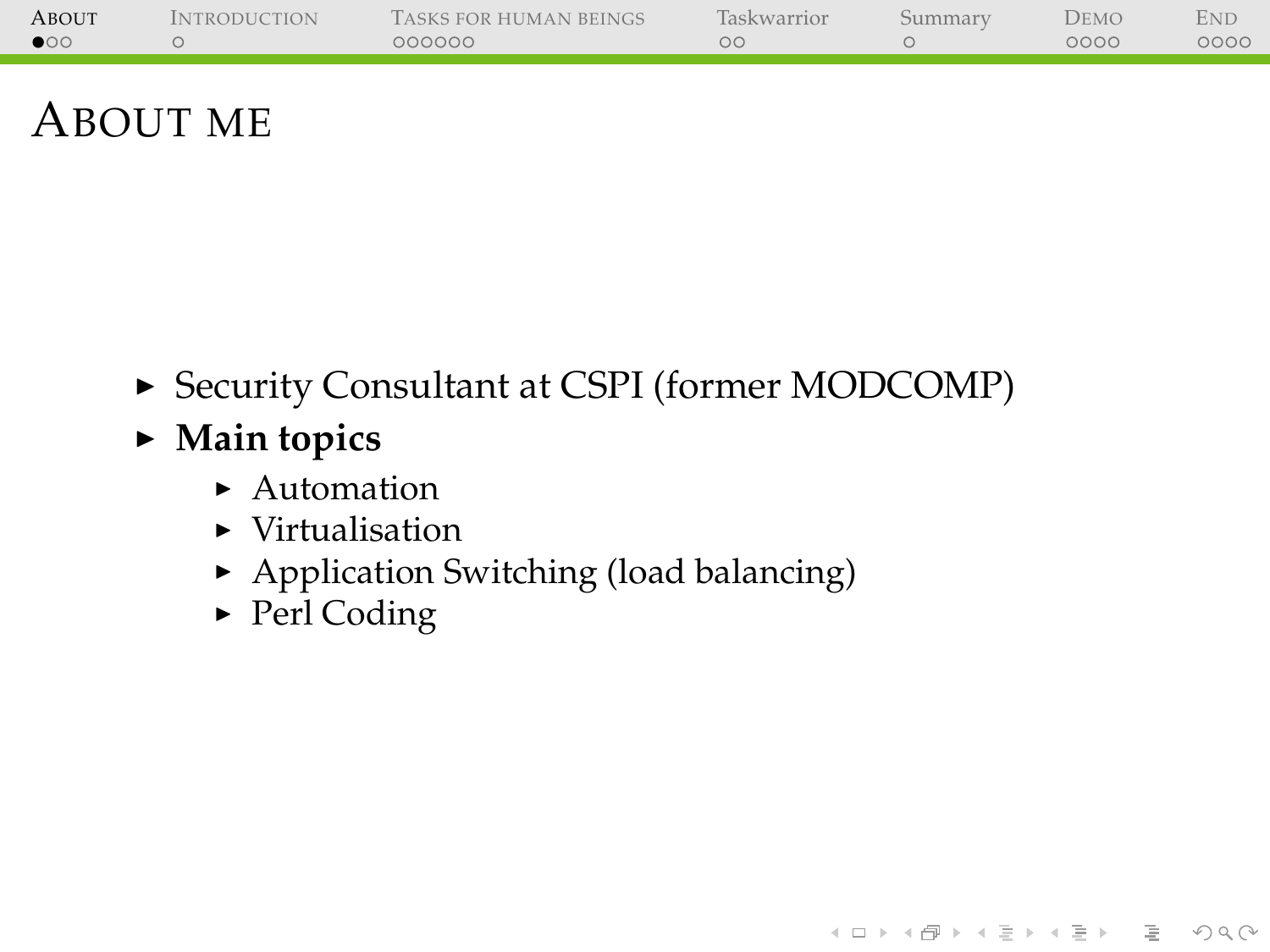| <b>ABOUT</b>        | <i><b>INTRODUCTION</b></i> | TASKS FOR HUMAN BEINGS | Taskwarrior | Summarv | <b>JEMO</b> | END  |
|---------------------|----------------------------|------------------------|-------------|---------|-------------|------|
| $\circ\bullet\circ$ |                            | 000000                 | oο          |         | 0000        | 0000 |
|                     |                            |                        |             |         |             |      |

## ABOUT MODCOMP



- ► Founded in 1976 as MODCOMP Inc. Since 1985 in Germany.
- $\triangleright$  Main scope: production of minicomputer for real-time environments. Example: NASA Space Shuttle Program.
- $\triangleright$  Development of real-time operating system Real/IX.
- $\blacktriangleright$  1990 1992 Cray and Bull equip their HPCs with Real/IX.
- ▶ 1995 New scope: Security Consulting.
- ▶ 1996 Purchased by CSPI.
- $\blacktriangleright$  Since 2015 re-branded as CSPI Germa[ny](#page-2-0).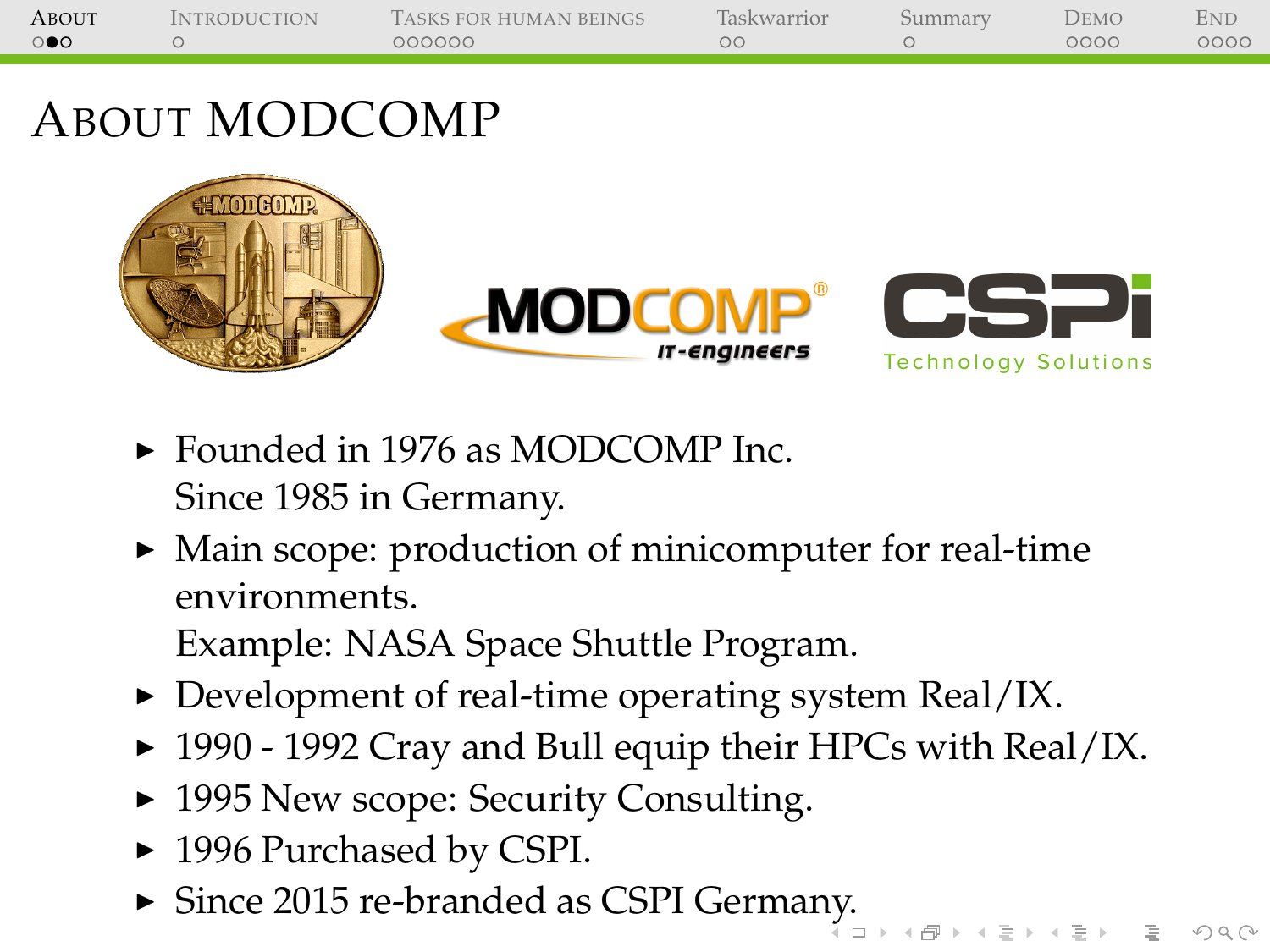| ABOUT   | <b>INTRODUCTION</b> | TASKS FOR HUMAN BEINGS | Taskwarrior | Summarv | DEMO | Eni  |
|---------|---------------------|------------------------|-------------|---------|------|------|
| $\circ$ |                     | 000000                 | ОC          |         | 0000 | 0000 |
|         |                     |                        |             |         |      |      |

### ABOUT CSPI



**Technology Solutions** 

- ▶ 3 locations world wide: US, DE, UK.
- $\triangleright$  CSPI Germany (Köln) ~90 employees.
	- ▶ 9 solution centers covering every aspect of IT-Security.
	- $\triangleright$  An opportunity to work on big infrastructures with cutting edge technology.

HERRICH STRAIN STRAIN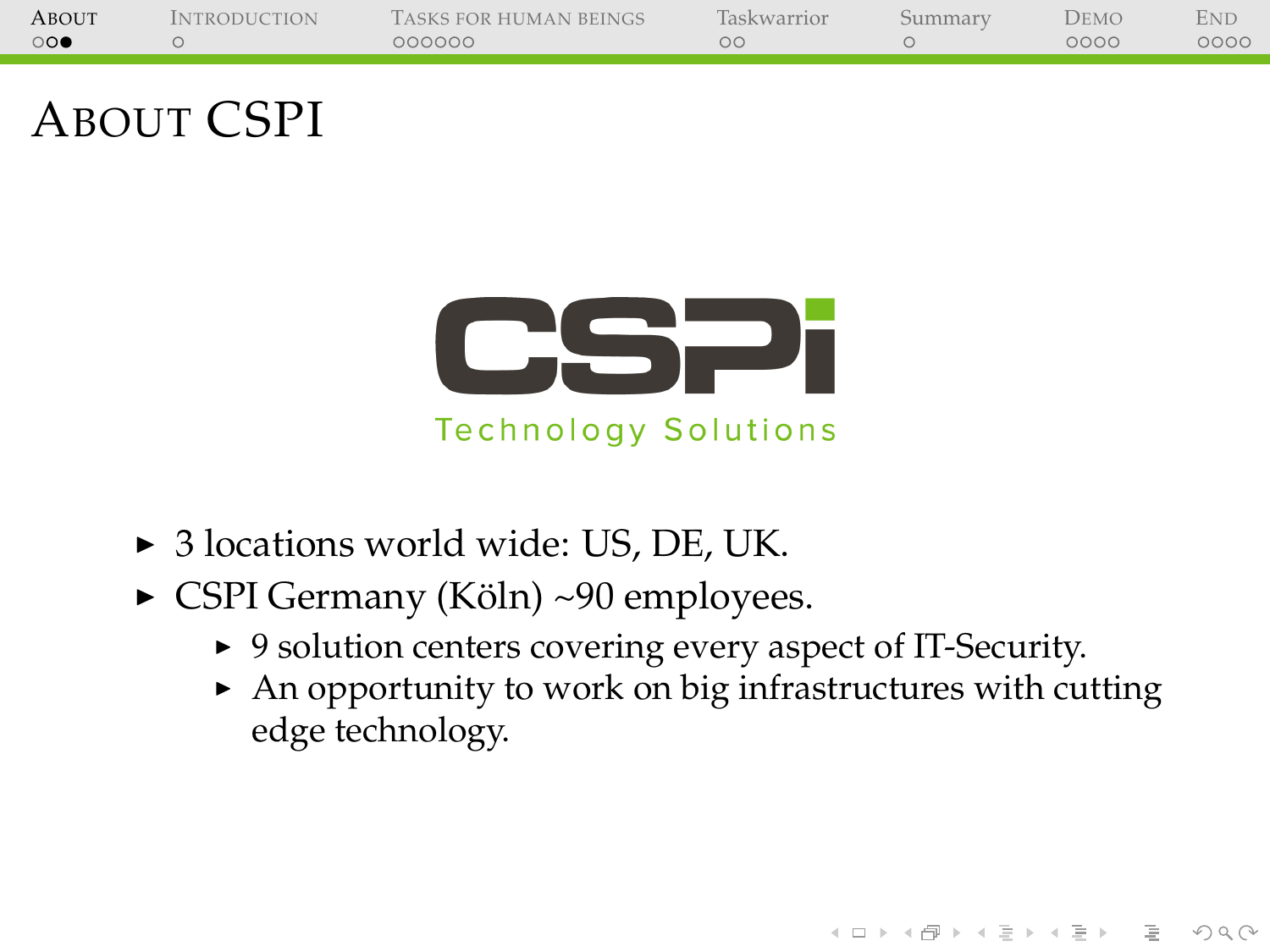<span id="page-5-0"></span>

| ABOUT | <b>INTRODUCTION</b> | TASKS FOR HUMAN BEINGS | Taskwarrior | Summarv | DEMO | End  |
|-------|---------------------|------------------------|-------------|---------|------|------|
| 000   |                     | 000000                 |             |         | 0000 | 0000 |
|       |                     |                        |             |         |      |      |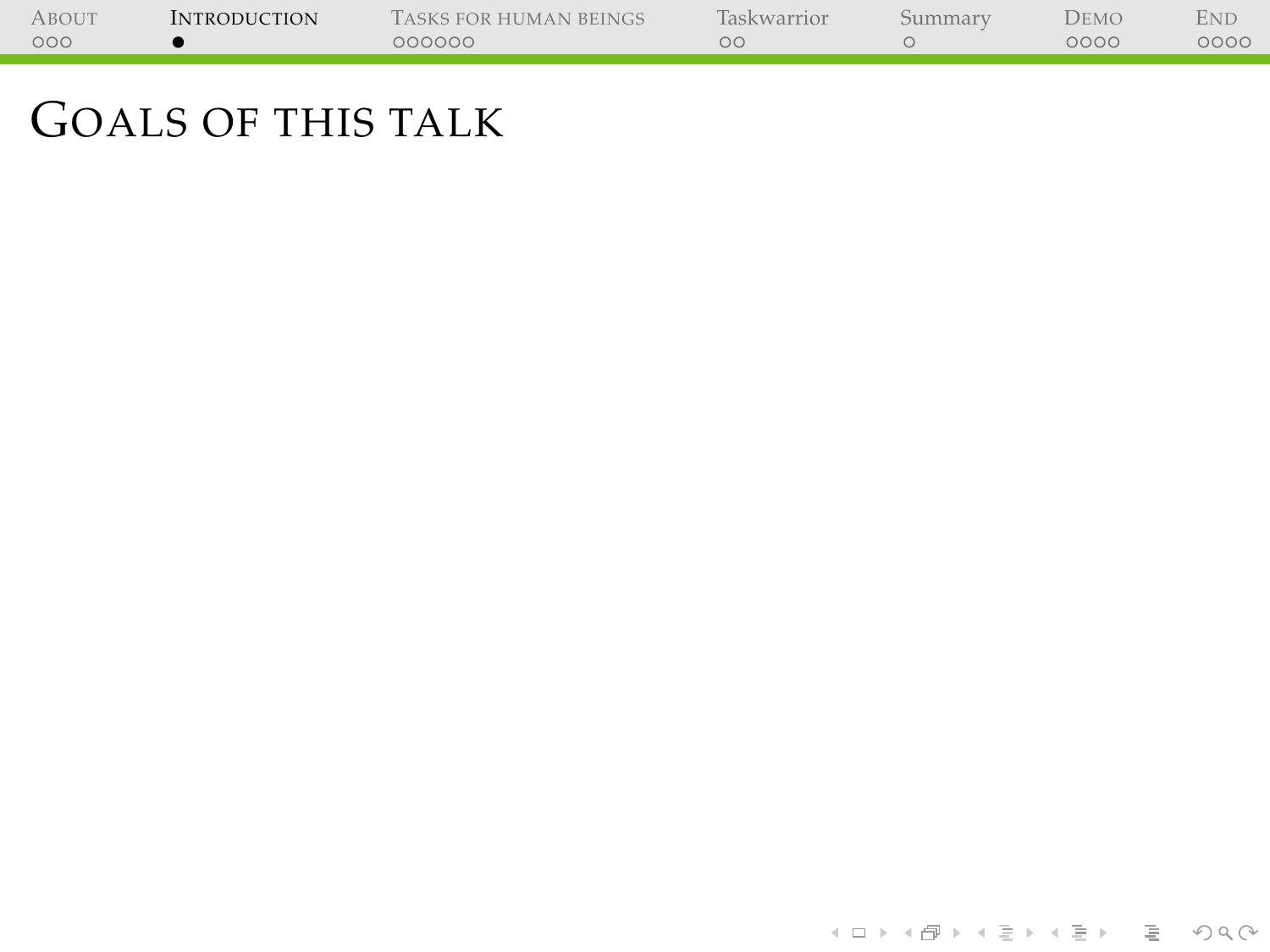| ABOUT | <b>INTRODUCTION</b> | TASKS FOR HUMAN BEINGS | Taskwarrior | Summarv | Demo | Eni  |
|-------|---------------------|------------------------|-------------|---------|------|------|
| 000   |                     | 000000                 |             |         | 0000 | 0000 |
|       |                     |                        |             |         |      |      |

 $\blacktriangleright$  Clarify why task management is important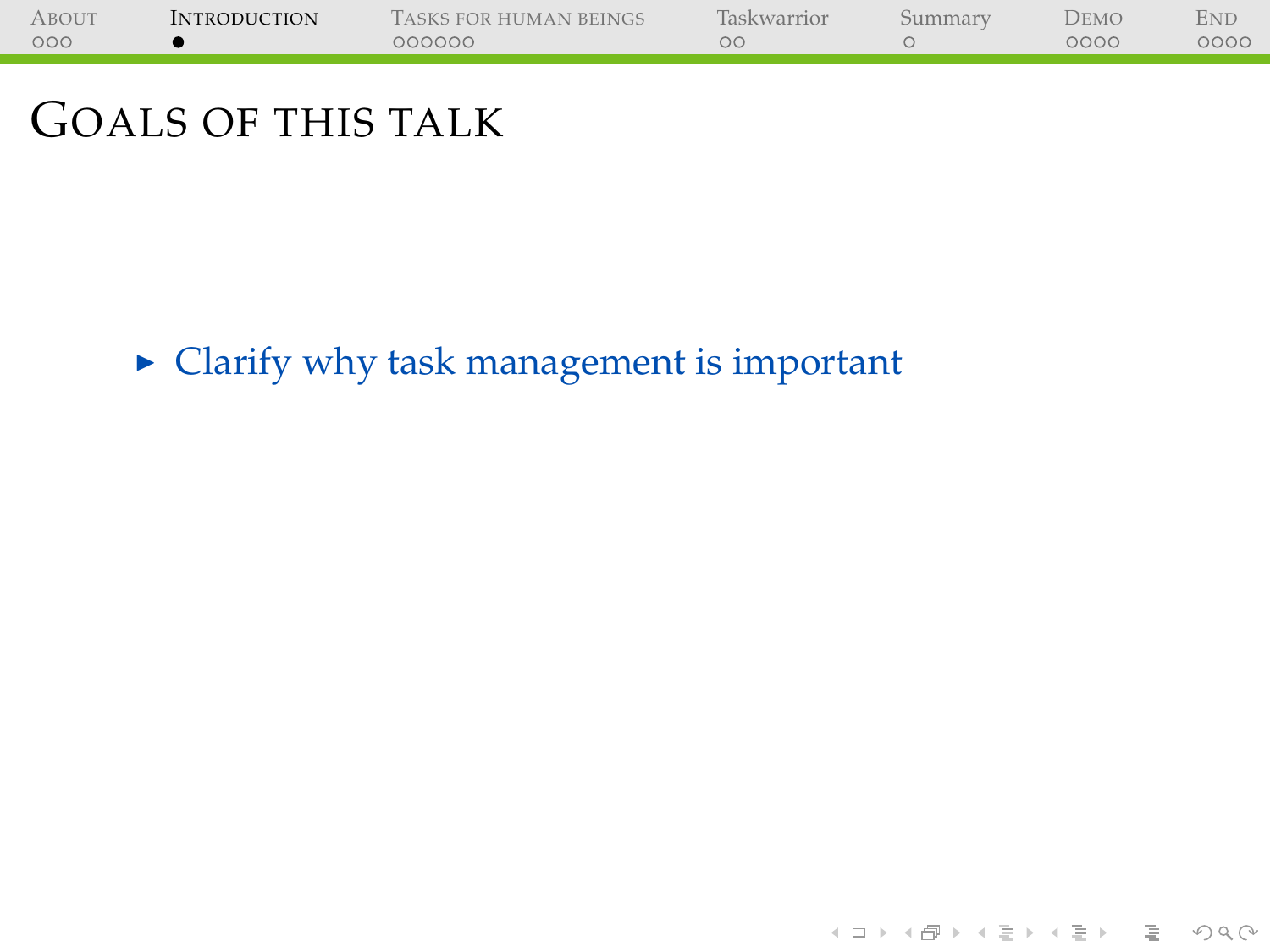| ABOUT | <b>INTRODUCTION</b> | TASKS FOR HUMAN BEINGS | Taskwarrior | Summarv | DEMO | <b>END</b> |
|-------|---------------------|------------------------|-------------|---------|------|------------|
| 000   |                     | 000000                 |             |         | 0000 | 0000       |
|       |                     |                        |             |         |      |            |

- $\triangleright$  Clarify why task management is important
- $\triangleright$  Provide a short summary of main point from popular time management techniques

(ロ) (@) (혼) (혼) (혼) 2000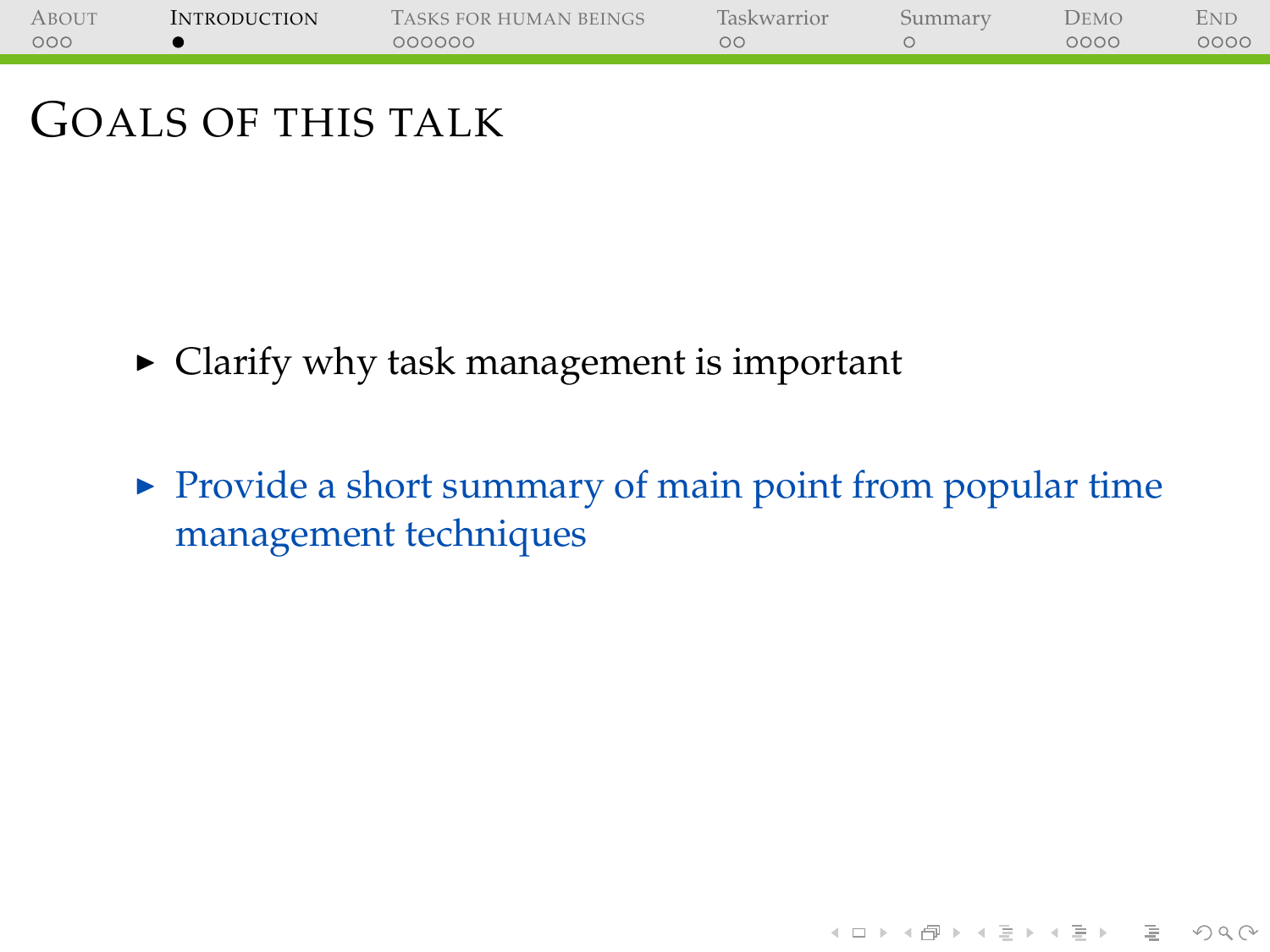| ABOUT | <b>INTRODUCTION</b> | TASKS FOR HUMAN BEINGS | Taskwarrior | Summarv | DEMO | <b>END</b> |
|-------|---------------------|------------------------|-------------|---------|------|------------|
| 000   |                     | 000000                 |             |         | 0000 | 0000       |
|       |                     |                        |             |         |      |            |

- $\triangleright$  Clarify why task management is important
- $\triangleright$  Provide a short summary of main point from popular time management techniques

**K ロ ▶ K (日 ) X X ミ > X ミ > → ミ → 9 Q (V)** 

 $\blacktriangleright$  Introduction to Taskwarrior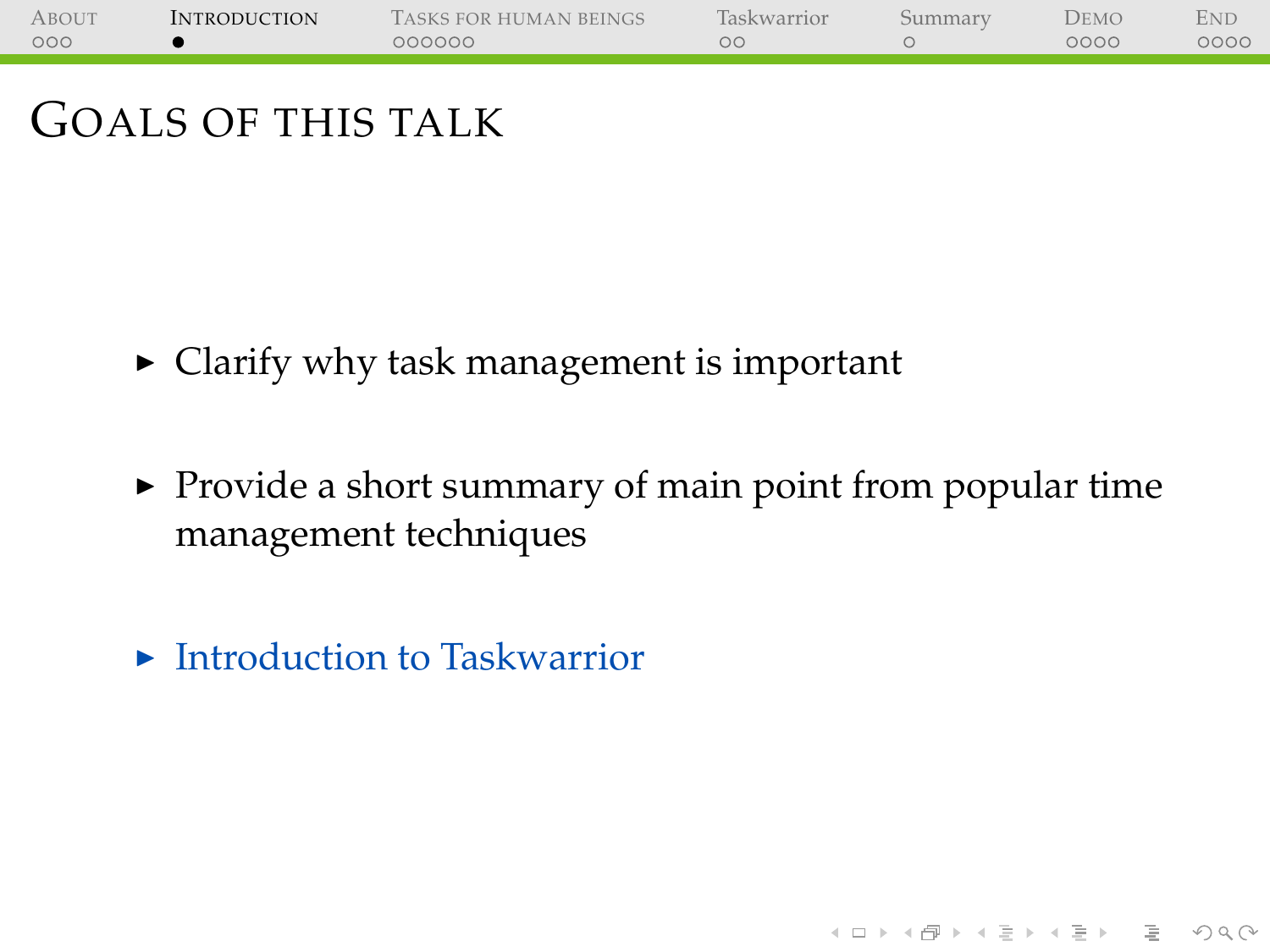| <b>ABOUT</b> | <b>INTRODUCTION</b> | TASKS FOR HUMAN BEINGS | Taskwarrior | Summarv | Demo | <b>END</b> |
|--------------|---------------------|------------------------|-------------|---------|------|------------|
| 000          |                     | $\bullet$ 00000        |             |         | 0000 | 0000       |
|              |                     |                        |             |         |      |            |

#### PROBLEM

#### <span id="page-9-0"></span> $\triangleright$  We are not robots (most of us)

イロトイ団トイミトイミト ミニの久心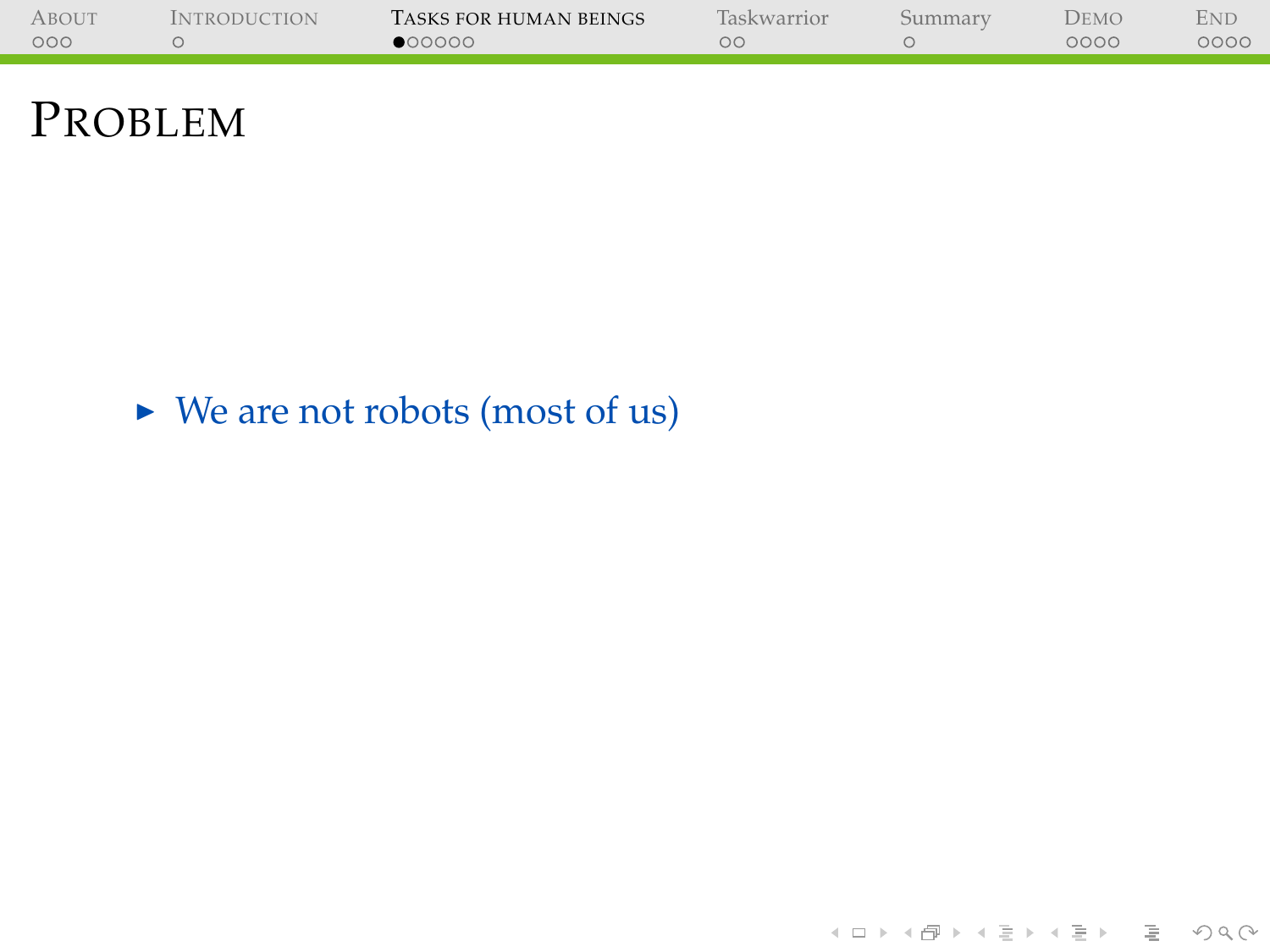| <b>ABOUT</b> | <i><b>INTRODUCTION</b></i> | TASKS FOR HUMAN BEINGS | <b>Taskwarrior</b> | Summarv | <b>DEMO</b> | <b>END</b> |
|--------------|----------------------------|------------------------|--------------------|---------|-------------|------------|
| 000          |                            | $\bullet$ 00000        |                    |         | 0000        | 0000       |
|              |                            |                        |                    |         |             |            |

(ロ) (@) (경) (경) (경) 경 990

#### PROBLEM

- $\triangleright$  We are not robots (most of us)
- $\triangleright$  We need motivation to do our tasks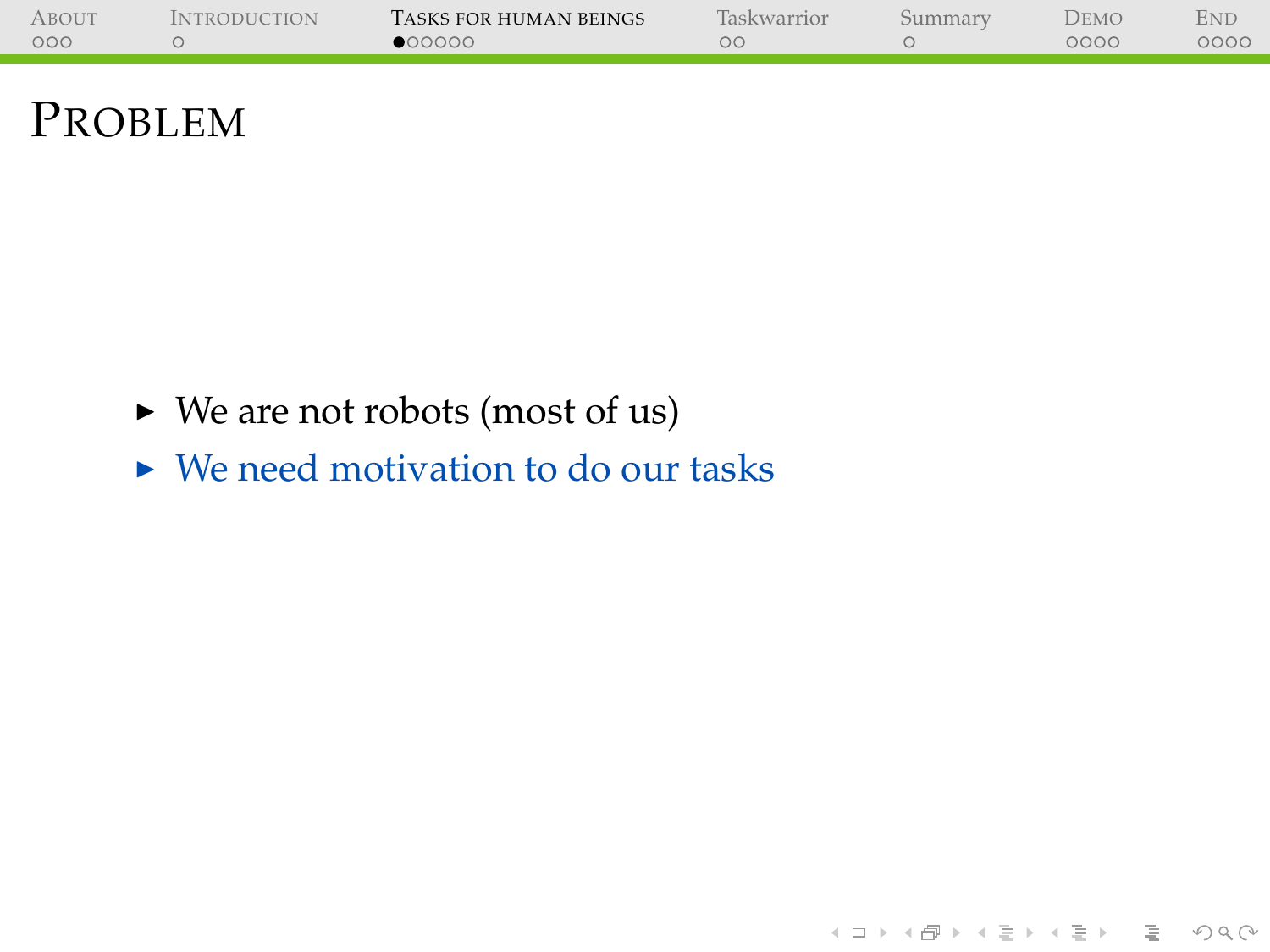| <b>ABOUT</b> | <b>INTRODUCTION</b> | TASKS FOR HUMAN BEINGS | <b>Taskwarrior</b> | Summarv | Demo | Ene  |
|--------------|---------------------|------------------------|--------------------|---------|------|------|
| 000          |                     | $\bullet$ 00000        |                    |         | 0000 | ೦೦೦೦ |
|              |                     |                        |                    |         |      |      |

#### PROBLEM

- $\triangleright$  We are not robots (most of us)
- $\triangleright$  We need motivation to do our tasks
- $\triangleright$  Sometimes we work all day but don't have an impression we did something

(ロ) (@) (경) (경) (경) 경 990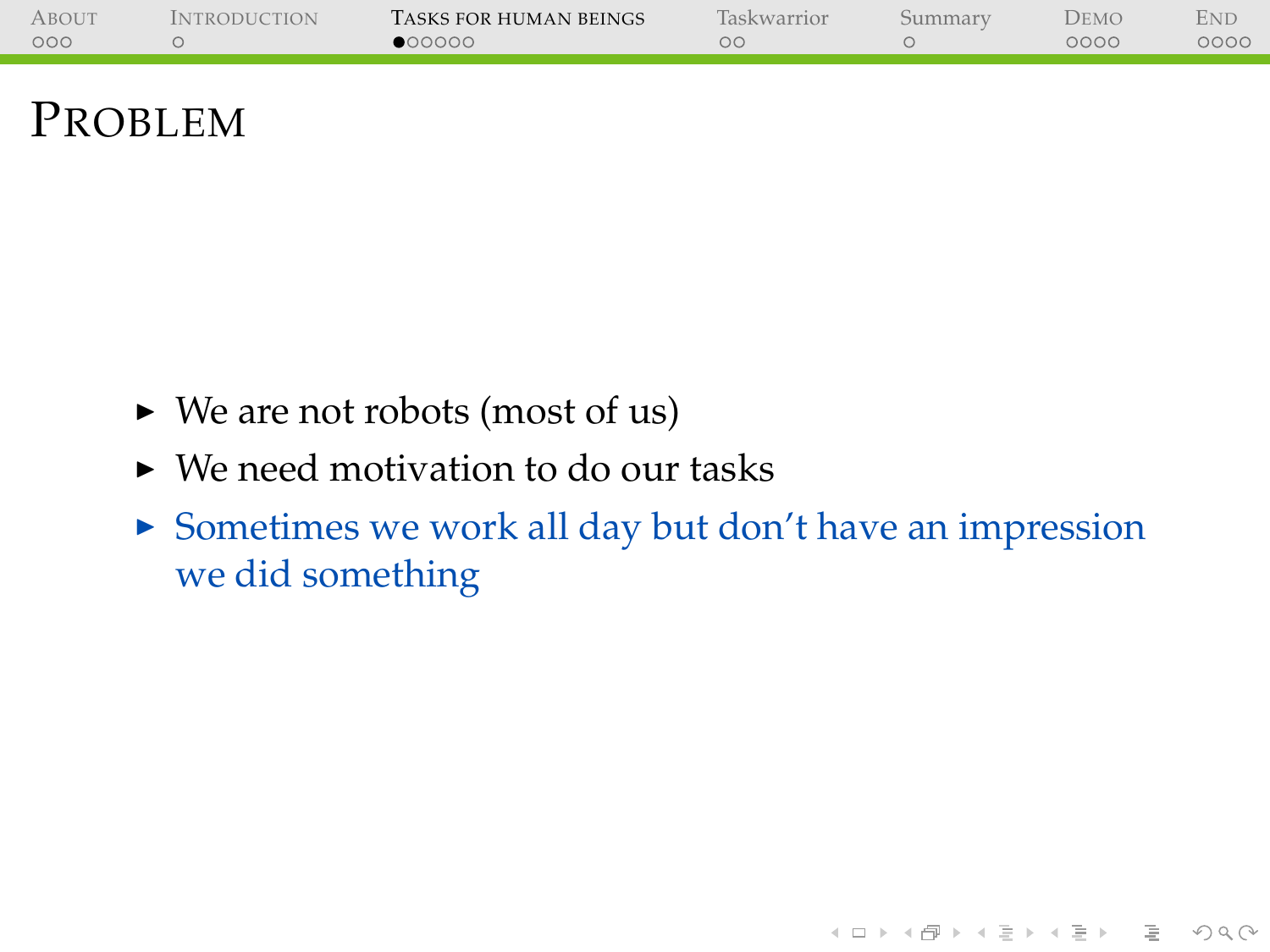| <b>ABOUT</b> | <b>INTRODUCTION</b> | TASKS FOR HUMAN BEINGS | Taskwarrior | Summarv | DEMO | <b>ENL</b> |
|--------------|---------------------|------------------------|-------------|---------|------|------------|
| 000          |                     | 000000                 |             |         | 0000 | 0000       |
|              |                     |                        |             |         |      |            |

<span id="page-12-0"></span> $\blacktriangleright$  A task list application will not solve your todos

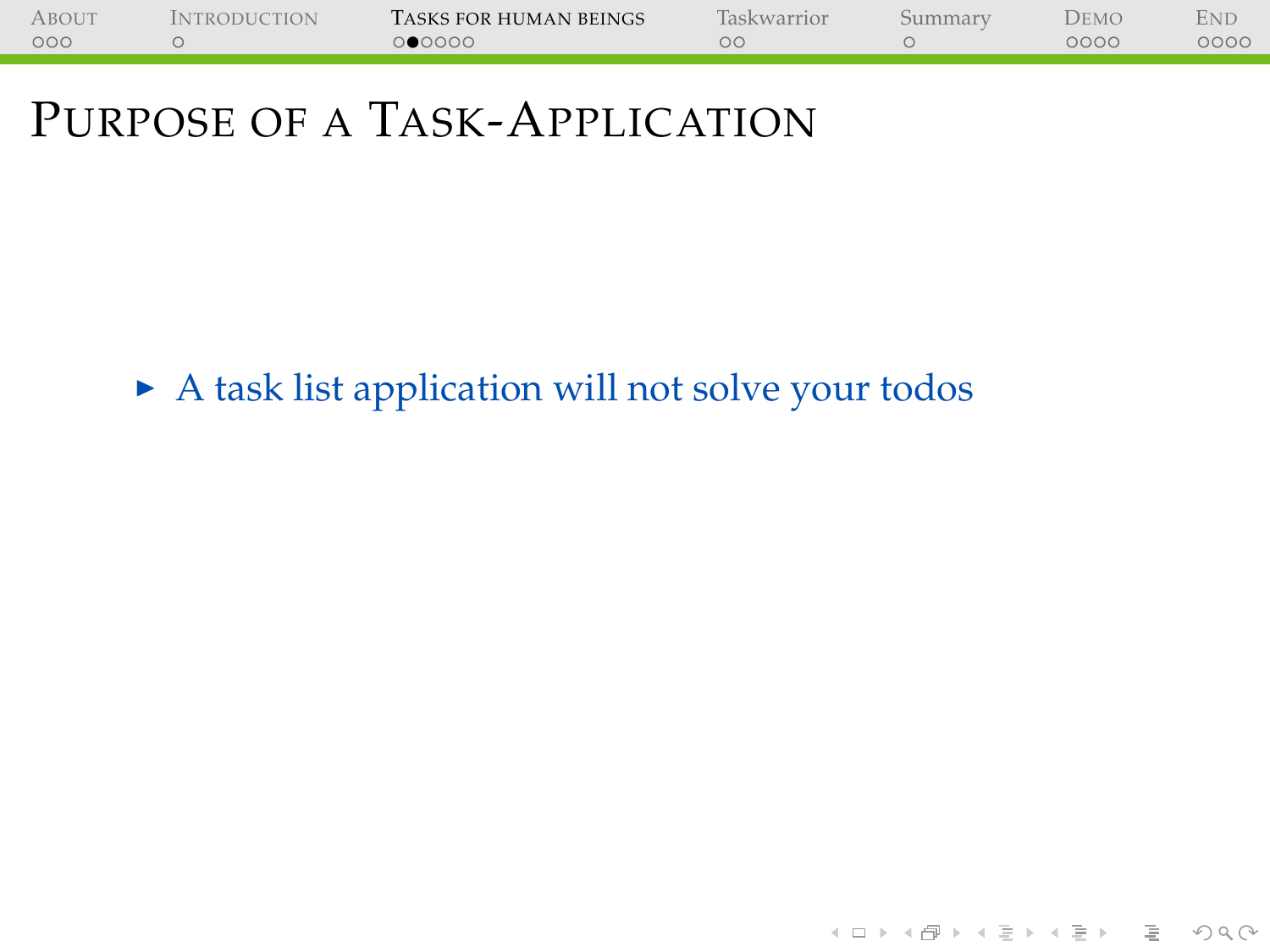| <b>ABOUT</b> | <b>INTRODUCTION</b> | TASKS FOR HUMAN BEINGS | Taskwarrior | Summarv | DEMO | <b>ENI</b> |
|--------------|---------------------|------------------------|-------------|---------|------|------------|
| 000          |                     | ೦●೦೦೦೦                 |             |         | 0000 | 0000       |
|              |                     |                        |             |         |      |            |

- $\triangleright$  A task list application will not solve your todos
- It's just a tool to help organize and **get an overview**

아마 아이라 아이들 아이들이 다 들어.

 $OQ$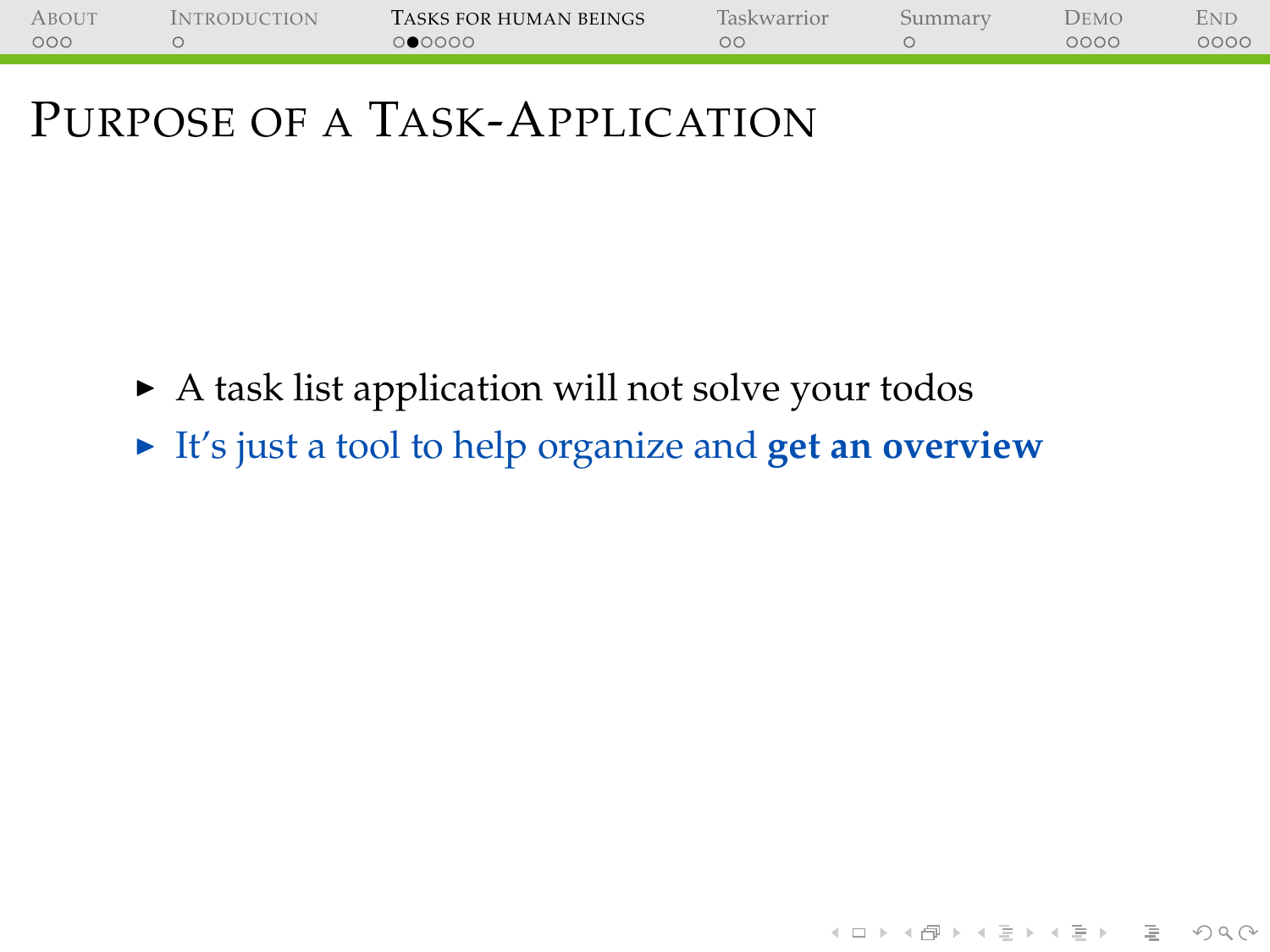| <b>ABOUT</b> | <b>INTRODUCTION</b> | TASKS FOR HUMAN BEINGS | Taskwarrior | Summarv | DEMO | <b>ENI</b> |
|--------------|---------------------|------------------------|-------------|---------|------|------------|
| 000          |                     | ೦●೦೦೦೦                 |             |         | 0000 | 0000       |
|              |                     |                        |             |         |      |            |

- $\triangleright$  A task list application will not solve your todos
- It's just a tool to help organize and get an overview

(ロ) (图) (경) (경) (경) 1월 1000

 $\triangleright$  A task list is only usefull if you have an overview *(priorities)*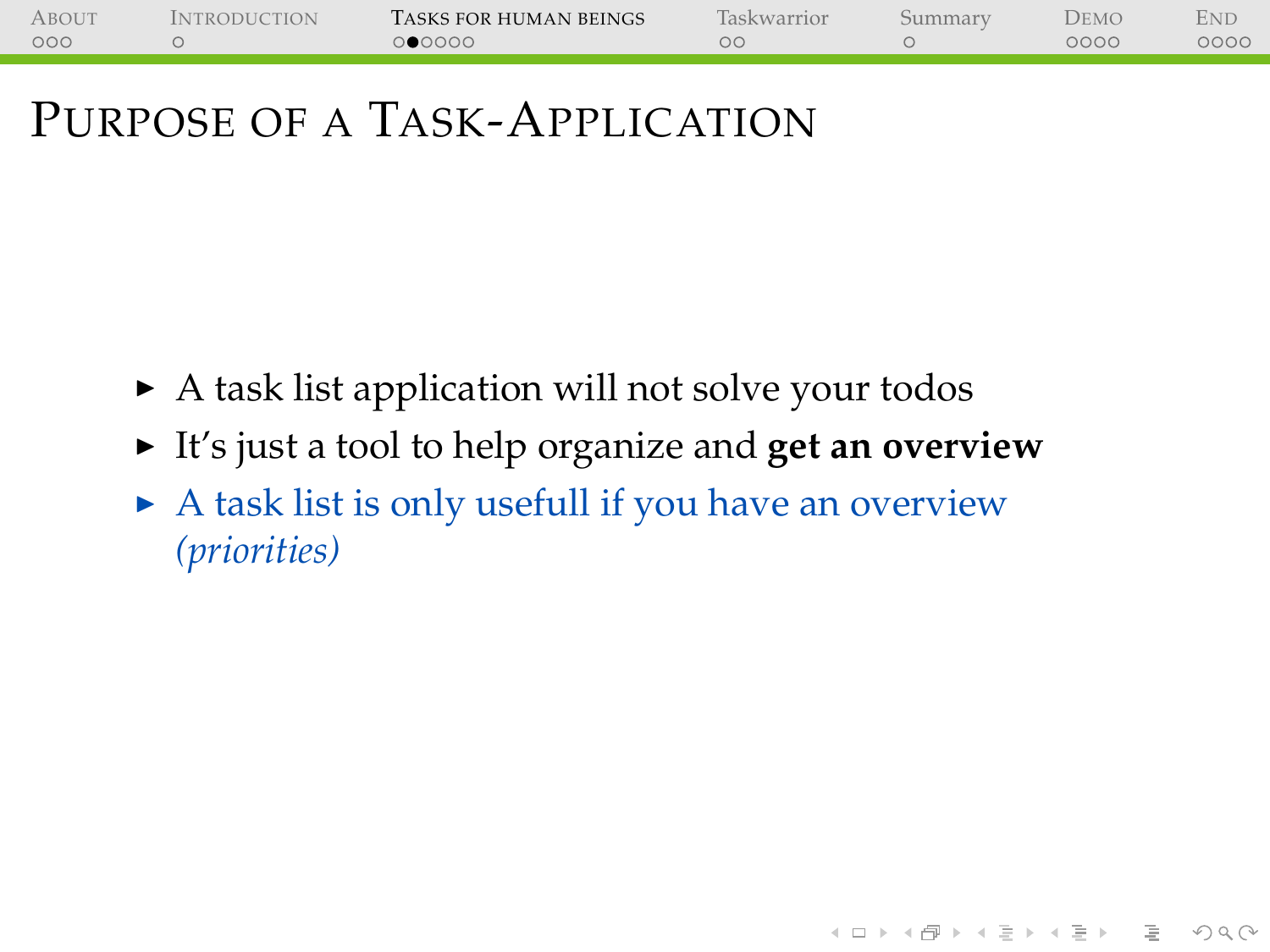| <b>ABOUT</b> | <b>INTRODUCTION</b> | TASKS FOR HUMAN BEINGS | Taskwarrior | Summarv | DEMO | <b>ENI</b> |
|--------------|---------------------|------------------------|-------------|---------|------|------------|
| 000          |                     | ೦●೦೦೦೦                 |             |         | 0000 | 0000       |
|              |                     |                        |             |         |      |            |

- $\triangleright$  A task list application will not solve your todos
- ► It's just a tool to help organize and **get an overview**

(ロ) (图) (경) (경) (경) 1월 1000

- $\triangleright$  A task list is only usefull if you have an overview *(priorities)*
- $\triangleright$  A task list should be easy to use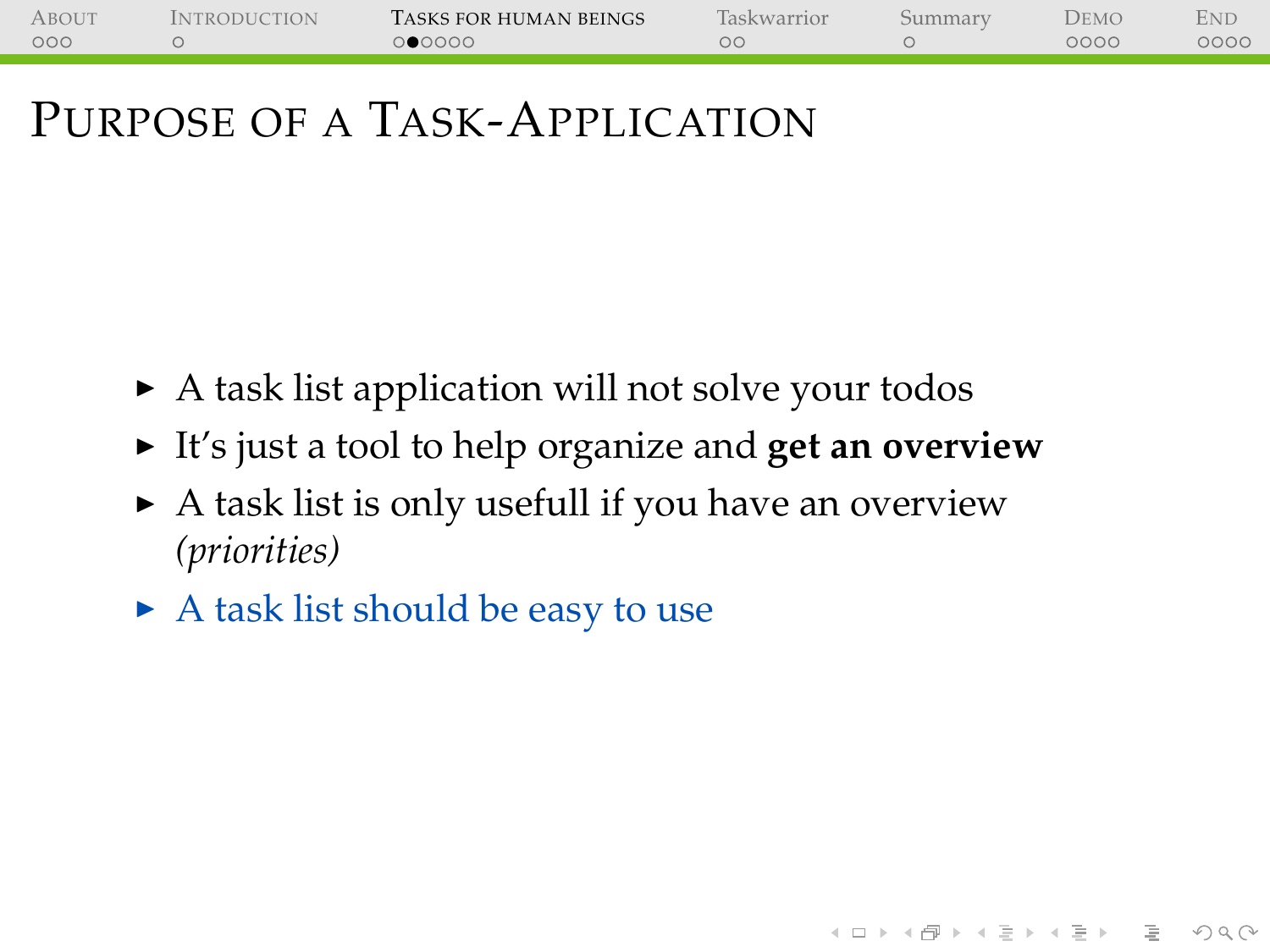| <b>ABOUT</b> | <i><b>INTRODUCTION</b></i> | TASKS FOR HUMAN BEINGS | <b>Taskwarrior</b> | Summary | DEMO | Eni  |
|--------------|----------------------------|------------------------|--------------------|---------|------|------|
| 000          |                            | 000000                 |                    |         | 0000 | 0000 |
|              |                            |                        |                    |         |      |      |

<span id="page-16-0"></span>÷,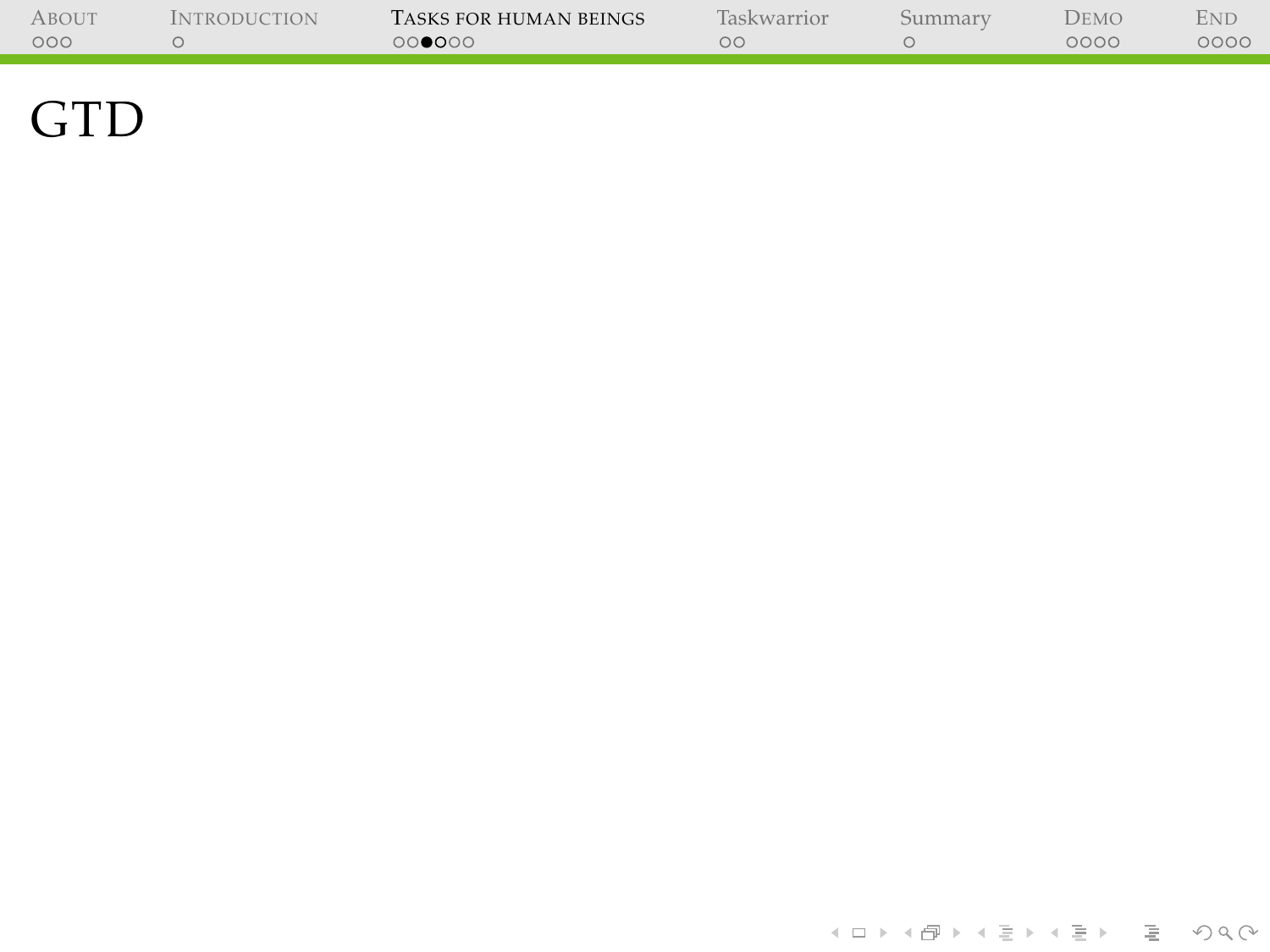| <b>ABOUT</b> | <b>NTRODUCTION</b> | TASKS FOR HUMAN BEINGS | <b>Taskwarrior</b> | Summarv | DEMO | Ene  |
|--------------|--------------------|------------------------|--------------------|---------|------|------|
| 000          |                    | ററ∩∎ററ                 |                    |         | 0000 | 0000 |
|              |                    |                        |                    |         |      |      |
|              |                    |                        |                    |         |      |      |

۰

#### **GTD**

<sup>1</sup>[Wikipedia Quote](https://en.wikipedia.org/wiki/Getting_Things_Done)

**Kロト K個 K K ミト K E K L E K Y Q Q Q**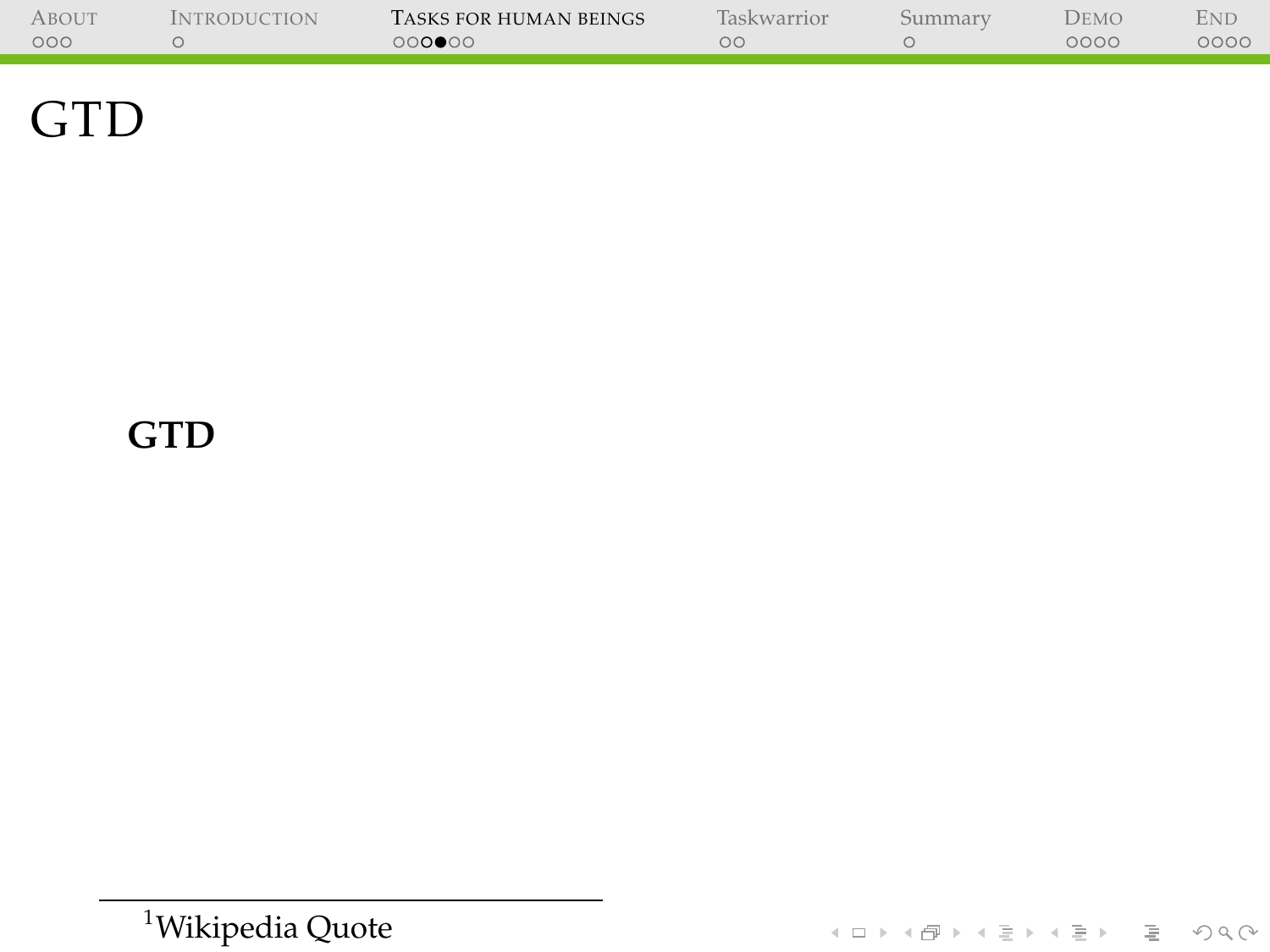| <b>ABOUT</b> | <b>INTRODUCTION</b> | TASKS FOR HUMAN BEINGS | <b>Taskwarrior</b> | Summarv | Demo | Eni  |
|--------------|---------------------|------------------------|--------------------|---------|------|------|
| 000          |                     | 000000                 |                    |         | 0000 | 0000 |
|              |                     |                        |                    |         |      |      |
|              |                     |                        |                    |         |      |      |

#### **GTD** ( **G**etting **T**hings **D**one )

<sup>1</sup>[Wikipedia Quote](https://en.wikipedia.org/wiki/Getting_Things_Done)

イロトイ団トイミトイミト ミニの久心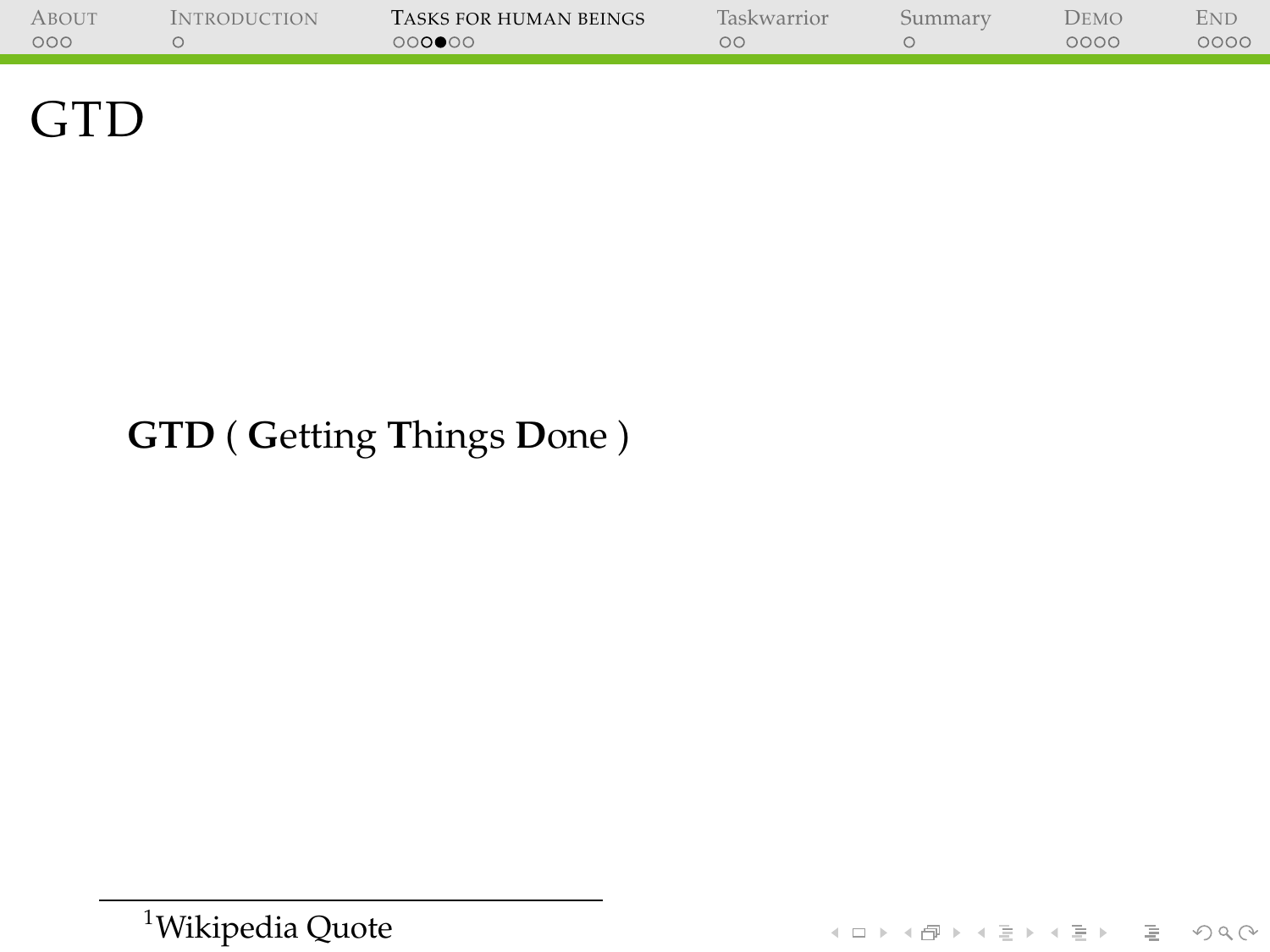| <b>ABOUT</b> | <i><b>INTRODUCTION</b></i> | TASKS FOR HUMAN BEINGS | Taskwarrior | bummary | DEMO | <b>ENL</b> |
|--------------|----------------------------|------------------------|-------------|---------|------|------------|
| 000          |                            | ററ∩∎ററ                 | K           |         | 0000 | ೦೦೦೦       |
|              |                            |                        |             |         |      |            |

#### **GTD** ( **G**etting **T**hings **D**one ) *- is a time-management method, described in a book of the same title by productivity consultant David Allen.* <sup>1</sup>

<sup>1</sup>[Wikipedia Quote](https://en.wikipedia.org/wiki/Getting_Things_Done)

(ロ) (@) (경) (경) (경) 경 990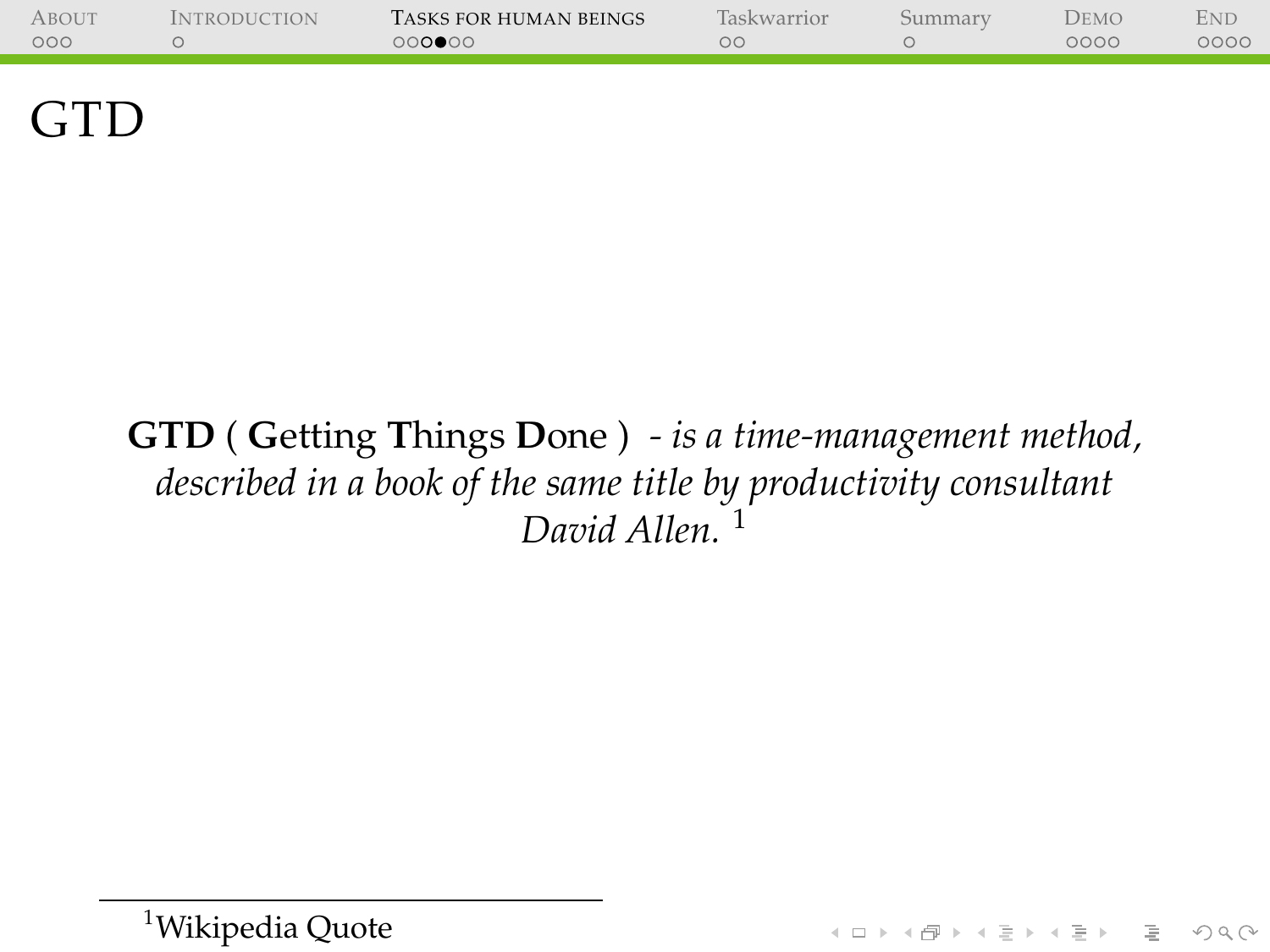<span id="page-20-0"></span>

| <b>ABOUT</b> | <i>Introduction</i> | TASKS FOR HUMAN BEINGS | <b>Taskwarrior</b> | Summarv | Demo | Ene  |
|--------------|---------------------|------------------------|--------------------|---------|------|------|
| 000          |                     | 0000●0                 |                    |         | 0000 | 0000 |
|              |                     |                        |                    |         |      |      |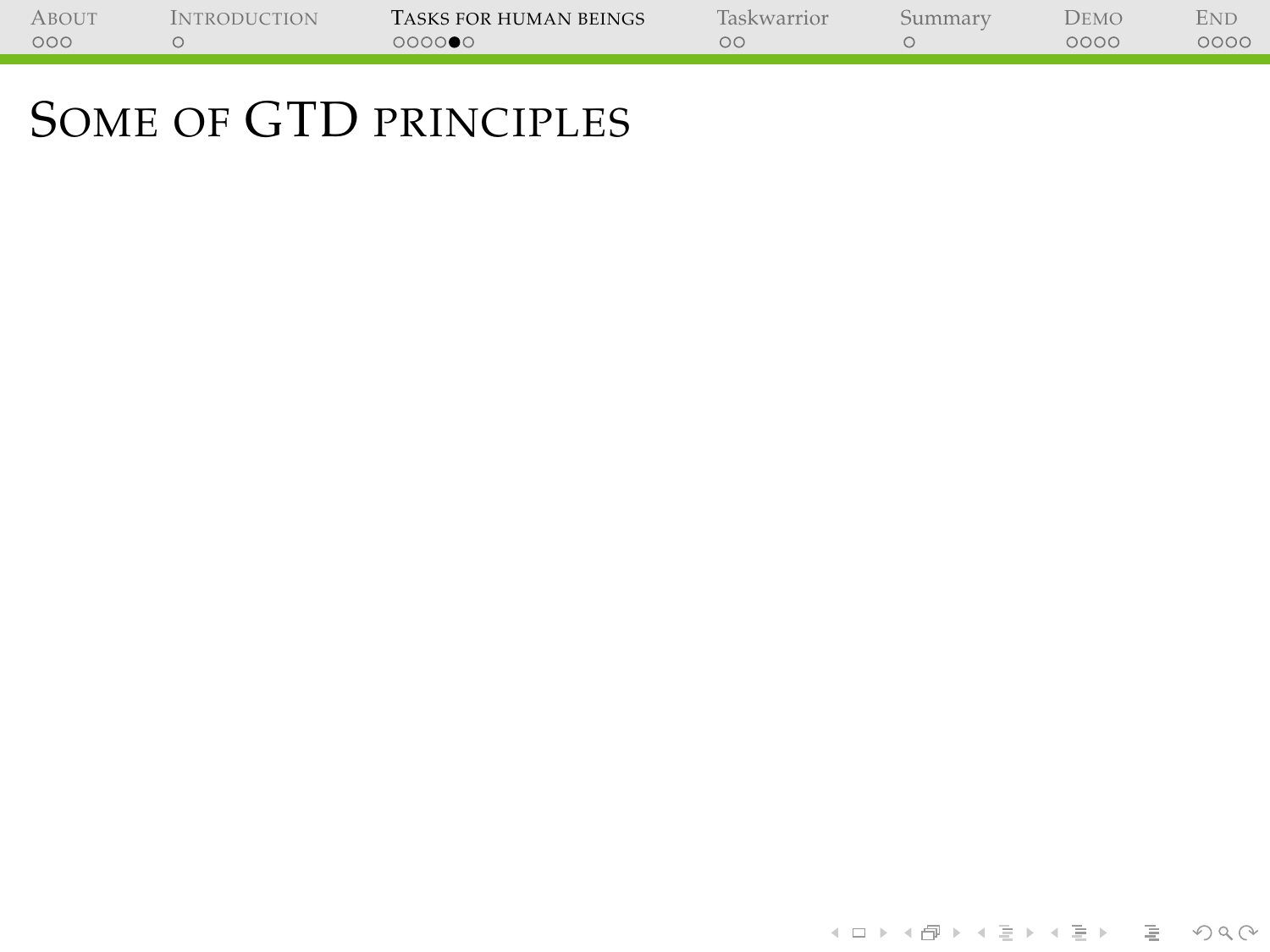| ABOUT | <b>INTRODUCTION</b> | TASKS FOR HUMAN BEINGS | Taskwarrior | Summarv | Demo | END  |
|-------|---------------------|------------------------|-------------|---------|------|------|
| 000   |                     | 0000●0                 | oc          |         | 0000 | 0000 |
|       |                     |                        |             |         |      |      |

► Task takes  $\leq$  5 minutes  $\rightarrow$  do it

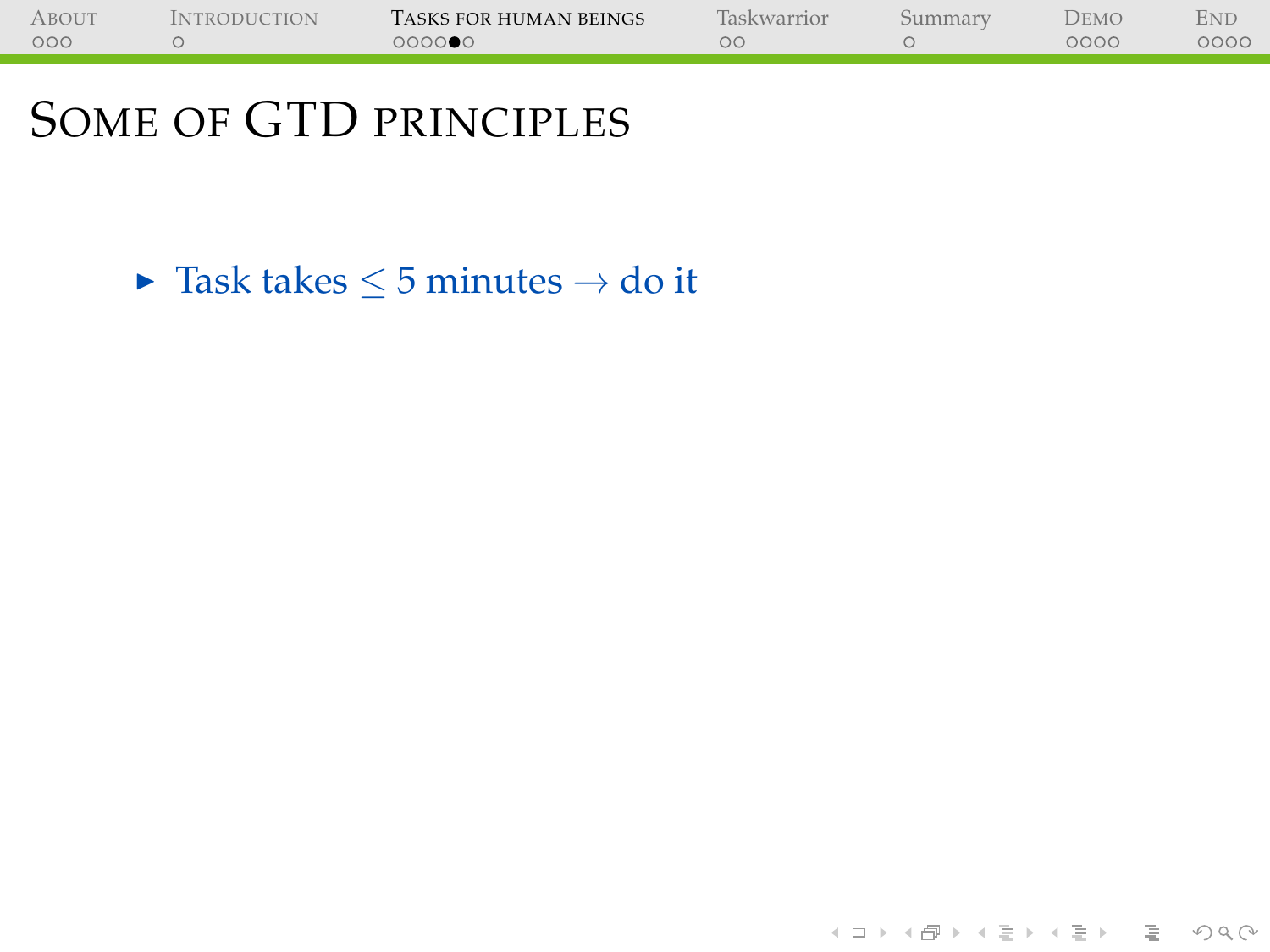| ABOUT | <i>Introduction</i> | TASKS FOR HUMAN BEINGS | Taskwarrior | Summarv | DEMO | END  |
|-------|---------------------|------------------------|-------------|---------|------|------|
| 000   |                     | 0000●0                 | ОC          |         | 0000 | 0000 |
|       |                     |                        |             |         |      |      |

- ► Task takes  $\leq$  5 minutes  $\rightarrow$  do it
- $\blacktriangleright$  Task takes  $> 5$  minutes  $\rightarrow$  schedule/plan it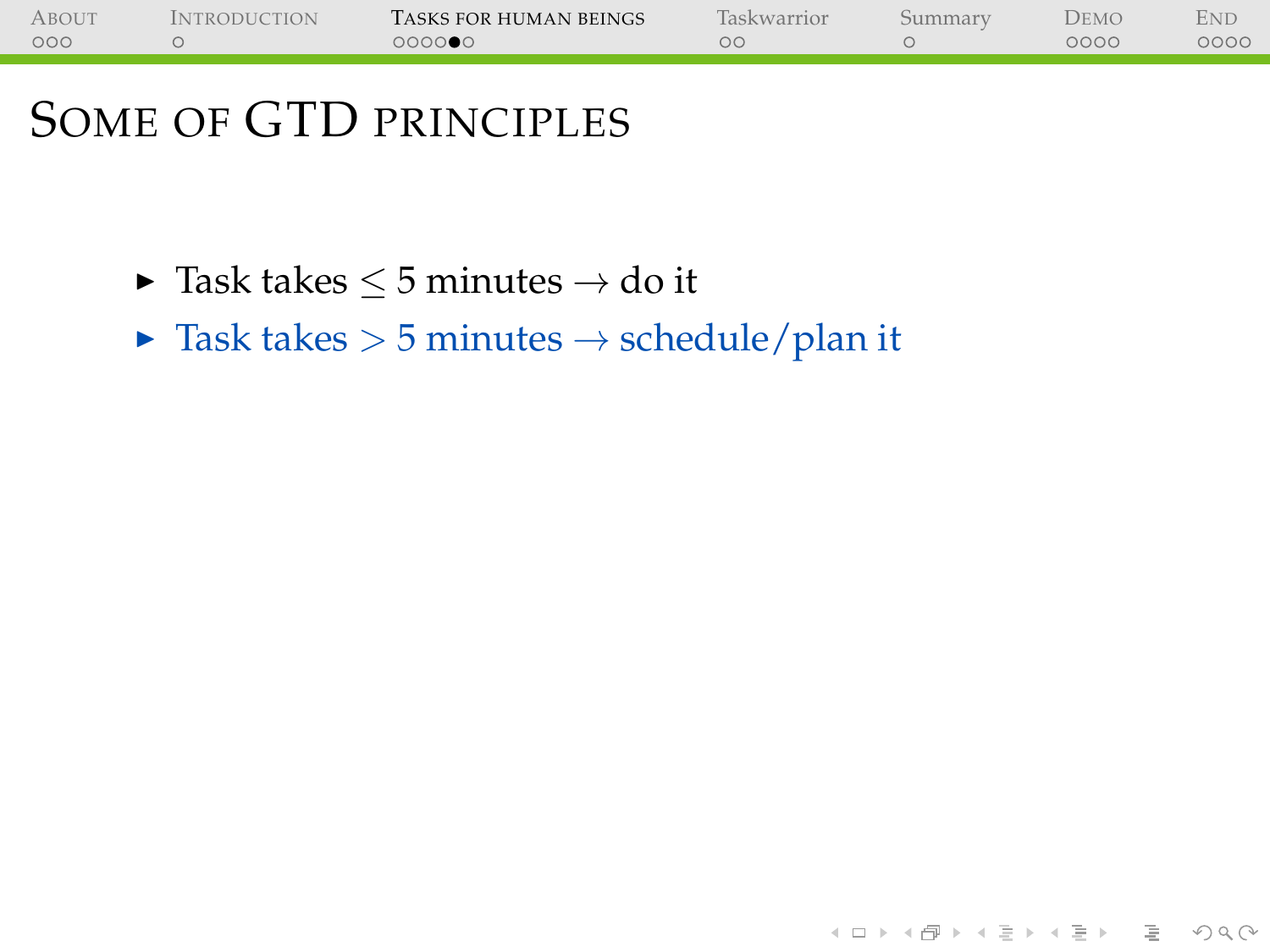| <b>ABOUT</b> | <i>Introduction</i> | TASKS FOR HUMAN BEINGS | Taskwarrior | Summarv | DEMO | Eni  |
|--------------|---------------------|------------------------|-------------|---------|------|------|
| 000          |                     | 0000●0                 | ОC          |         | 0000 | 0000 |
|              |                     |                        |             |         |      |      |

(ロ) (@) (경) (경) (경) 경 990

- $\blacktriangleright$  Task takes  $\leq$  5 minutes  $\rightarrow$  do it
- $\triangleright$  Task takes  $> 5$  minutes  $\rightarrow$  schedule/plan it
- $\triangleright$  Split big tasks into small ones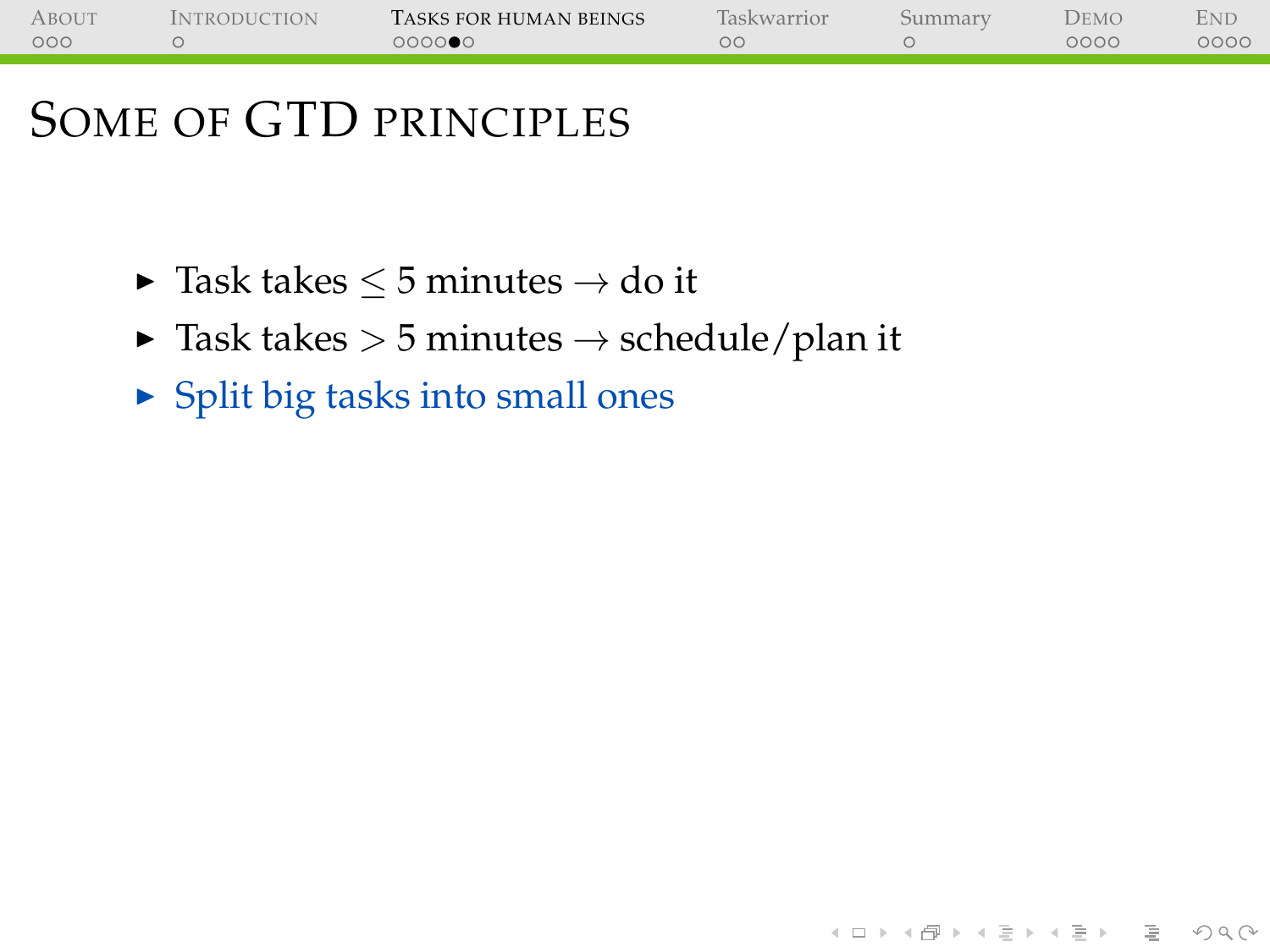| ABOUT | <b>INTRODUCTION</b> | TASKS FOR HUMAN BEINGS | Taskwarrior | Summarv | DEMO | <b>END</b> |
|-------|---------------------|------------------------|-------------|---------|------|------------|
| 000   |                     | 000000                 |             |         | 0000 | 0000       |
|       |                     |                        |             |         |      |            |

- ► Task takes  $\leq$  5 minutes  $\rightarrow$  do it
- $\triangleright$  Task takes  $> 5$  minutes  $\rightarrow$  schedule/plan it
- $\triangleright$  Split big tasks into small ones
- $\triangleright$  Task/Idea  $\rightarrow$  write down (and schedule for a review)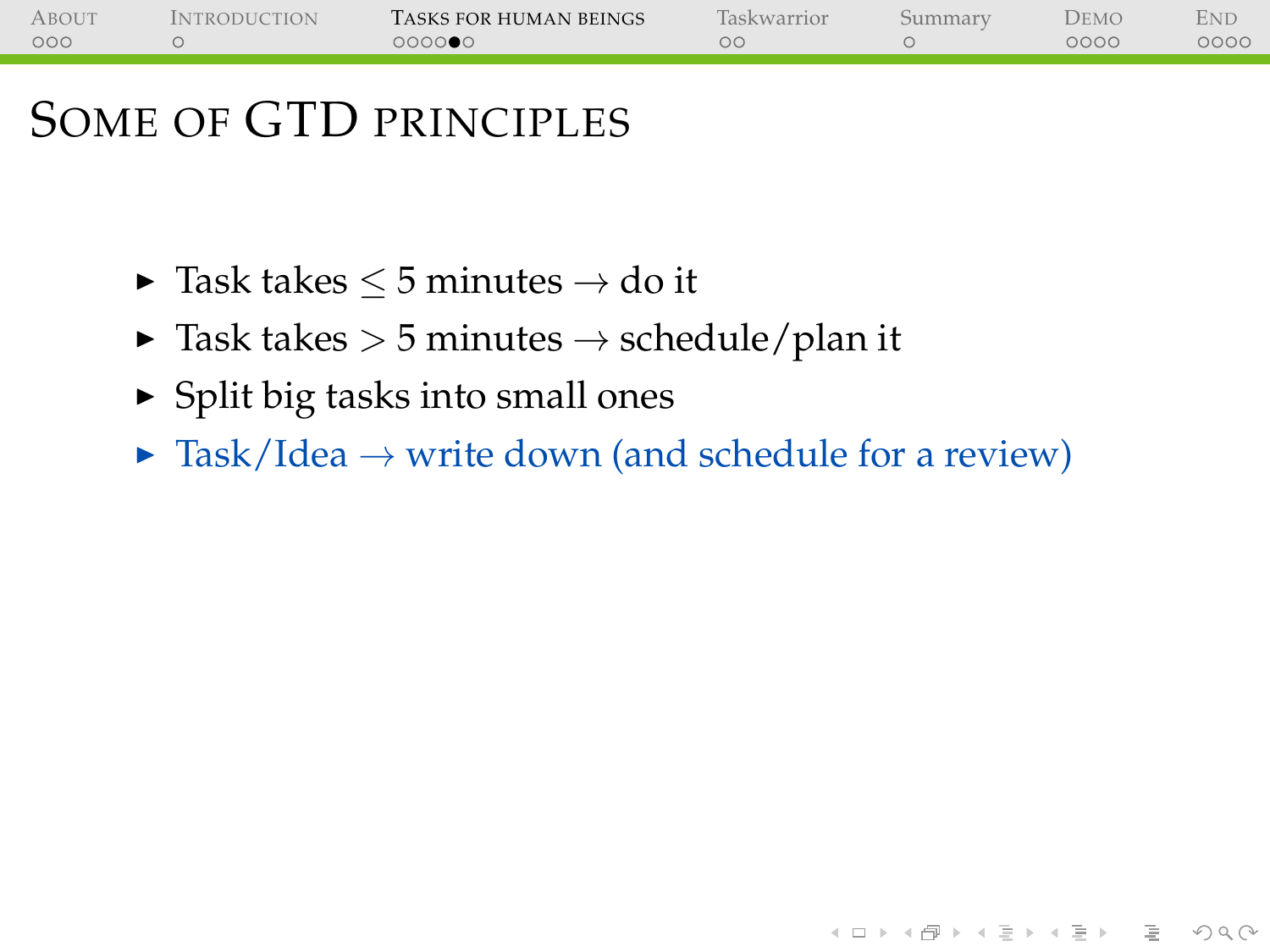| <b>ABOUT</b> | <b>INTRODUCTION</b> | TASKS FOR HUMAN BEINGS | Taskwarrior | Summarv | DEMO | <b>ENL</b> |
|--------------|---------------------|------------------------|-------------|---------|------|------------|
| 000          |                     | 0000●0                 |             |         | 0000 | 0000       |
|              |                     |                        |             |         |      |            |

- $\blacktriangleright$  Task takes  $\leq 5$  minutes  $\rightarrow$  do it
- $\blacktriangleright$  Task takes  $>$  5 minutes  $\rightarrow$  schedule/plan it
- $\triangleright$  Split big tasks into small ones
- $\triangleright$  Task/Idea  $\rightarrow$  write down (and schedule for a review)

(ロ) (@) (경) (경) (경) 경 990

► Have Long-Term Tasks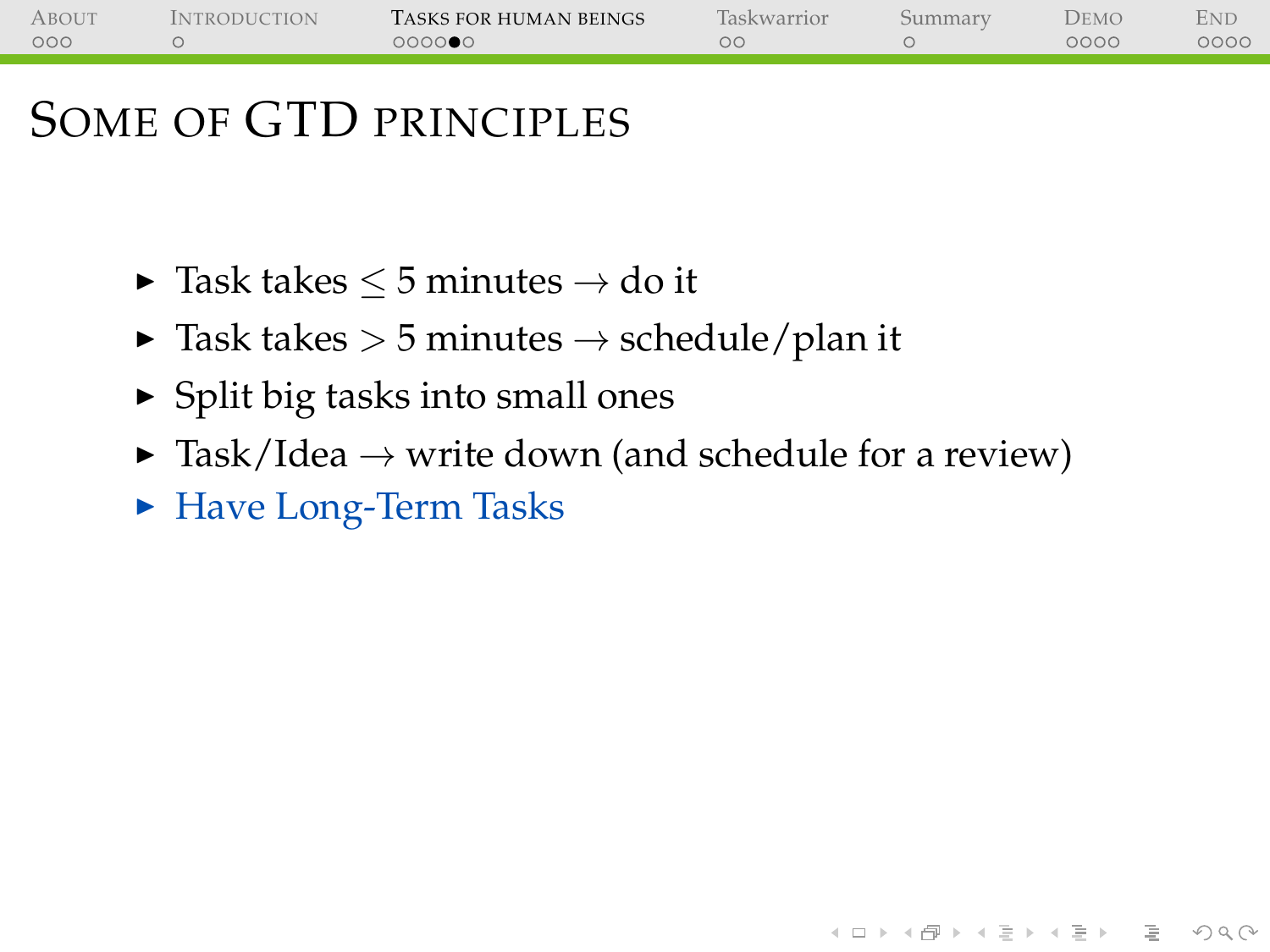| <b>ABOUT</b> | <b>INTRODUCTION</b> | TASKS FOR HUMAN BEINGS | Taskwarrior | Summarv | DEMO | <b>ENL</b> |
|--------------|---------------------|------------------------|-------------|---------|------|------------|
| 000          |                     | 0000●0                 |             |         | 0000 | 0000       |
|              |                     |                        |             |         |      |            |

- $\blacktriangleright$  Task takes  $\leq 5$  minutes  $\rightarrow$  do it
- $\triangleright$  Task takes  $> 5$  minutes  $\rightarrow$  schedule/plan it
- $\triangleright$  Split big tasks into small ones
- $\triangleright$  Task/Idea  $\rightarrow$  write down (and schedule for a review)
- ► Have Long-Term Tasks
	- <sup>I</sup> *Example: Proceeed with learning Perl each Sunday*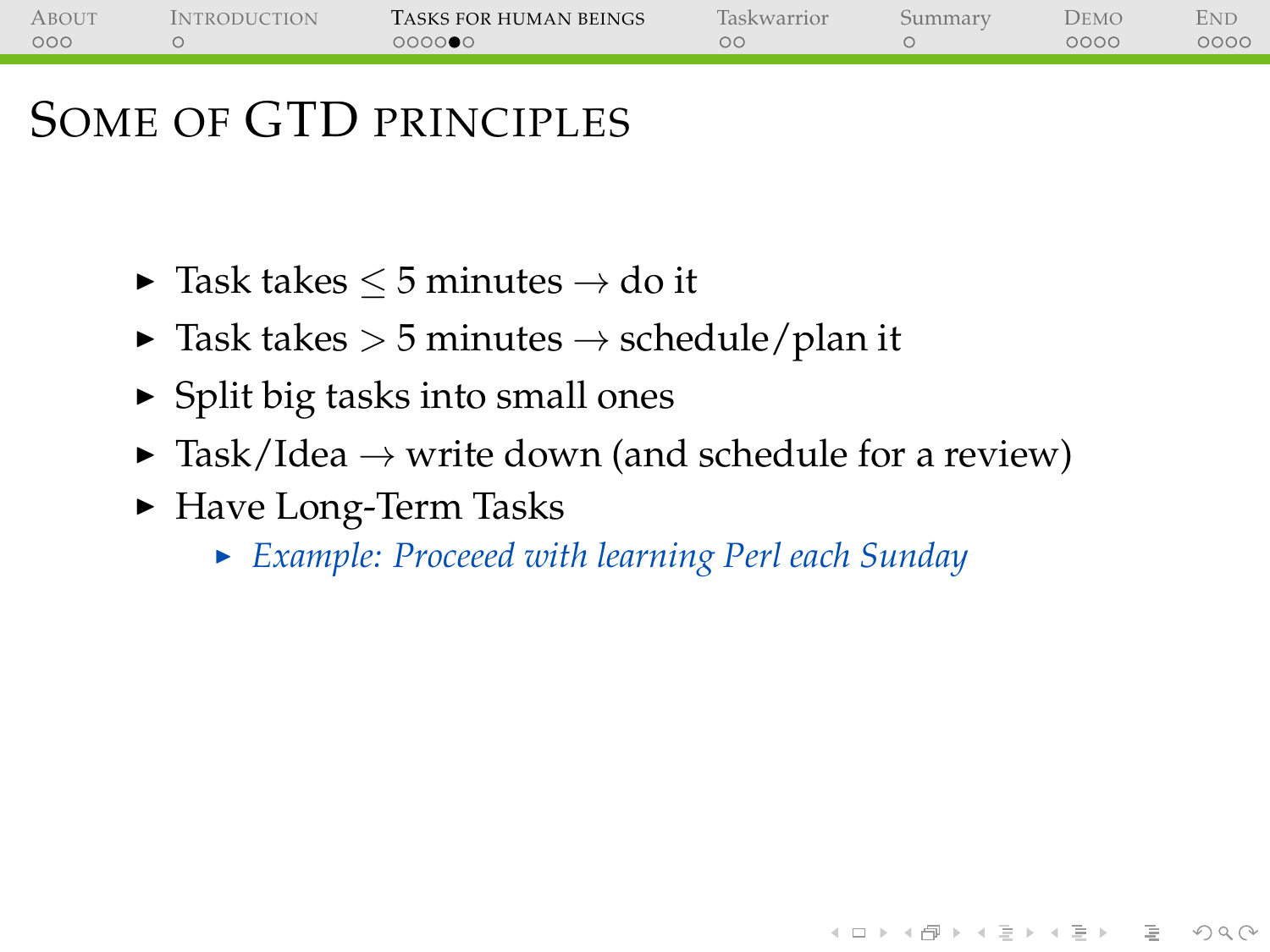| <b>ABOUT</b> | <b>INTRODUCTION</b> | TASKS FOR HUMAN BEINGS | Taskwarrior | Summarv | DEMO | <b>ENL</b> |
|--------------|---------------------|------------------------|-------------|---------|------|------------|
| 000          |                     | 0000●0                 |             |         | 0000 | 0000       |
|              |                     |                        |             |         |      |            |

- $\blacktriangleright$  Task takes  $\leq 5$  minutes  $\rightarrow$  do it
- $\triangleright$  Task takes  $> 5$  minutes  $\rightarrow$  schedule/plan it
- $\triangleright$  Split big tasks into small ones
- $\triangleright$  Task/Idea  $\rightarrow$  write down (and schedule for a review)
- ► Have Long-Term Tasks
	- <sup>I</sup> *Example: Proceeed with learning Perl each Sunday*

**KOD KARD KED KED B YOUR** 

 $\triangleright$  Nice-to-have tasks for free time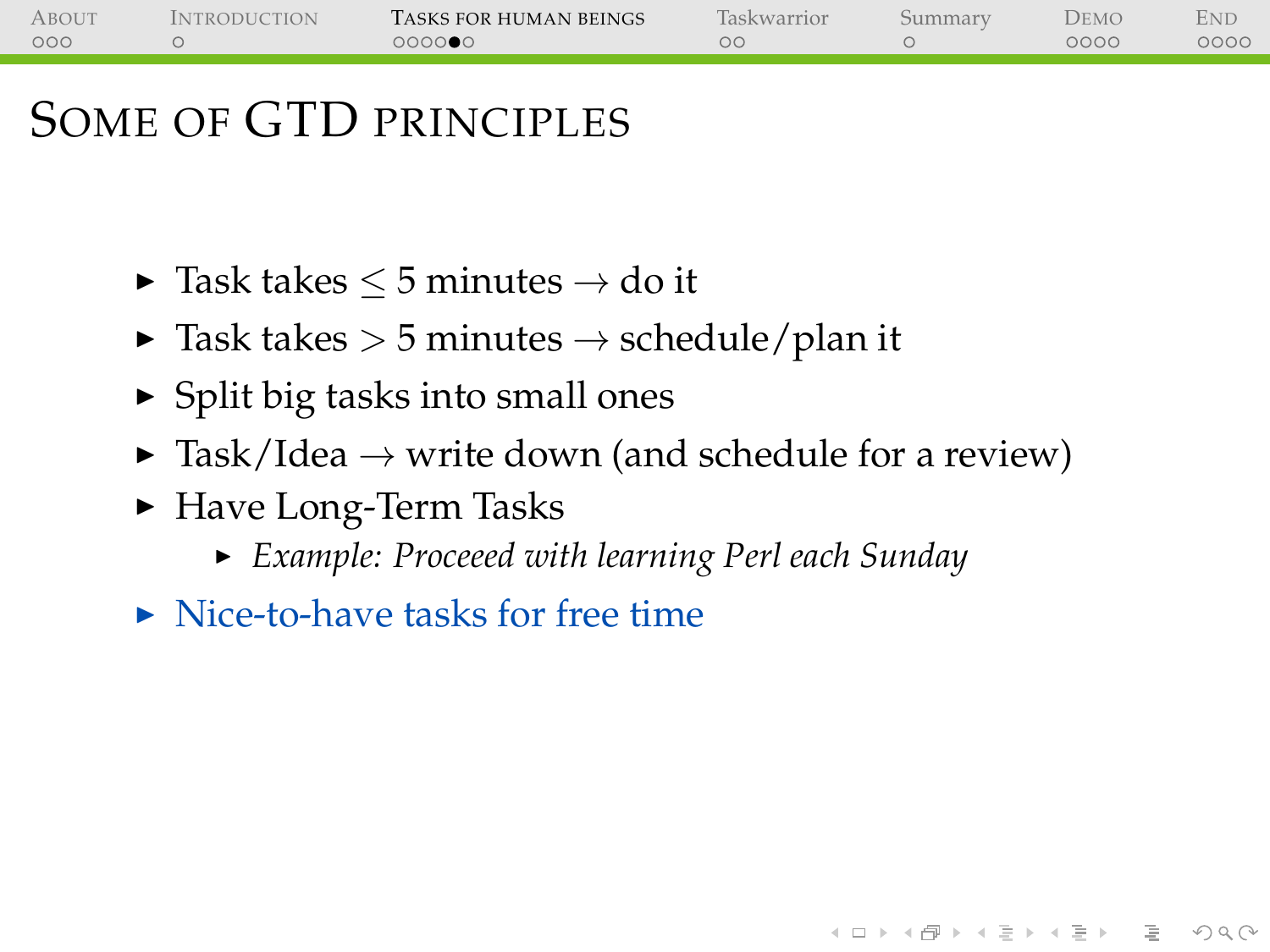| ABOUT | <b>INTRODUCTION</b> | TASKS FOR HUMAN BEINGS | Taskwarrior | Summarv | DEMO | <b>END</b> |
|-------|---------------------|------------------------|-------------|---------|------|------------|
| 000   |                     | 000000                 |             |         | 0000 | 0000       |
|       |                     |                        |             |         |      |            |

- $\blacktriangleright$  Task takes  $\leq 5$  minutes  $\rightarrow$  do it
- $\triangleright$  Task takes  $> 5$  minutes  $\rightarrow$  schedule/plan it
- $\triangleright$  Split big tasks into small ones
- $\triangleright$  Task/Idea  $\rightarrow$  write down (and schedule for a review)
- ► Have Long-Term Tasks
	- <sup>I</sup> *Example: Proceeed with learning Perl each Sunday*

**KOD KARD KED KED B YOUR** 

- $\triangleright$  Nice-to-have tasks for free time
	- <sup>I</sup> *Example: Do a PoC with Taskwarrior*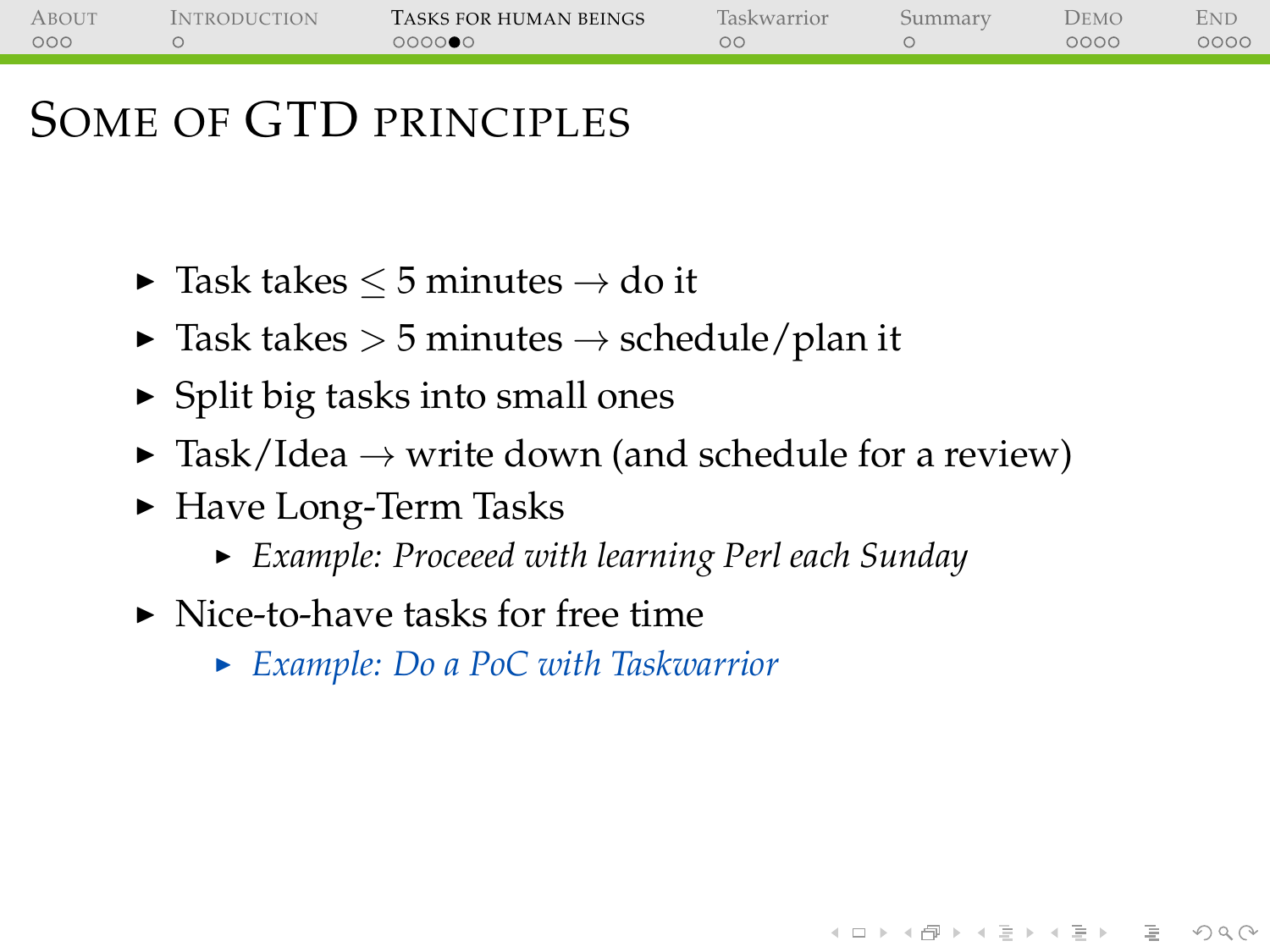| ABOUT | <b>INTRODUCTION</b> | TASKS FOR HUMAN BEINGS | Taskwarrior | Summarv | DEMO | <b>END</b> |
|-------|---------------------|------------------------|-------------|---------|------|------------|
| 000   |                     | 000000                 |             |         | 0000 | 0000       |
|       |                     |                        |             |         |      |            |

- $\blacktriangleright$  Task takes  $\leq 5$  minutes  $\rightarrow$  do it
- $\triangleright$  Task takes  $> 5$  minutes  $\rightarrow$  schedule/plan it
- $\triangleright$  Split big tasks into small ones
- $\triangleright$  Task/Idea  $\rightarrow$  write down (and schedule for a review)
- ► Have Long-Term Tasks
	- <sup>I</sup> *Example: Proceeed with learning Perl each Sunday*
- $\triangleright$  Nice-to-have tasks for free time
	- <sup>I</sup> *Example: Do a PoC with Taskwarrior*
	- <sup>I</sup> *Example: Read an article about GTD with Taskwarrior*

**KOD KARD KED KED B YOUR**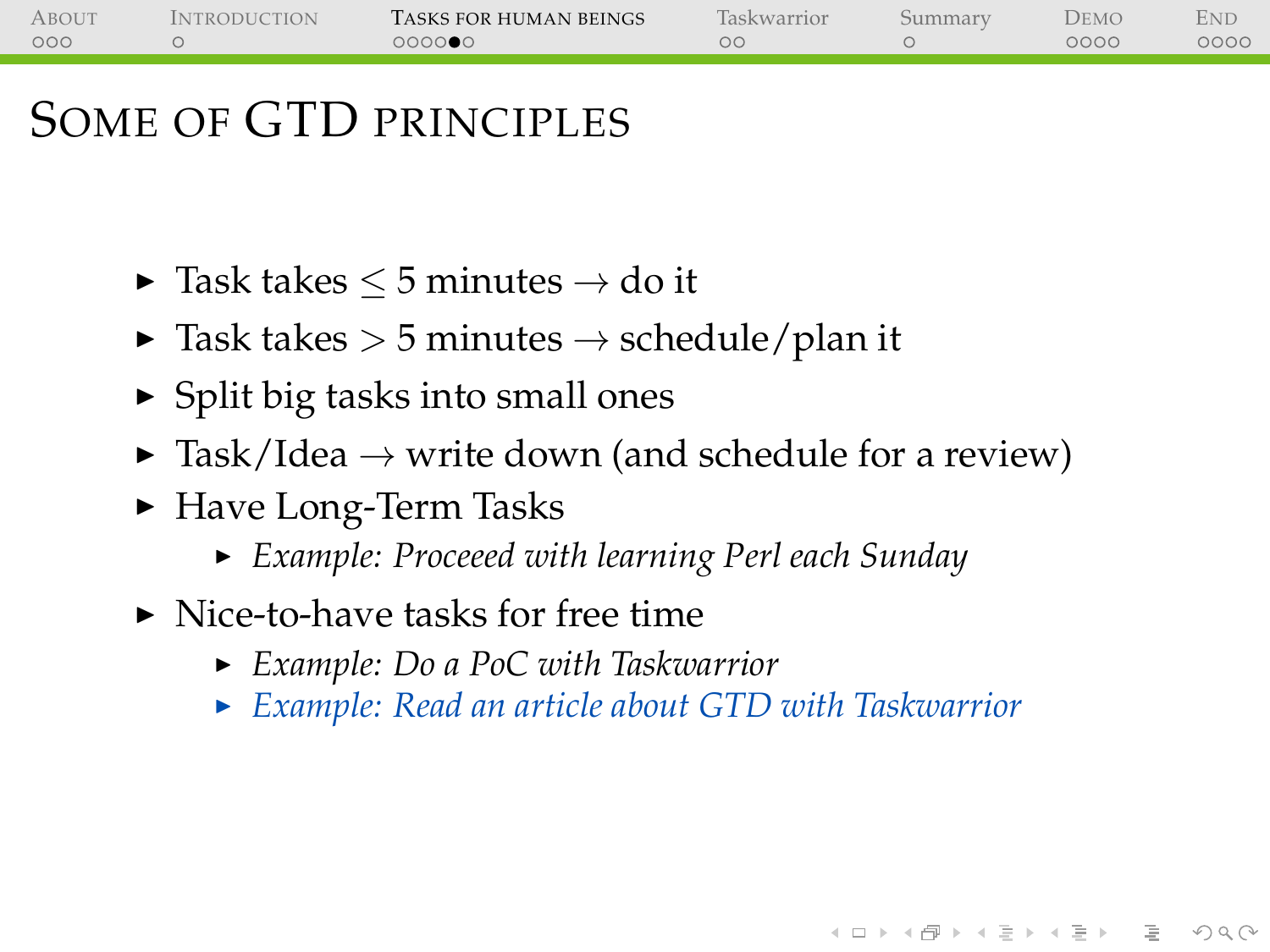| ABOUT | <b>INTRODUCTION</b> | TASKS FOR HUMAN BEINGS | Taskwarrior | Summarv | DEMO | <b>END</b> |
|-------|---------------------|------------------------|-------------|---------|------|------------|
| 000   |                     | 000000                 |             |         | 0000 | 0000       |
|       |                     |                        |             |         |      |            |

- $\blacktriangleright$  Task takes  $\leq 5$  minutes  $\rightarrow$  do it
- $\triangleright$  Task takes  $> 5$  minutes  $\rightarrow$  schedule/plan it
- $\triangleright$  Split big tasks into small ones
- $\triangleright$  Task/Idea  $\rightarrow$  write down (and schedule for a review)
- ► Have Long-Term Tasks
	- <sup>I</sup> *Example: Proceeed with learning Perl each Sunday*
- $\triangleright$  Nice-to-have tasks for free time
	- <sup>I</sup> *Example: Do a PoC with Taskwarrior*
	- <sup>I</sup> *Example: Read an article about GTD with Taskwarrior*
- $\triangleright$  Do every morning a Task review and schedule your day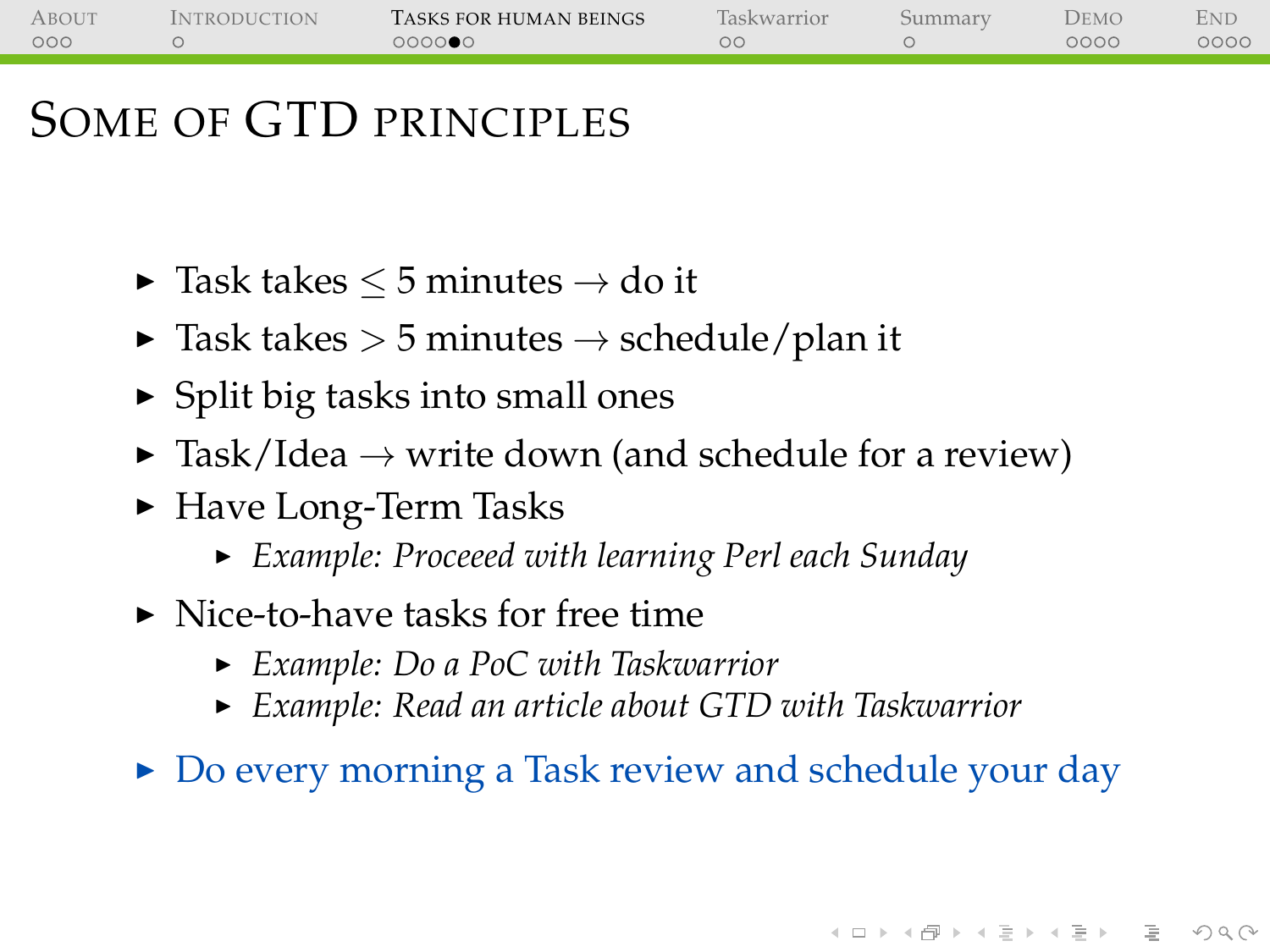| <b>ABOUT</b> | <b>INTRODUCTION</b> | TASKS FOR HUMAN BEINGS | <b>Taskwarrior</b> | Summarv | Demo | Ene  |
|--------------|---------------------|------------------------|--------------------|---------|------|------|
| 000          |                     | 00000€                 | DС                 |         | 0000 | 0000 |
|              |                     |                        |                    |         |      |      |

<span id="page-31-0"></span>÷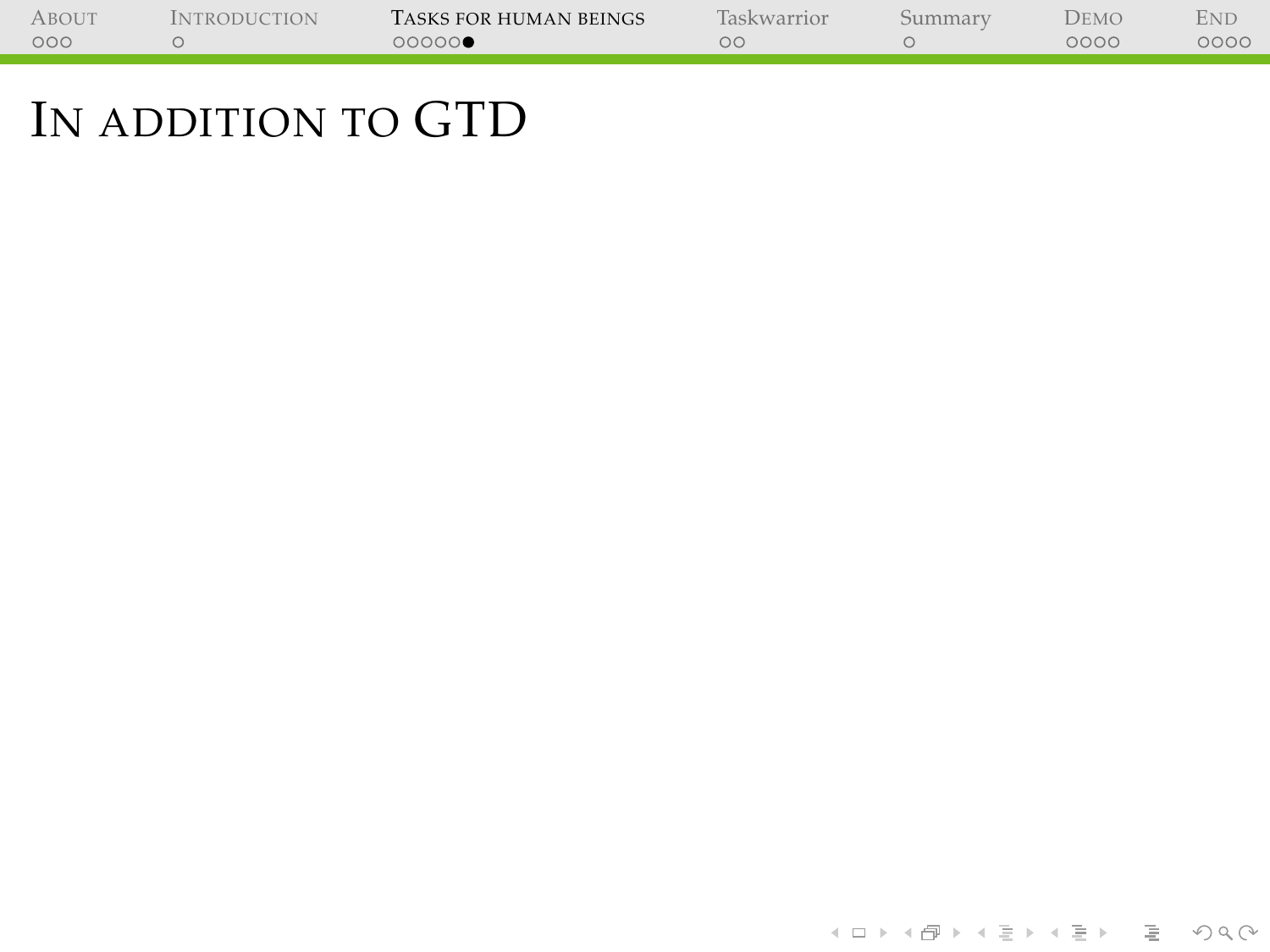| ABOUT | <i><b>INTRODUCTION</b></i> | TASKS FOR HUMAN BEINGS | laskwarrior | <b>DEMO</b> | Eni  |
|-------|----------------------------|------------------------|-------------|-------------|------|
| 000   |                            | ററററ∩∙                 | ЭC          | 0000        | 2000 |
|       |                            |                        |             |             |      |
|       |                            |                        |             |             |      |

 $\triangleright$  Try to do the unpleasant tasks first in the morning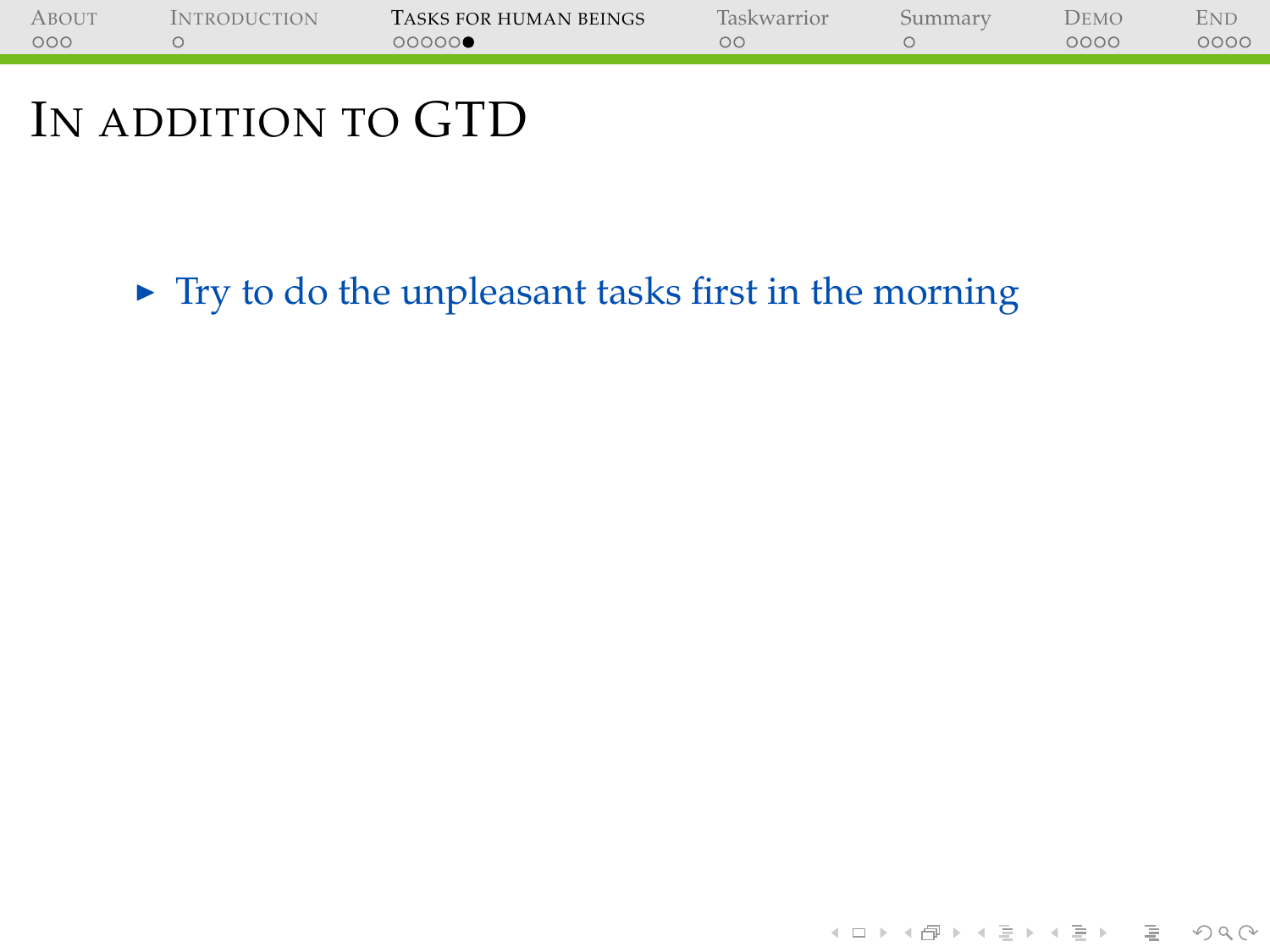| 000<br>0000<br>00000<br>ОC | 0000 |
|----------------------------|------|
|                            |      |

- $\triangleright$  Try to do the unpleasant tasks first in the morning
- $\triangleright$  Treat yourself with some pleasant tasks at the end of the day

(ロ) (@) (코) (코) (코) 2000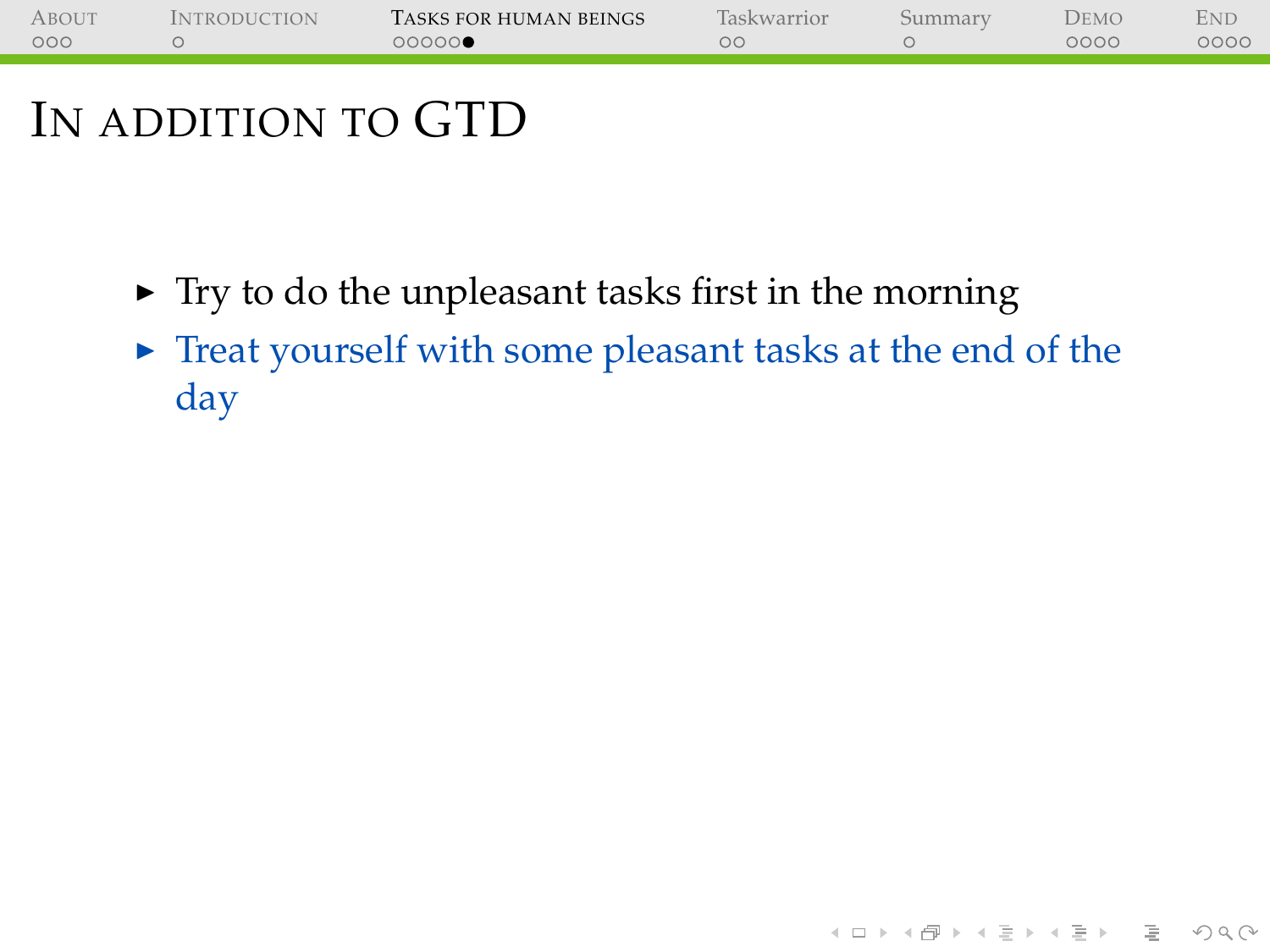| <b>ABOUT</b><br><i><b>INTRODUCTION</b></i> | TASKS FOR HUMAN BEINGS | <b>Taskwarrior</b> | 511mmary | DEMC | ENL  |
|--------------------------------------------|------------------------|--------------------|----------|------|------|
| 000                                        | 00000                  |                    |          | 0000 | 0000 |
|                                            |                        |                    |          |      |      |

- $\triangleright$  Try to do the unpleasant tasks first in the morning
- $\triangleright$  Treat yourself with some pleasant tasks at the end of the day
- $\triangleright$  Put all needed informations in the a task (as you would deligate the task to someone)  $\rightarrow$  keeps your head free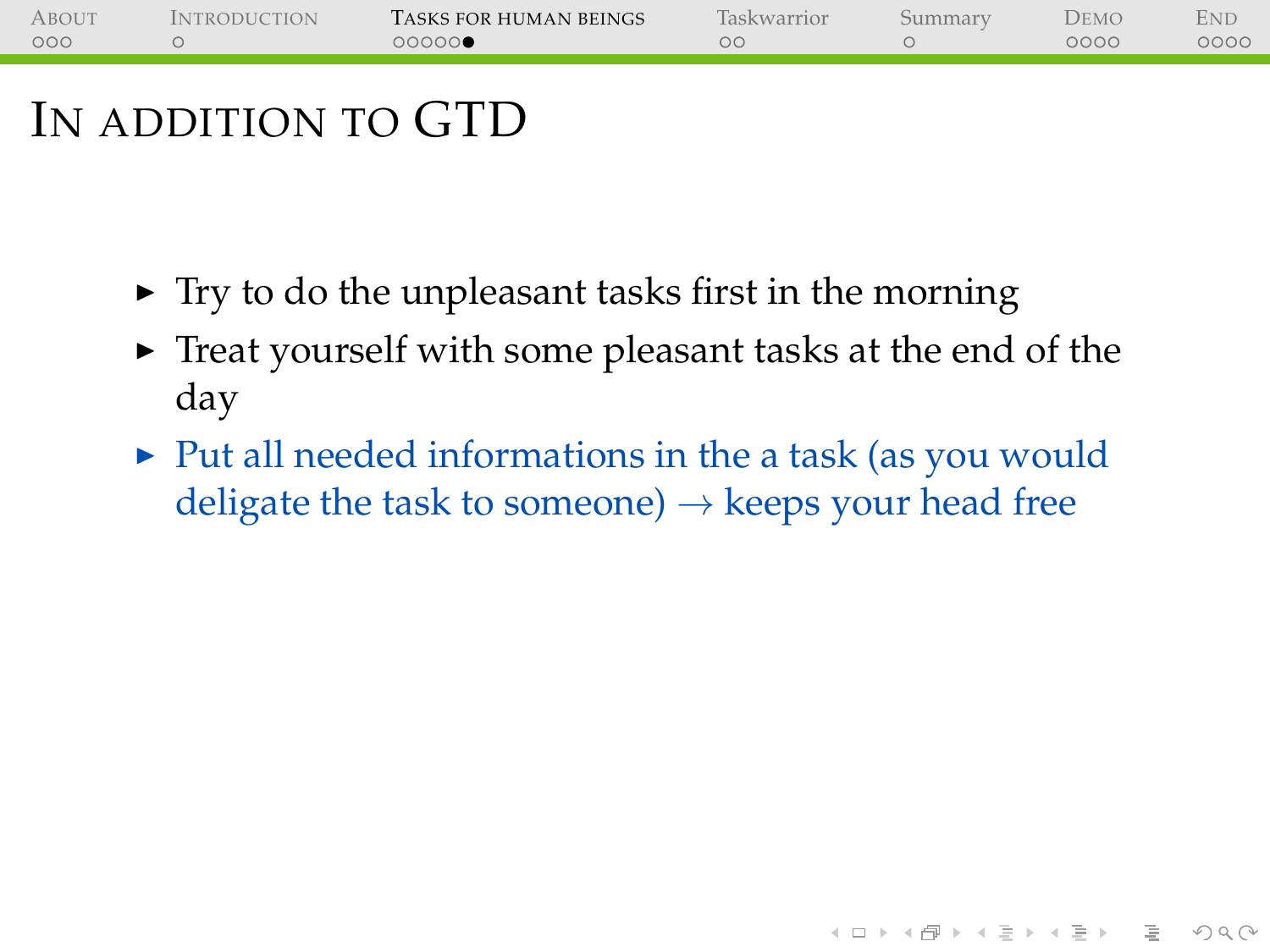| <b>ABOUT</b><br><i><b>INTRODUCTION</b></i> | TASKS FOR HUMAN BEINGS | <b>Taskwarrior</b> | 511mmary | DEMC | ENL  |
|--------------------------------------------|------------------------|--------------------|----------|------|------|
| 000                                        | 00000                  |                    |          | 0000 | 0000 |
|                                            |                        |                    |          |      |      |

- $\triangleright$  Try to do the unpleasant tasks first in the morning
- $\triangleright$  Treat yourself with some pleasant tasks at the end of the day
- $\triangleright$  Put all needed informations in the a task (as you would deligate the task to someone)  $\rightarrow$  keeps your head free

(ロ) (@) (코) (코) (코) 2000

 $\blacktriangleright$  Handle tasks with context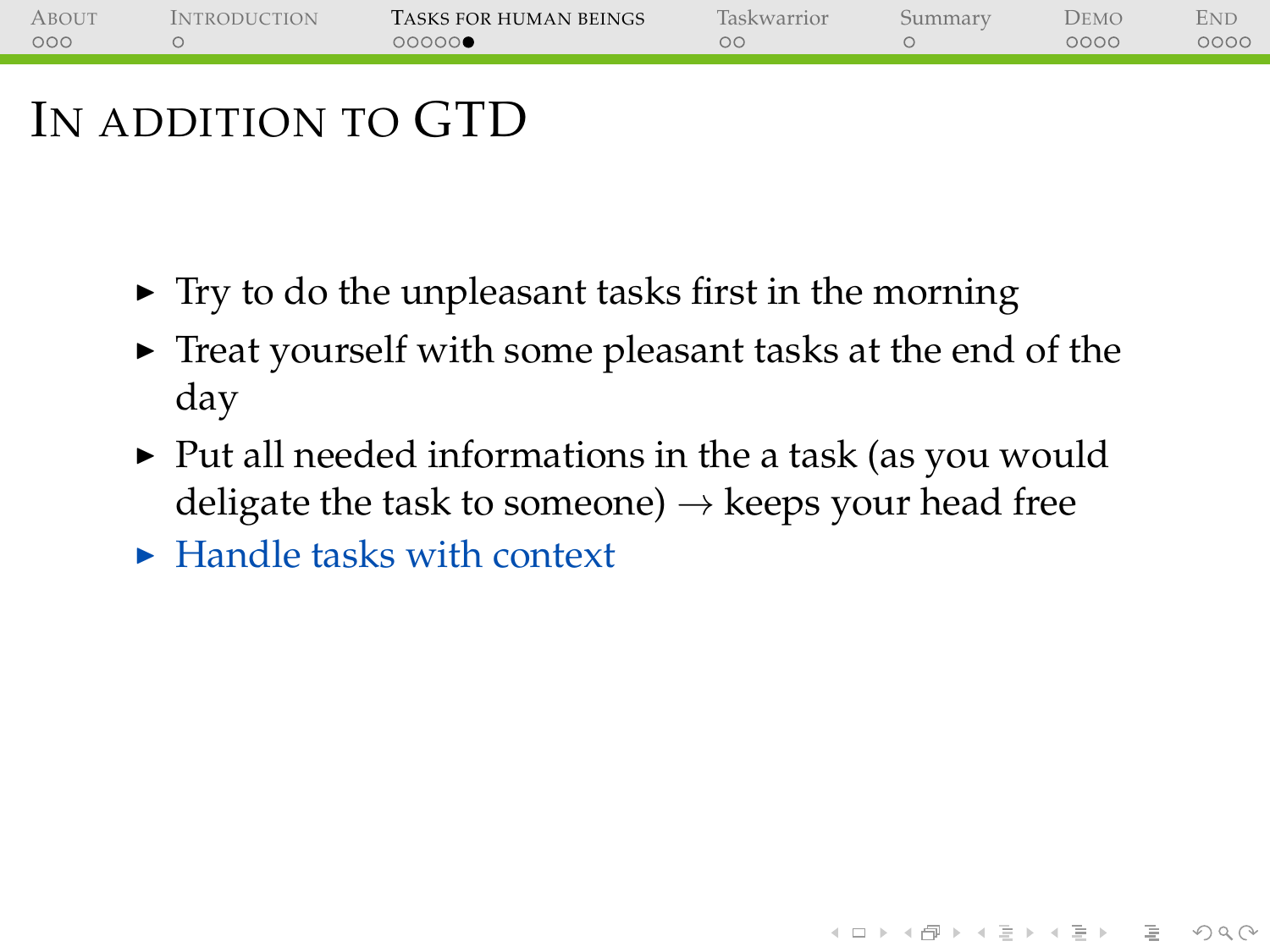| ABOUT | <i><b>INTRODUCTION</b></i> | TASKS FOR HUMAN BEINGS | Taskwarrior | Demo | <b>ENL</b> |
|-------|----------------------------|------------------------|-------------|------|------------|
| 000   |                            | 00000●                 |             | 0000 | 0000       |
|       |                            |                        |             |      |            |
|       |                            |                        |             |      |            |

- $\triangleright$  Try to do the unpleasant tasks first in the morning
- $\triangleright$  Treat yourself with some pleasant tasks at the end of the day
- $\blacktriangleright$  Put all needed informations in the a task (as you would deligate the task to someone)  $\rightarrow$  keeps your head free
- $\blacktriangleright$  Handle tasks with context
	- <sup>I</sup> *Example: "Buy milk" task in a grocery store (not at home)*

**KOD KARD KED KED B YOUR**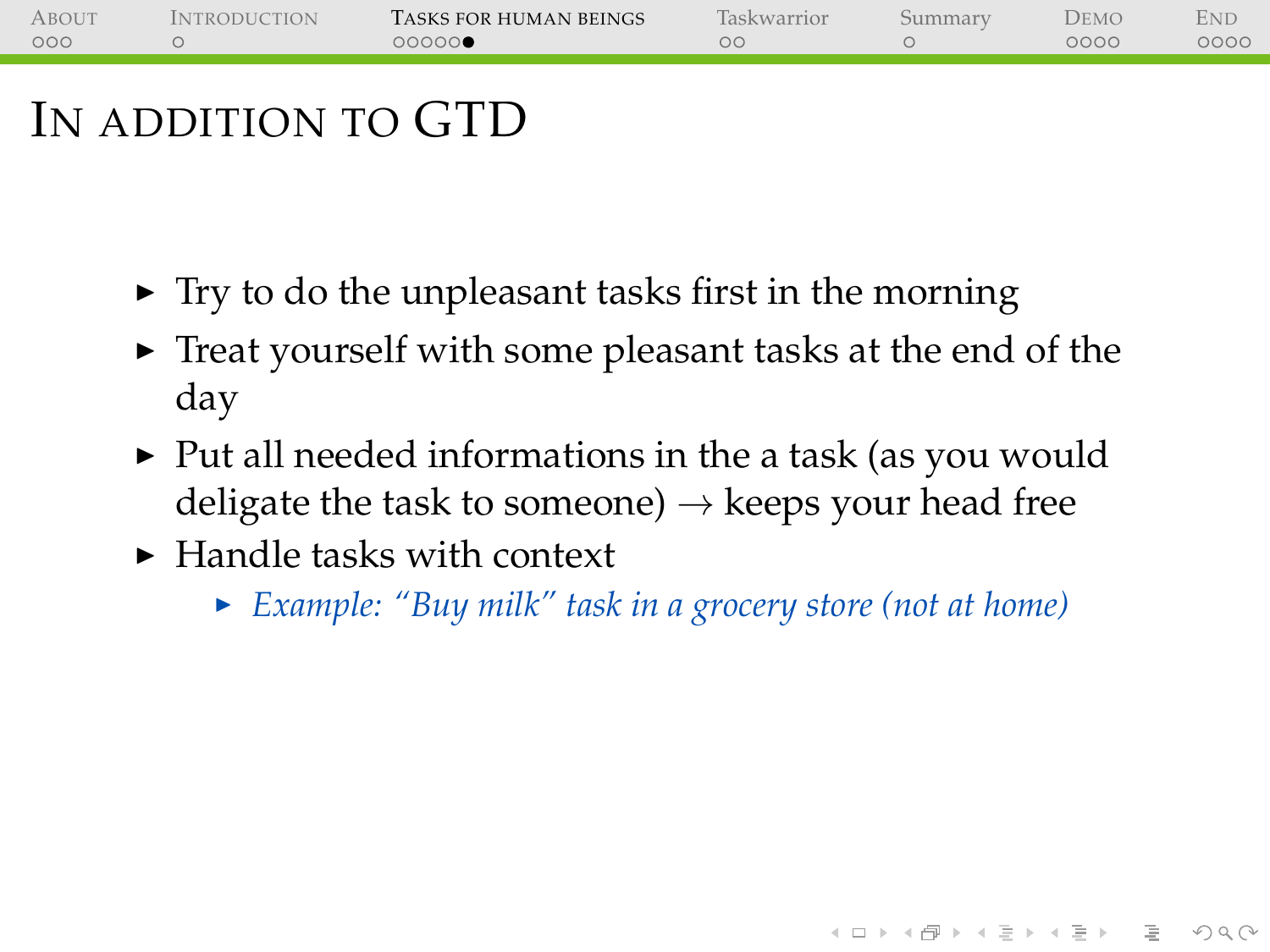| <b>ABOUT</b><br><i><b>INTRODUCTION</b></i> | TASKS FOR HUMAN BEINGS | <b>Taskwarrior</b> | 511mmary | DEMC | ENL  |
|--------------------------------------------|------------------------|--------------------|----------|------|------|
| 000                                        | 00000                  |                    |          | 0000 | 0000 |
|                                            |                        |                    |          |      |      |

- $\triangleright$  Try to do the unpleasant tasks first in the morning
- $\triangleright$  Treat yourself with some pleasant tasks at the end of the day
- $\triangleright$  Put all needed informations in the a task (as you would deligate the task to someone)  $\rightarrow$  keeps your head free
- $\blacktriangleright$  Handle tasks with context
	- ► *Example: "Buy milk" task in a grocery store (not at home)*

(ロ) (@) (코) (코) (코) 2000

 $\triangleright$  Task switching takes additional time (could be a performance-killer for programmers)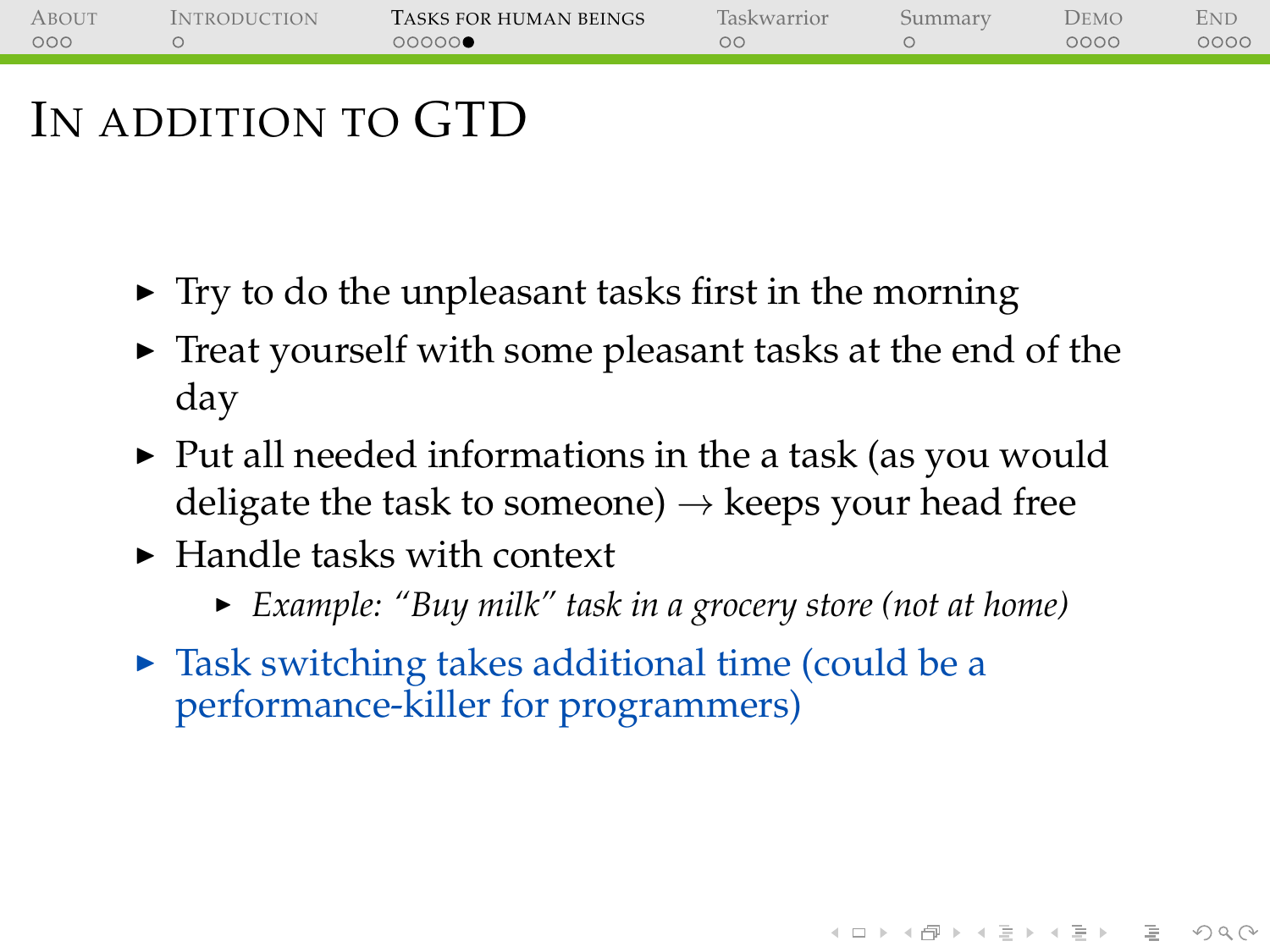| <b>ABOUT</b><br><i><b>INTRODUCTION</b></i> | TASKS FOR HUMAN BEINGS | <b>Taskwarrior</b> | 511mmary | DEMC | ENL  |
|--------------------------------------------|------------------------|--------------------|----------|------|------|
| 000                                        | 00000                  |                    |          | 0000 | ೦೦೦೦ |
|                                            |                        |                    |          |      |      |

- $\triangleright$  Try to do the unpleasant tasks first in the morning
- $\triangleright$  Treat yourself with some pleasant tasks at the end of the day
- $\triangleright$  Put all needed informations in the a task (as you would deligate the task to someone)  $\rightarrow$  keeps your head free
- $\blacktriangleright$  Handle tasks with context
	- ► *Example: "Buy milk" task in a grocery store (not at home)*

(ロ) (@) (코) (코) (코) 2000

- $\triangleright$  Task switching takes additional time (could be a performance-killer for programmers)
	- <sup>I</sup> *for extremists: [Pomodoro Technique](https://en.wikipedia.org/wiki/Pomodoro_Technique)*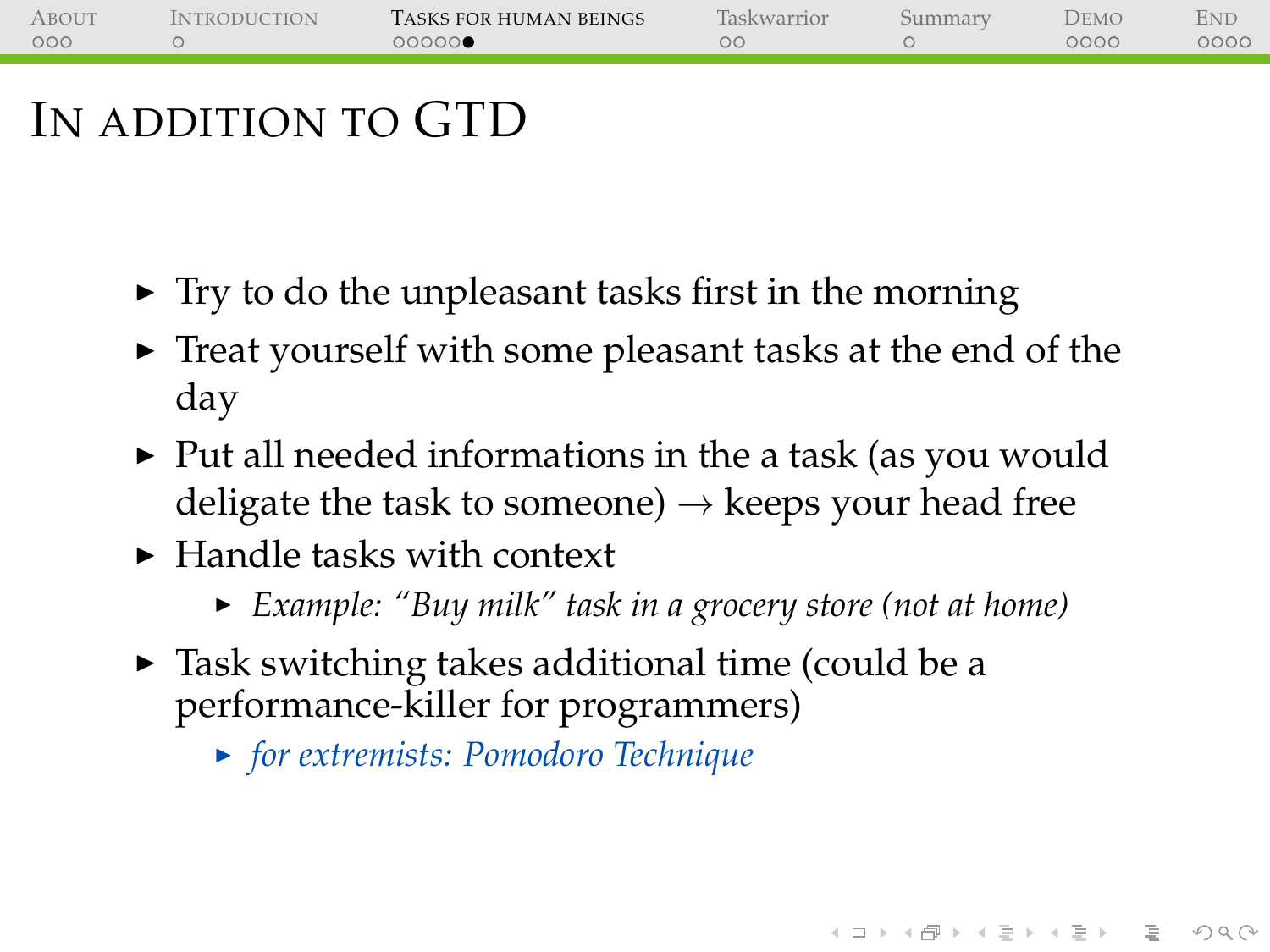| <b>ABOUT</b> | <b>INTRODUCTION</b> | TASKS FOR HUMAN BEINGS | Taskwarrior | Summary | Demo | <b>END</b> |
|--------------|---------------------|------------------------|-------------|---------|------|------------|
| 000          |                     | 000000                 |             |         | 0000 | 0000       |
|              |                     |                        |             |         |      |            |

<span id="page-39-0"></span>۰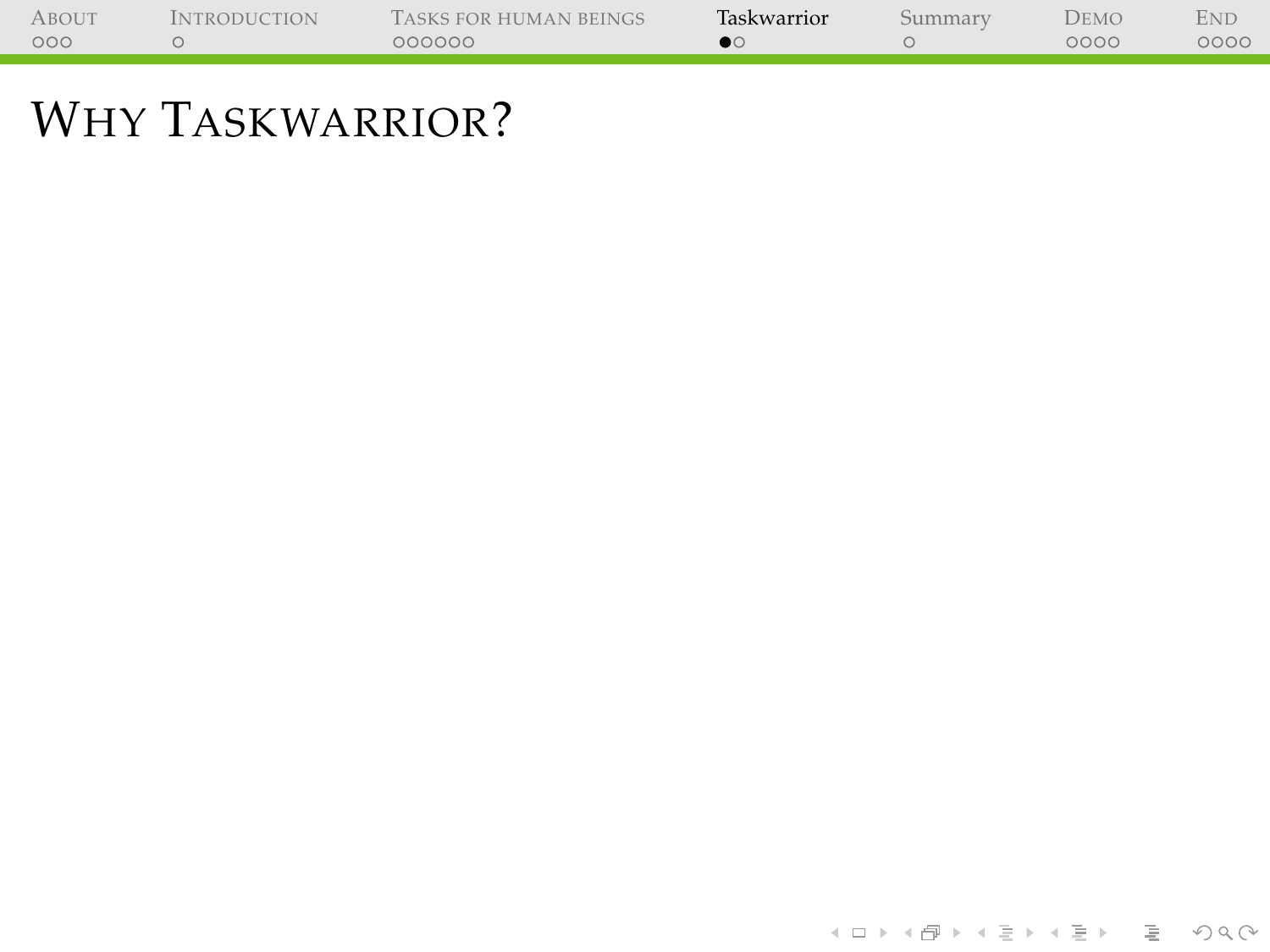| <b>ABOUT</b> | <b>INTRODUCTION</b> | TASKS FOR HUMAN BEINGS | Taskwarrior | Summary | Demo | <b>END</b> |
|--------------|---------------------|------------------------|-------------|---------|------|------------|
| 000          |                     | 000000                 |             |         | 0000 | 0000       |
|              |                     |                        |             |         |      |            |

÷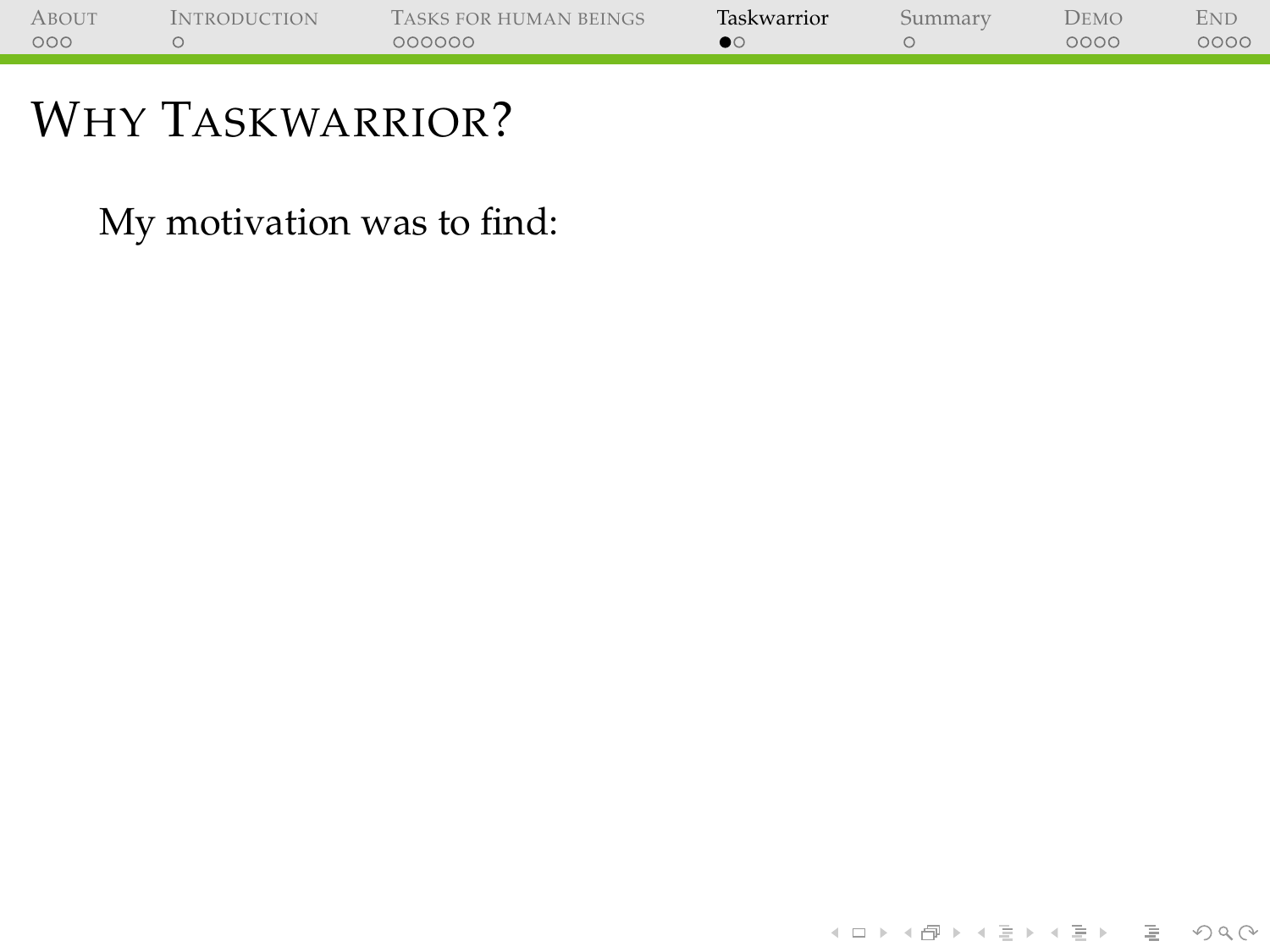| <b>ABOUT</b> | <b>INTRODUCTION</b> | TASKS FOR HUMAN BEINGS | Taskwarrior | Summary | Demo | <b>END</b> |
|--------------|---------------------|------------------------|-------------|---------|------|------------|
| 000          |                     | 000000                 |             |         | 0000 | 0000       |
|              |                     |                        |             |         |      |            |

(ロ) (@) (코) (코) (코) 2000

### WHY TASKWARRIOR?

÷

My motivation was to find:

• Open Source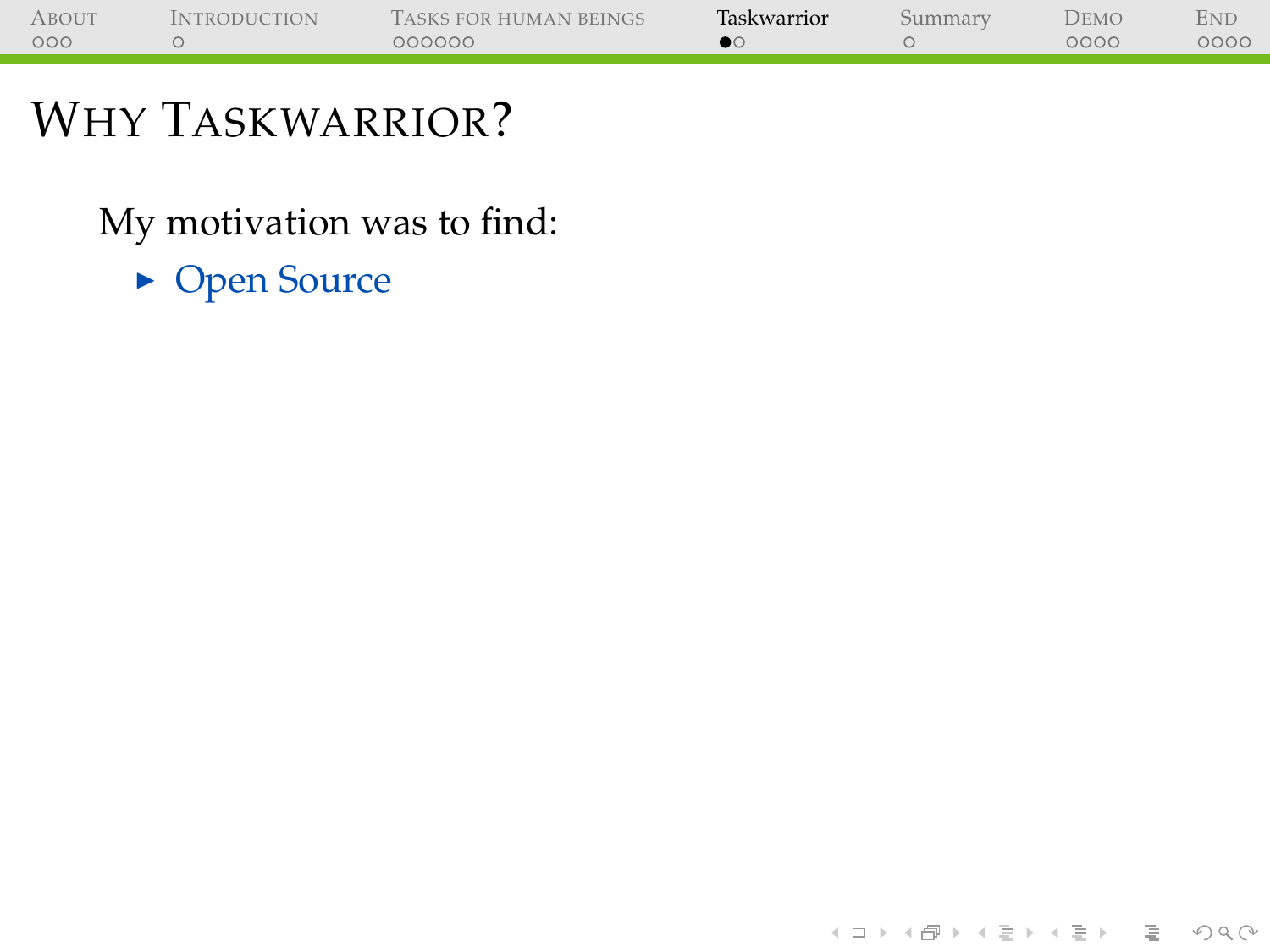| <b>ABOUT</b> | <b>INTRODUCTION</b> | TASKS FOR HUMAN BEINGS | Taskwarrior | Summary | Demo | END  |
|--------------|---------------------|------------------------|-------------|---------|------|------|
| 000          |                     | 000000                 |             |         | 0000 | 0000 |
|              |                     |                        |             |         |      |      |

- Open Source
- ▶ Multi-Platform (Linux, Android, MacOS, BSD, ...)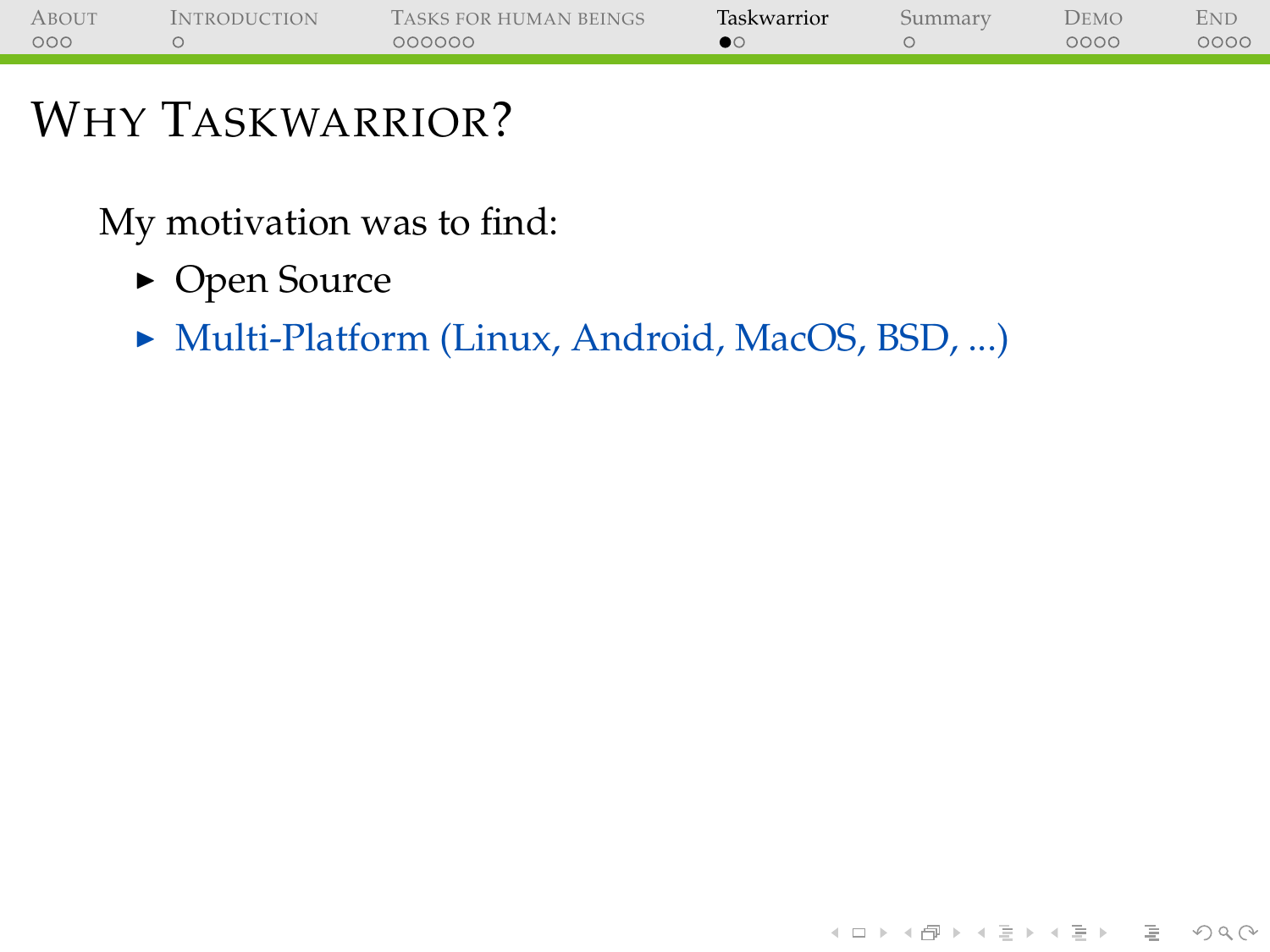| <b>ABOUT</b> | <b>INTRODUCTION</b> | TASKS FOR HUMAN BEINGS | Taskwarrior | Summary | Demo | END  |
|--------------|---------------------|------------------------|-------------|---------|------|------|
| 000          |                     | 000000                 |             |         | 0000 | 0000 |
|              |                     |                        |             |         |      |      |

(ロ) (@) (코) (코) (코) 2000

### WHY TASKWARRIOR?

- Open Source
- ▶ Multi-Platform (Linux, Android, MacOS, BSD, ...)
- ► Secure (SSL, PKI)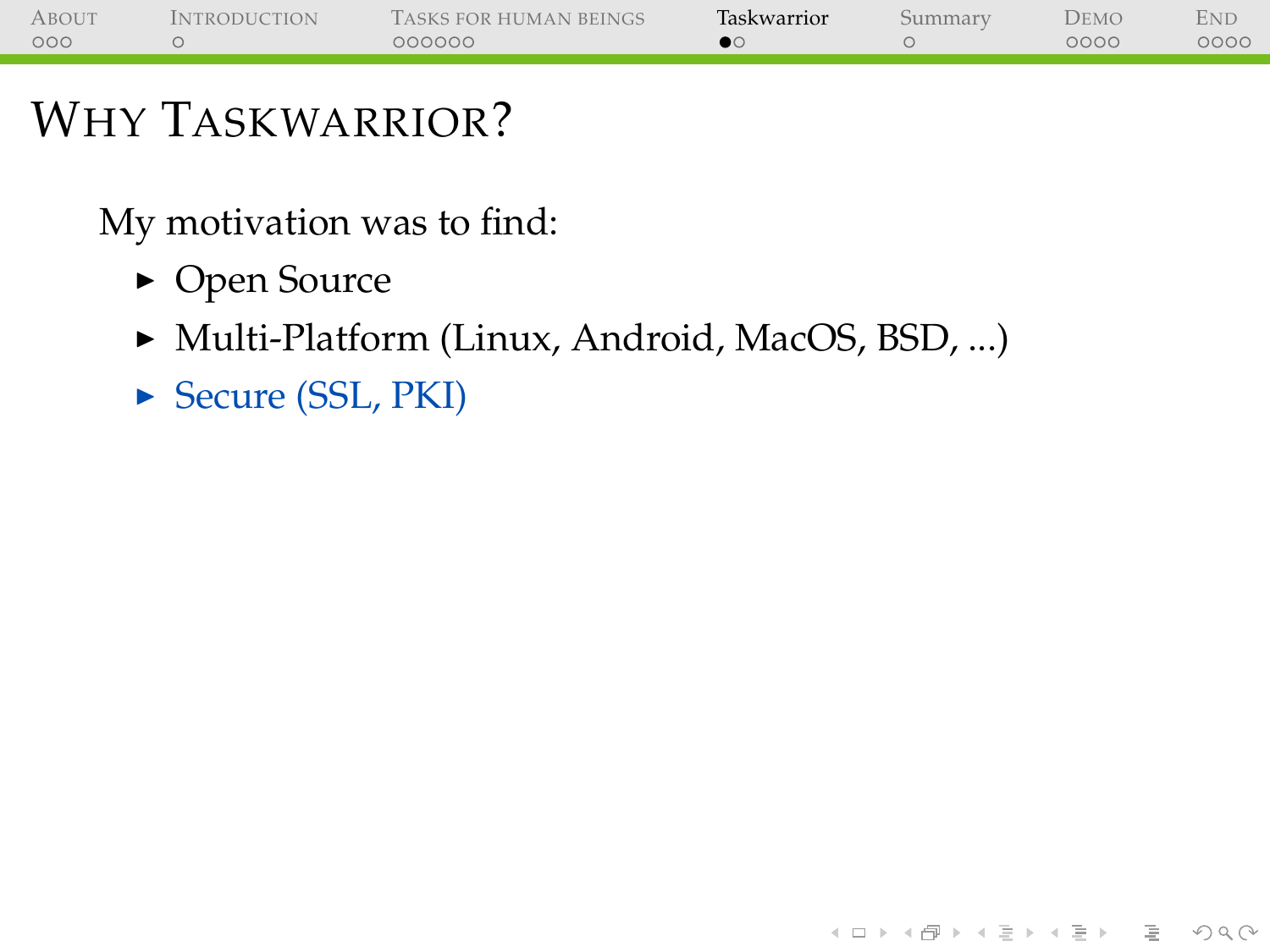| <b>ABOUT</b> | <b>INTRODUCTION</b> | TASKS FOR HUMAN BEINGS | Taskwarrior | Summary | Demo | END  |
|--------------|---------------------|------------------------|-------------|---------|------|------|
| 000          |                     | 000000                 |             |         | 0000 | 0000 |
|              |                     |                        |             |         |      |      |

(ロ) (@) (코) (코) (코) 2000

### WHY TASKWARRIOR?

- Open Source
- ▶ Multi-Platform (Linux, Android, MacOS, BSD, ...)
- ► Secure (SSL, PKI)
- $\blacktriangleright$  Self-Hosted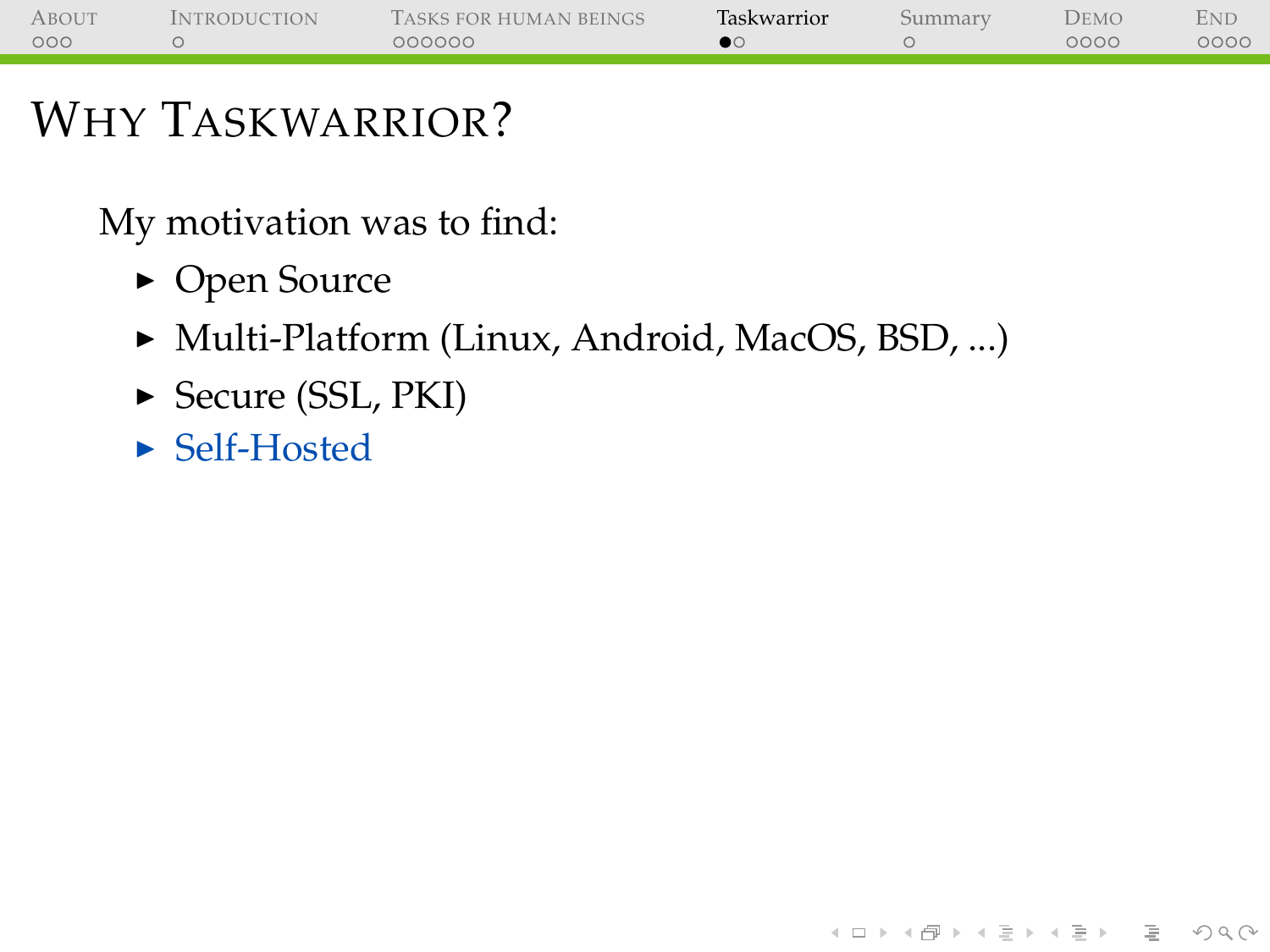| <b>ABOUT</b> | <b>INTRODUCTION</b> | TASKS FOR HUMAN BEINGS | Taskwarrior | Summary | Demo | END  |
|--------------|---------------------|------------------------|-------------|---------|------|------|
| 000          |                     | 000000                 |             |         | 0000 | 0000 |
|              |                     |                        |             |         |      |      |

**KEIN (FINKEIN EI KORO)** 

### WHY TASKWARRIOR?

- Open Source
- ▶ Multi-Platform (Linux, Android, MacOS, BSD, ...)
- ► Secure (SSL, PKI)
- $\blacktriangleright$  Self-Hosted
	- $\blacktriangleright$  Client-Server Model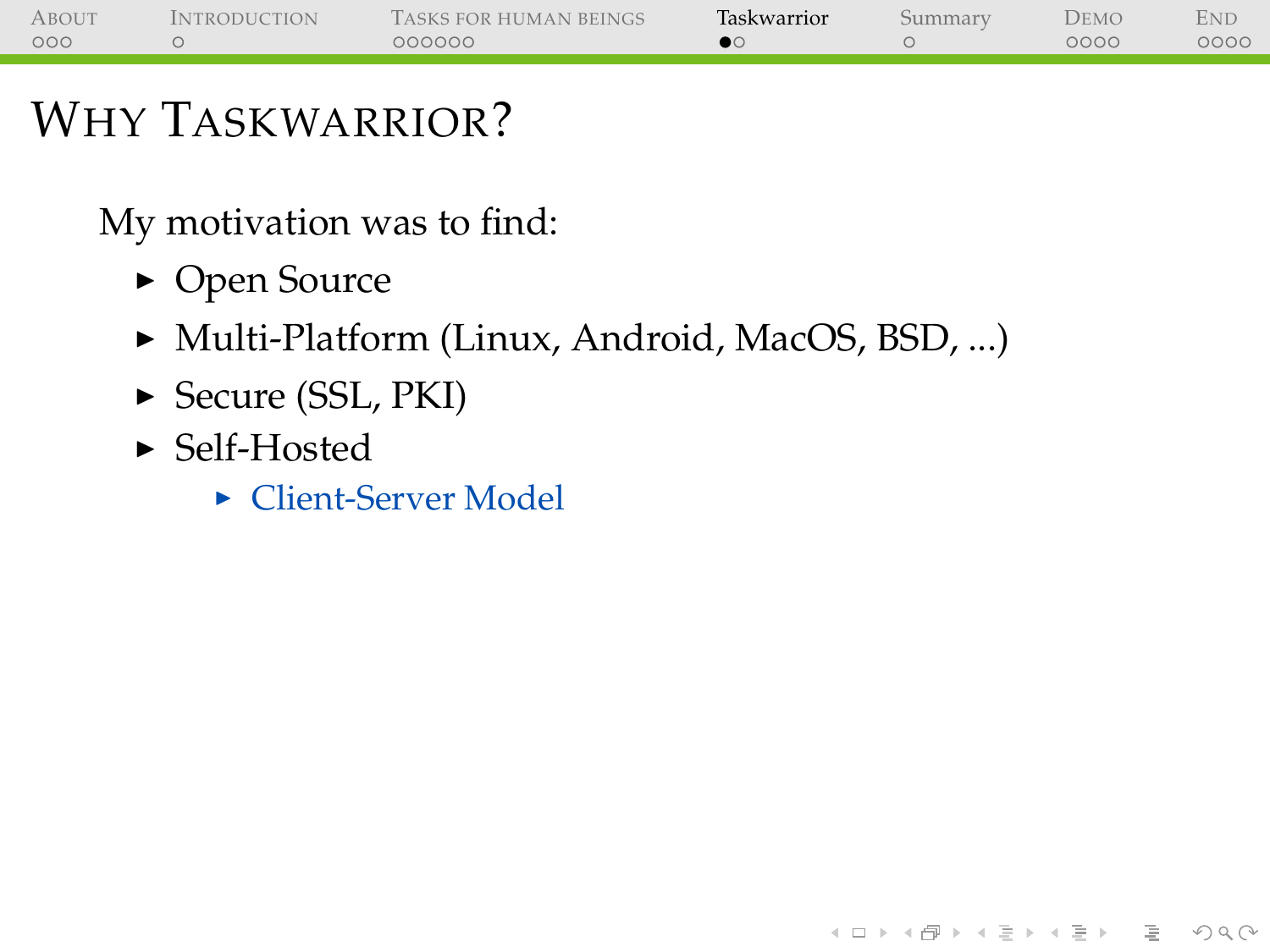| <b>ABOUT</b> | <b>INTRODUCTION</b> | TASKS FOR HUMAN BEINGS | Taskwarrior | Summary | Demo | END  |
|--------------|---------------------|------------------------|-------------|---------|------|------|
| 000          |                     | 000000                 |             |         | 0000 | 0000 |
|              |                     |                        |             |         |      |      |

**KEIN (FINKEIN EI KORO)** 

### WHY TASKWARRIOR?

- Open Source
- ▶ Multi-Platform (Linux, Android, MacOS, BSD, ...)
- $\triangleright$  Secure (SSL, PKI)
- $\blacktriangleright$  Self-Hosted
	- $\blacktriangleright$  Client-Server Model
	- $\blacktriangleright$  Privacy aware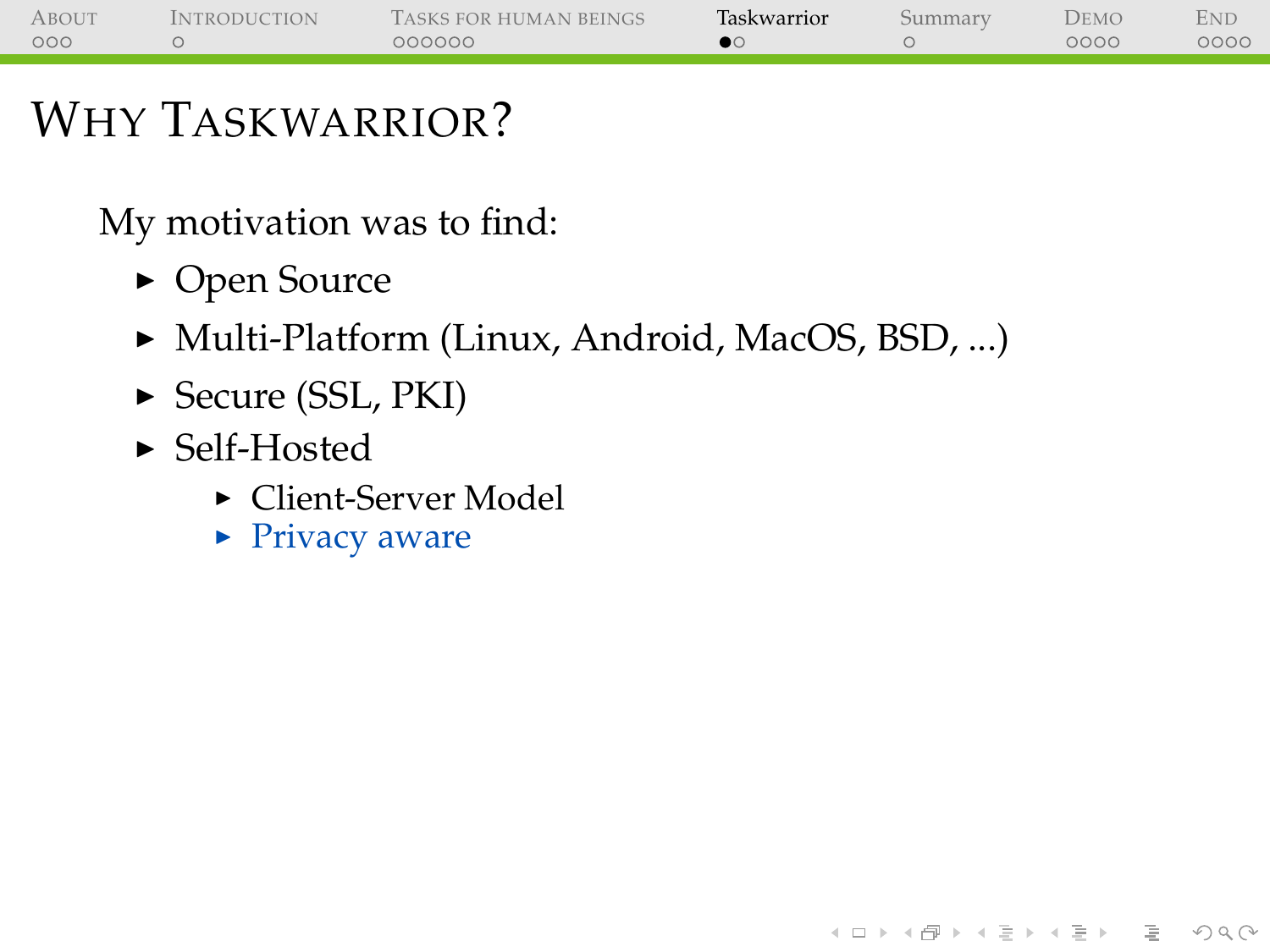| <b>ABOUT</b> | <b>INTRODUCTION</b> | TASKS FOR HUMAN BEINGS | Taskwarrior | Summary | Demo | End  |
|--------------|---------------------|------------------------|-------------|---------|------|------|
| 000          |                     | 000000                 |             |         | 0000 | 0000 |
|              |                     |                        |             |         |      |      |

My motivation was to find:

- Open Source
- ▶ Multi-Platform (Linux, Android, MacOS, BSD, ...)
- $\triangleright$  Secure (SSL, PKI)
- $\blacktriangleright$  Self-Hosted
	- $\blacktriangleright$  Client-Server Model
	- $\blacktriangleright$  Privacy aware
		- <sup>I</sup> *Example todo: move the money to Switzerland (Taxman)*

(ロ) (@) (코) (코) (코) 2000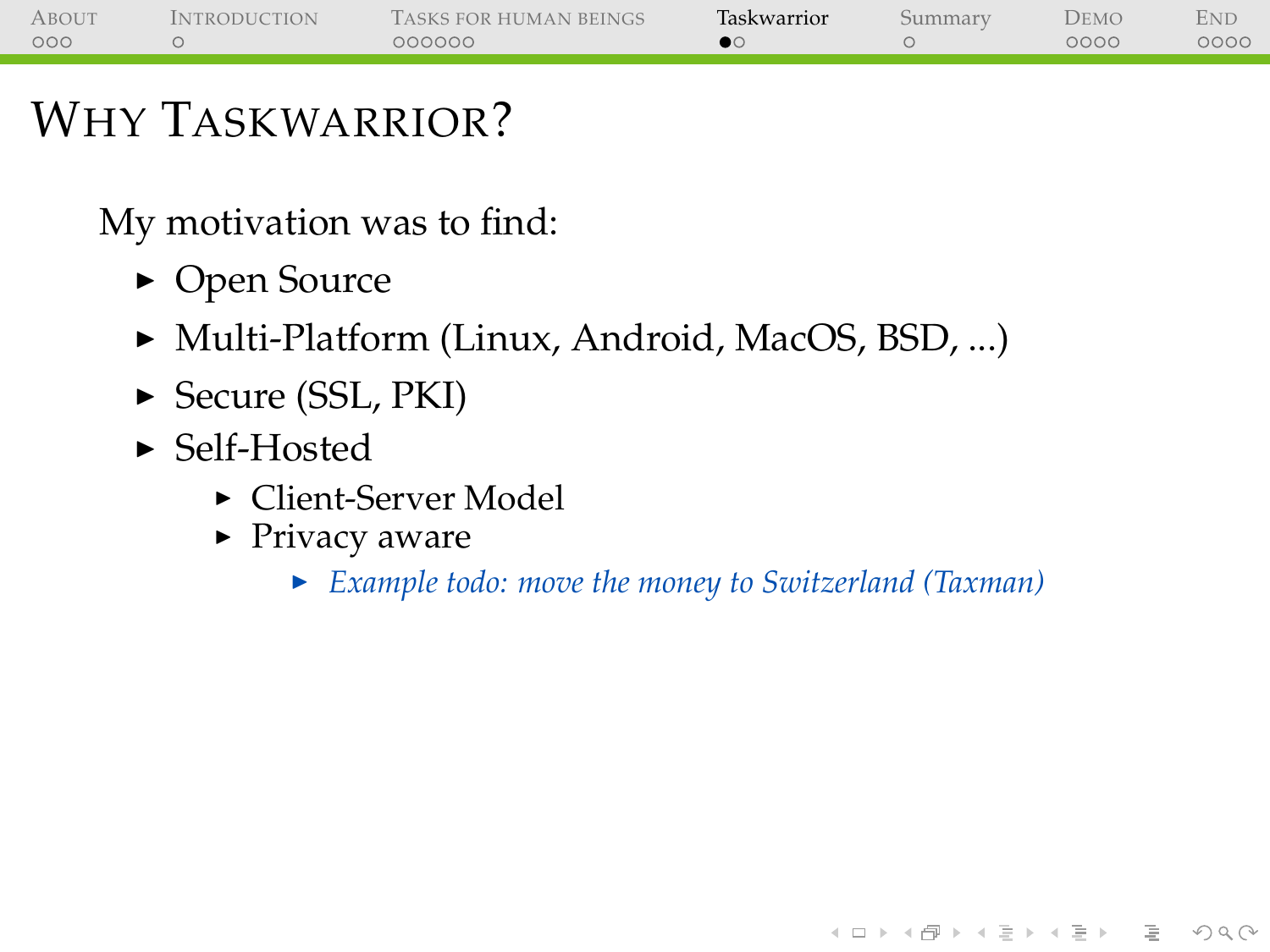| <b>ABOUT</b> | <i><b>INTRODUCTION</b></i> | TASKS FOR HUMAN BEINGS | Taskwarrior | Summarv | Demo | END  |
|--------------|----------------------------|------------------------|-------------|---------|------|------|
| 000          |                            | 000000                 |             |         | 0000 | 0000 |
|              |                            |                        |             |         |      |      |

My motivation was to find:

- Open Source
- ► Multi-Platform (Linux, Android, MacOS, BSD, ...)
- $\triangleright$  Secure (SSL, PKI)
- $\blacktriangleright$  Self-Hosted
	- $\blacktriangleright$  Client-Server Model
	- $\blacktriangleright$  Privacy aware
		- <sup>I</sup> *Example todo: move the money to Switzerland (Taxman)*

(ロ) (@) (코) (코) (코) 2000

▶ lighweight *(Redmine, Jira)*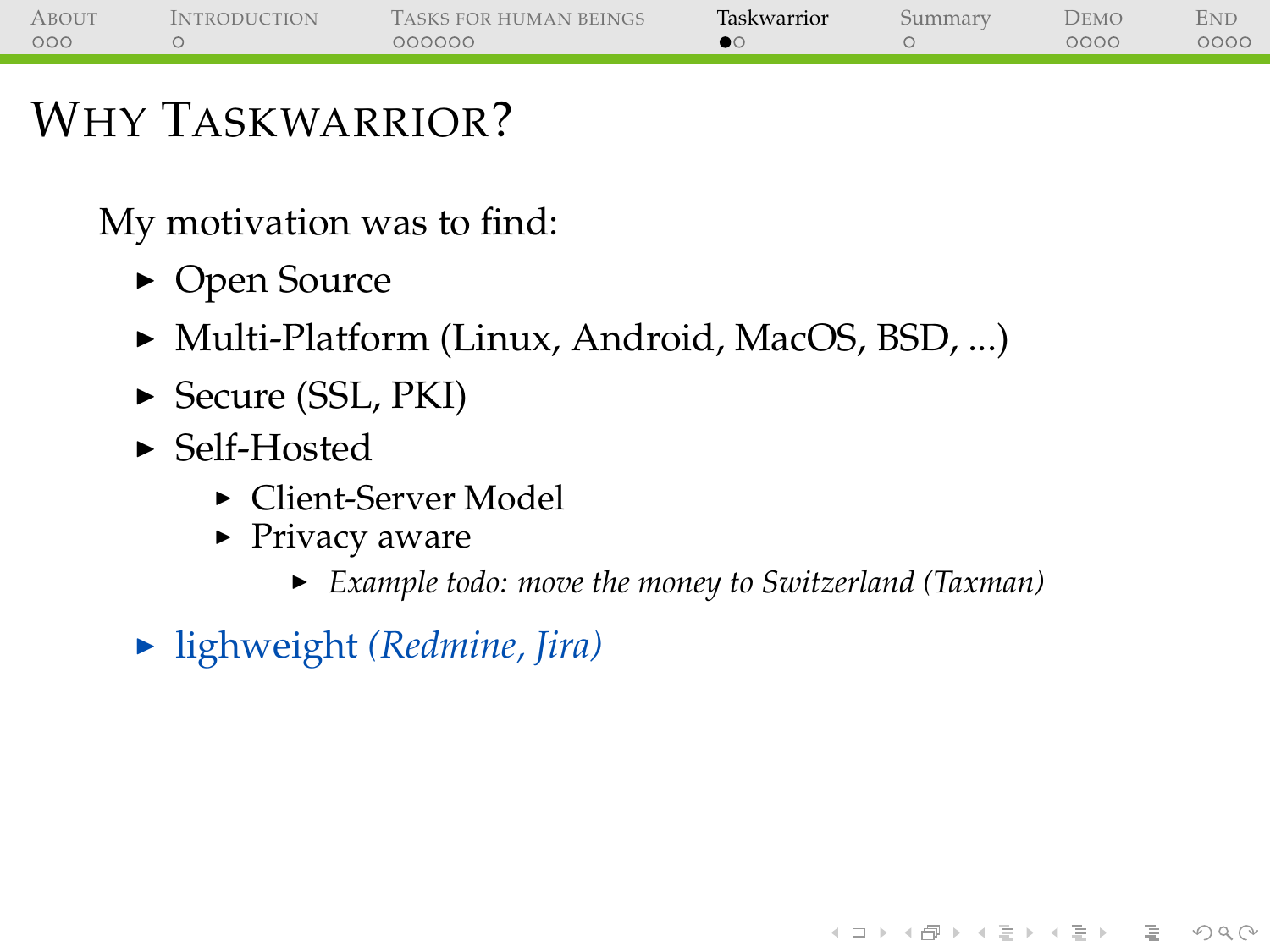| <b>ABOUT</b> | <i><b>INTRODUCTION</b></i> | TASKS FOR HUMAN BEINGS | Taskwarrior | Summarv | Demo | END  |
|--------------|----------------------------|------------------------|-------------|---------|------|------|
| 000          |                            | 000000                 |             |         | 0000 | 0000 |
|              |                            |                        |             |         |      |      |

My motivation was to find:

- Open Source
- ► Multi-Platform (Linux, Android, MacOS, BSD, ...)
- $\triangleright$  Secure (SSL, PKI)
- $\blacktriangleright$  Self-Hosted
	- ► Client-Server Model
	- $\blacktriangleright$  Privacy aware
		- <sup>I</sup> *Example todo: move the money to Switzerland (Taxman)*

**KOD KARD KED KED B YOUR** 

- ► lighweight *(Redmine, Jira)*
- ▶ <b>efficient to use</b> <i>(Redmine, Iira)</i>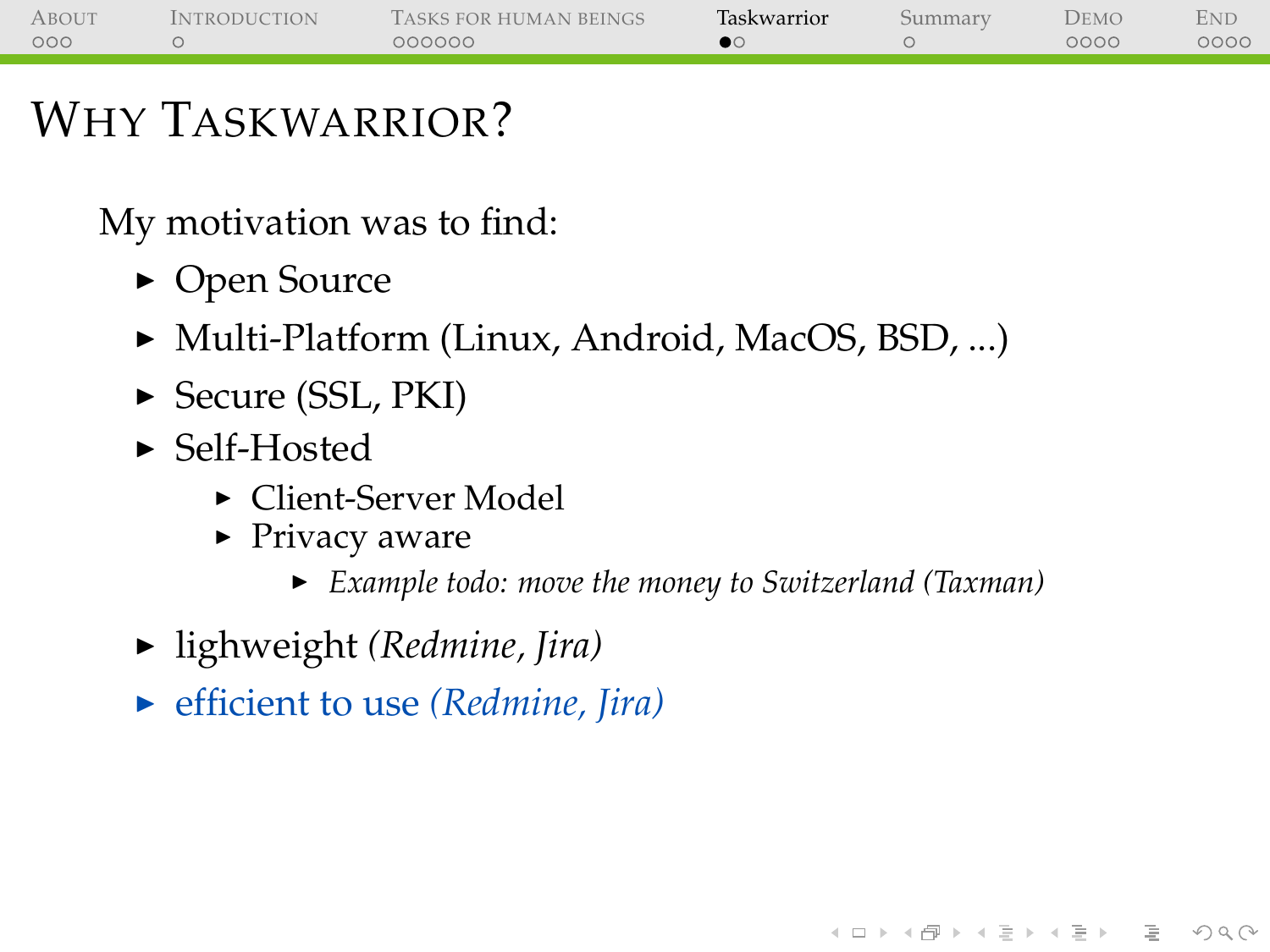| <b>ABOUT</b> | <b>INTRODUCTION</b> | TASKS FOR HUMAN BEINGS | Taskwarrior | Summary | Demo | END  |
|--------------|---------------------|------------------------|-------------|---------|------|------|
| 000          |                     | 000000                 |             |         | 0000 | 0000 |
|              |                     |                        |             |         |      |      |

My motivation was to find:

- Open Source
- ► Multi-Platform (Linux, Android, MacOS, BSD, ...)
- $\triangleright$  Secure (SSL, PKI)
- $\blacktriangleright$  Self-Hosted
	- ► Client-Server Model
	- $\blacktriangleright$  Privacy aware
		- <sup>I</sup> *Example todo: move the money to Switzerland (Taxman)*

**KEIN (FINKEIN EI KORO)** 

- ► lighweight *(Redmine, Jira)*
- ▶ <b>efficient to use</b> <i>(Redmine, Iira)</i>
- $\blacktriangleright$  Mobile Client (Android)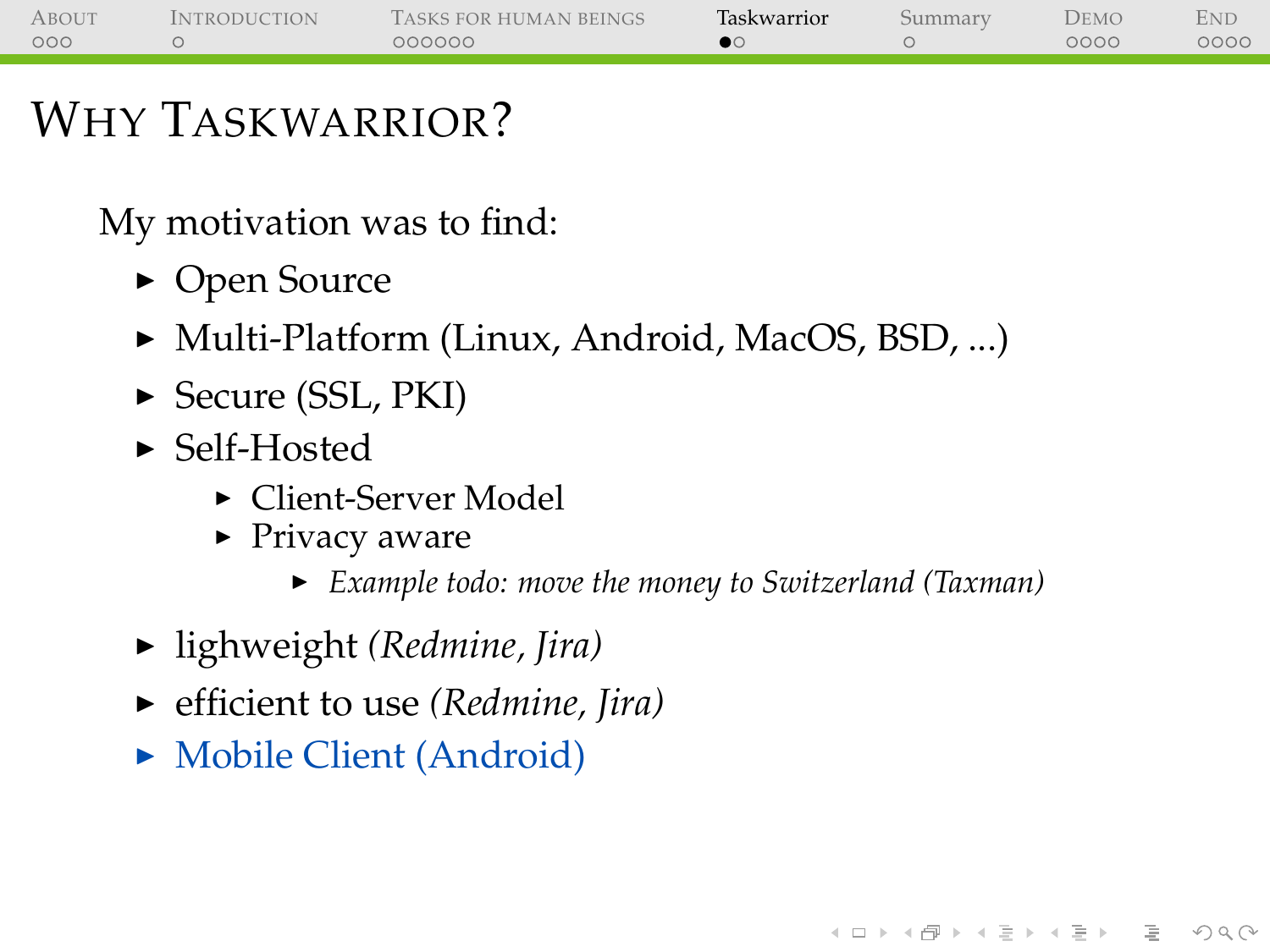| <b>ABOUT</b> | <i><b>INTRODUCTION</b></i> | TASKS FOR HUMAN BEINGS | Taskwarrior | Summarv | Demo | END  |
|--------------|----------------------------|------------------------|-------------|---------|------|------|
| 000          |                            | 000000                 |             |         | 0000 | 0000 |
|              |                            |                        |             |         |      |      |

- Open Source
- ► Multi-Platform (Linux, Android, MacOS, BSD, ...)
- $\triangleright$  Secure (SSL, PKI)
- $\blacktriangleright$  Self-Hosted
	- ► Client-Server Model
	- $\blacktriangleright$  Privacy aware
		- <sup>I</sup> *Example todo: move the money to Switzerland (Taxman)*
- ► lighweight *(Redmine, Jira)*
- ▶ <b>efficient to use</b> <i>(Redmine, Iira)</i>
- $\blacktriangleright$  Mobile Client (Android)
	- ► IMHO: task list isn't usefull if you don't have it with you all the *time*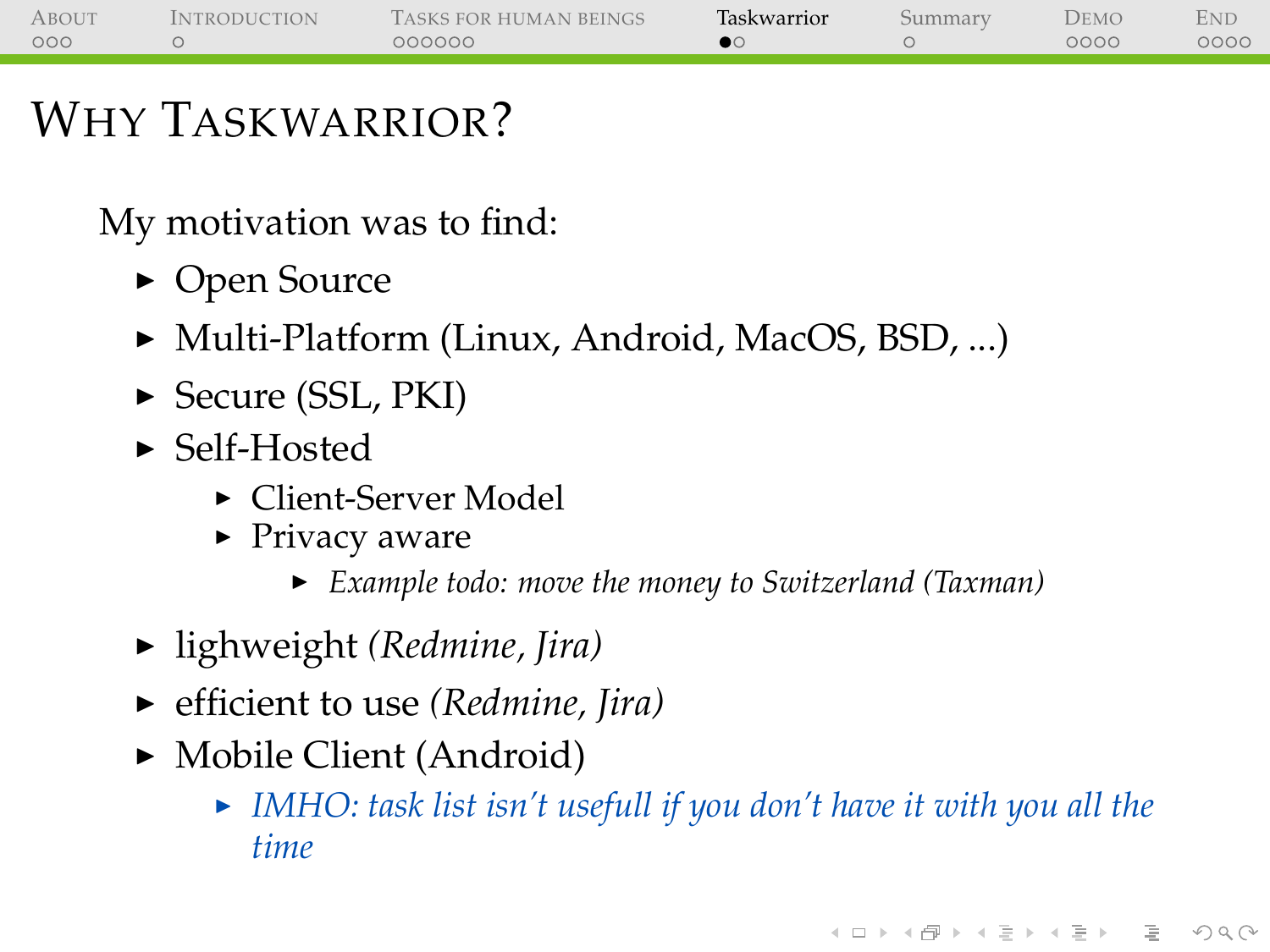| ABOUT | <b>INTRODUCTION</b> | TASKS FOR HUMAN BEINGS | Taskwarrior | Summarv | DEMO | <b>END</b> |
|-------|---------------------|------------------------|-------------|---------|------|------------|
| 000   |                     | 000000                 |             |         | 0000 | 0000       |
|       |                     |                        |             |         |      |            |

### TASKWARRIOR ARCHITECTURE

<span id="page-52-0"></span>

(ロ) (@) (코) (코) (코) 2000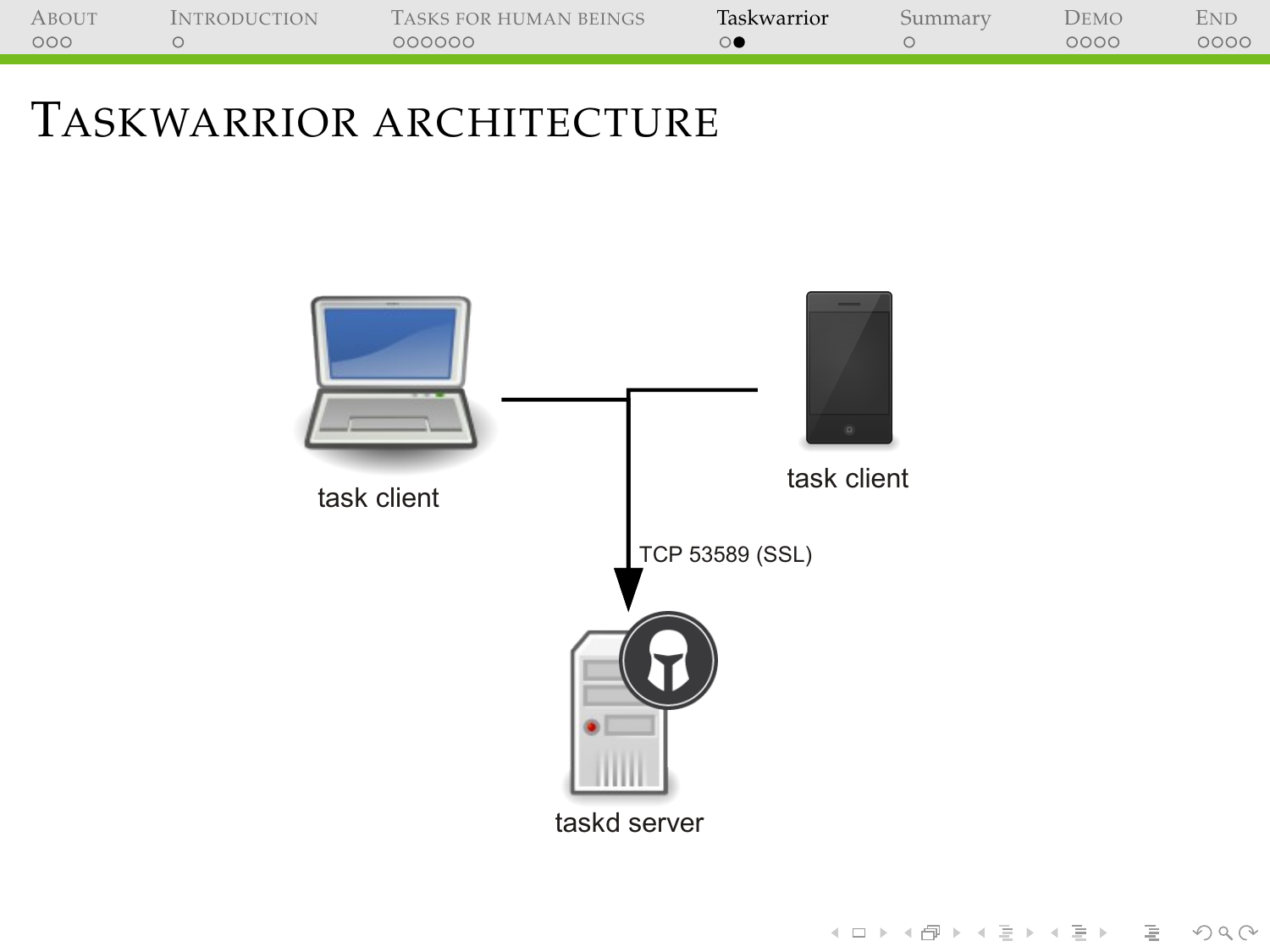<span id="page-53-0"></span>

| <b>ABOUT</b> | <b>INTRODUCTION</b> | TASKS FOR HUMAN BEINGS | Taskwarrior | Summary | Demo | End  |
|--------------|---------------------|------------------------|-------------|---------|------|------|
| 000          |                     | 000000                 | ೧೧          |         | 0000 | 0000 |
|              |                     |                        |             |         |      |      |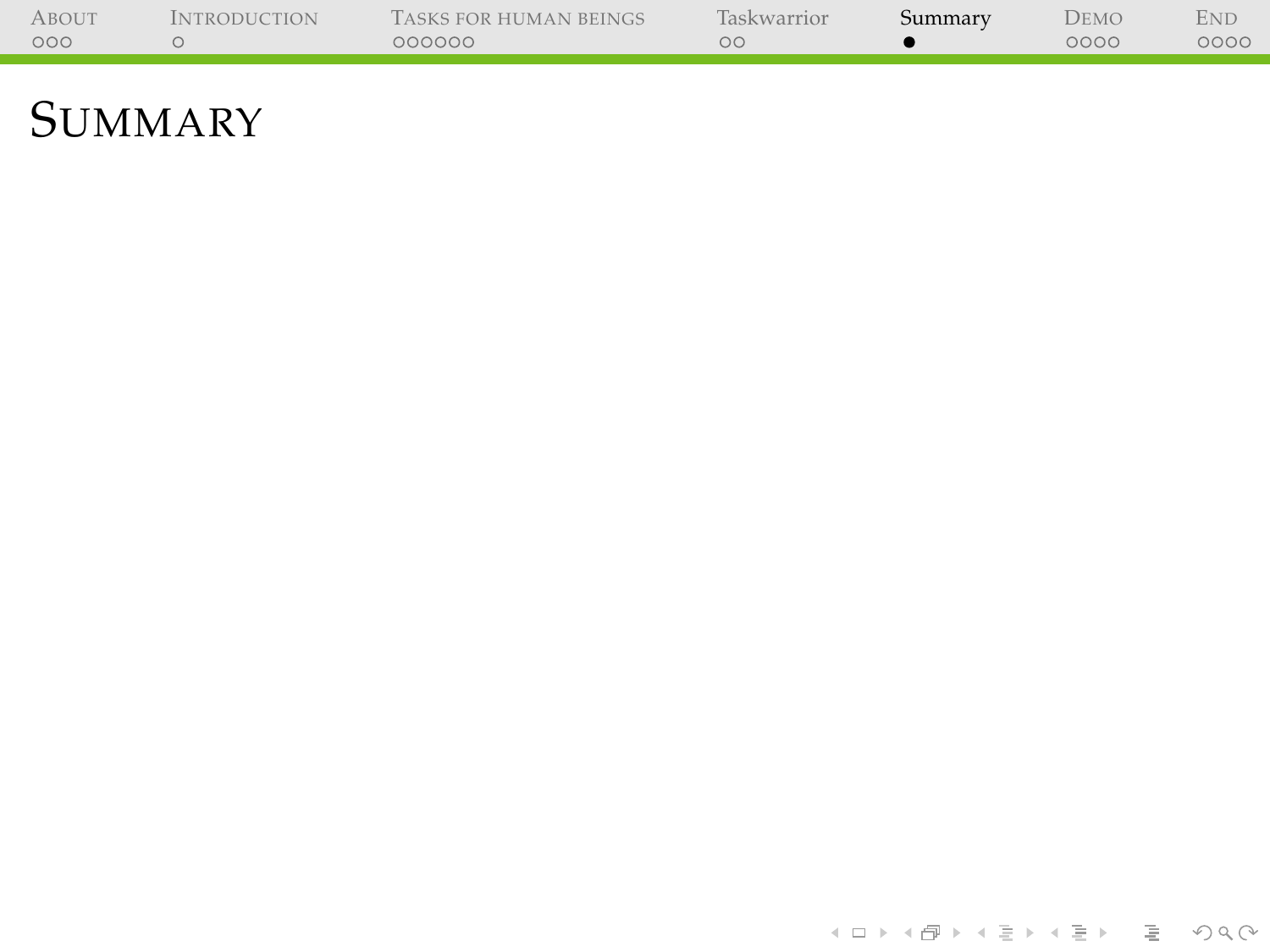| <b>ABOUT</b> | <b>INTRODUCTION</b> | TASKS FOR HUMAN BEINGS | Taskwarrior | Summary | <b>DEMO</b> | ENL  |
|--------------|---------------------|------------------------|-------------|---------|-------------|------|
| 000          |                     | 000000                 | ОC          |         | 0000        | 0000 |
|              |                     |                        |             |         |             |      |
|              |                     |                        |             |         |             |      |

 $\blacktriangleright$  Marking tasks as done makes you happy and motivated to do other tasks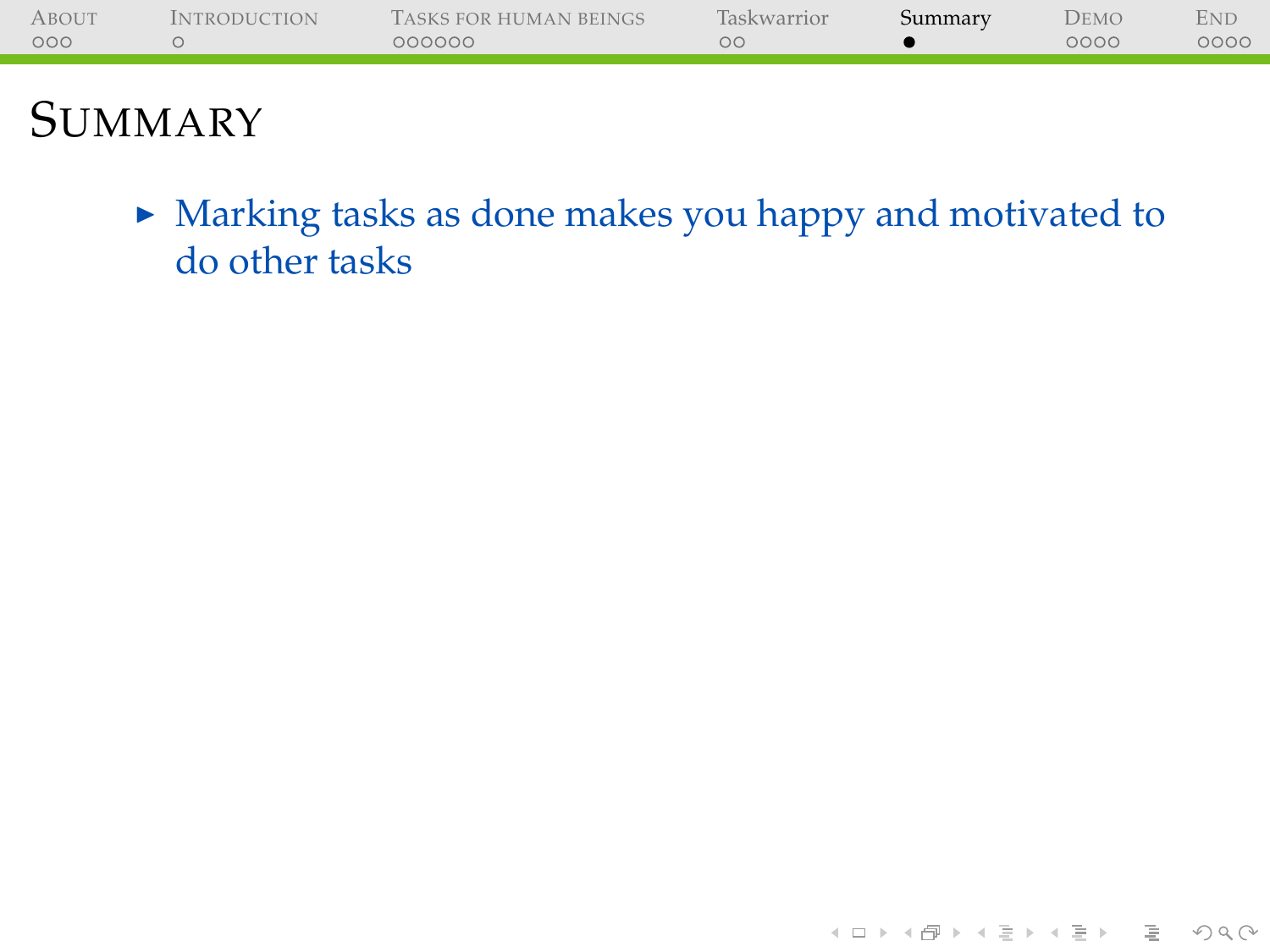| <b>ABOUT</b> | <b>INTRODUCTION</b> | TASKS FOR HUMAN BEINGS | Taskwarrior | Summary | DEMO | <b>END</b> |
|--------------|---------------------|------------------------|-------------|---------|------|------------|
| 000          |                     | 000000                 | OC.         |         | 0000 | 0000       |
|              |                     |                        |             |         |      |            |
|              |                     |                        |             |         |      |            |
|              |                     |                        |             |         |      |            |

- $\triangleright$  Marking tasks as done makes you happy and motivated to do other tasks
- $\blacktriangleright$  Right task management makes handling your tasks easier and reduces stress

(ロ) (@) (코) (코) (코) 2000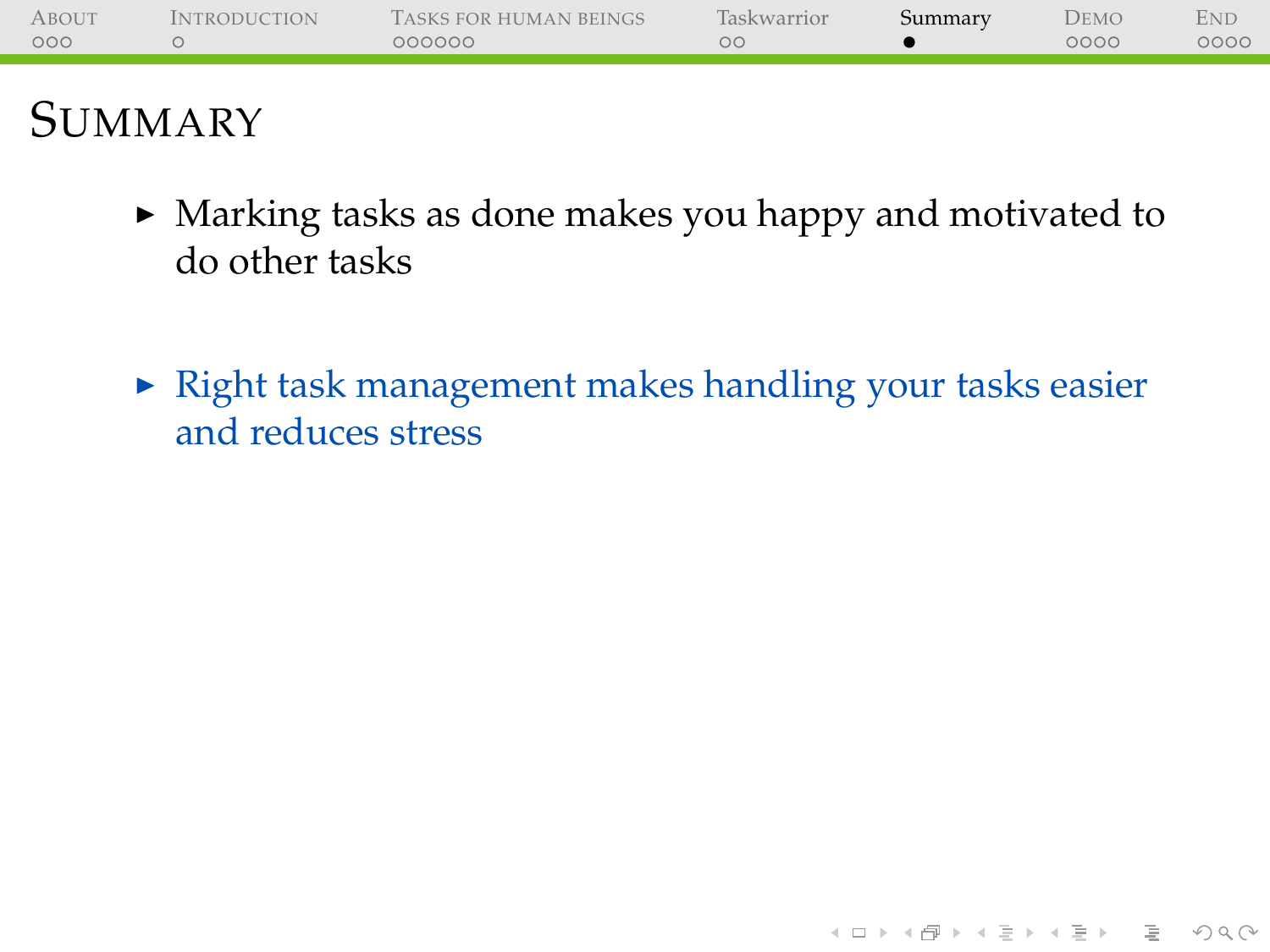| <b>ABOUT</b> | <b>INTRODUCTION</b> | TASKS FOR HUMAN BEINGS | Taskwarrior | Summary | DEMO | <b>END</b> |
|--------------|---------------------|------------------------|-------------|---------|------|------------|
| 000          |                     | 000000                 | OC.         |         | 0000 | 0000       |
|              |                     |                        |             |         |      |            |
|              |                     |                        |             |         |      |            |
|              |                     |                        |             |         |      |            |

- $\blacktriangleright$  Marking tasks as done makes you happy and motivated to do other tasks
- $\triangleright$  Right task management makes handling your tasks easier and reduces stress

(ロ) (@) (코) (코) (코) 2000

 $\triangleright$  Taskwarrior helps you accomplish this → *task add due:sunday try Taskwarrior*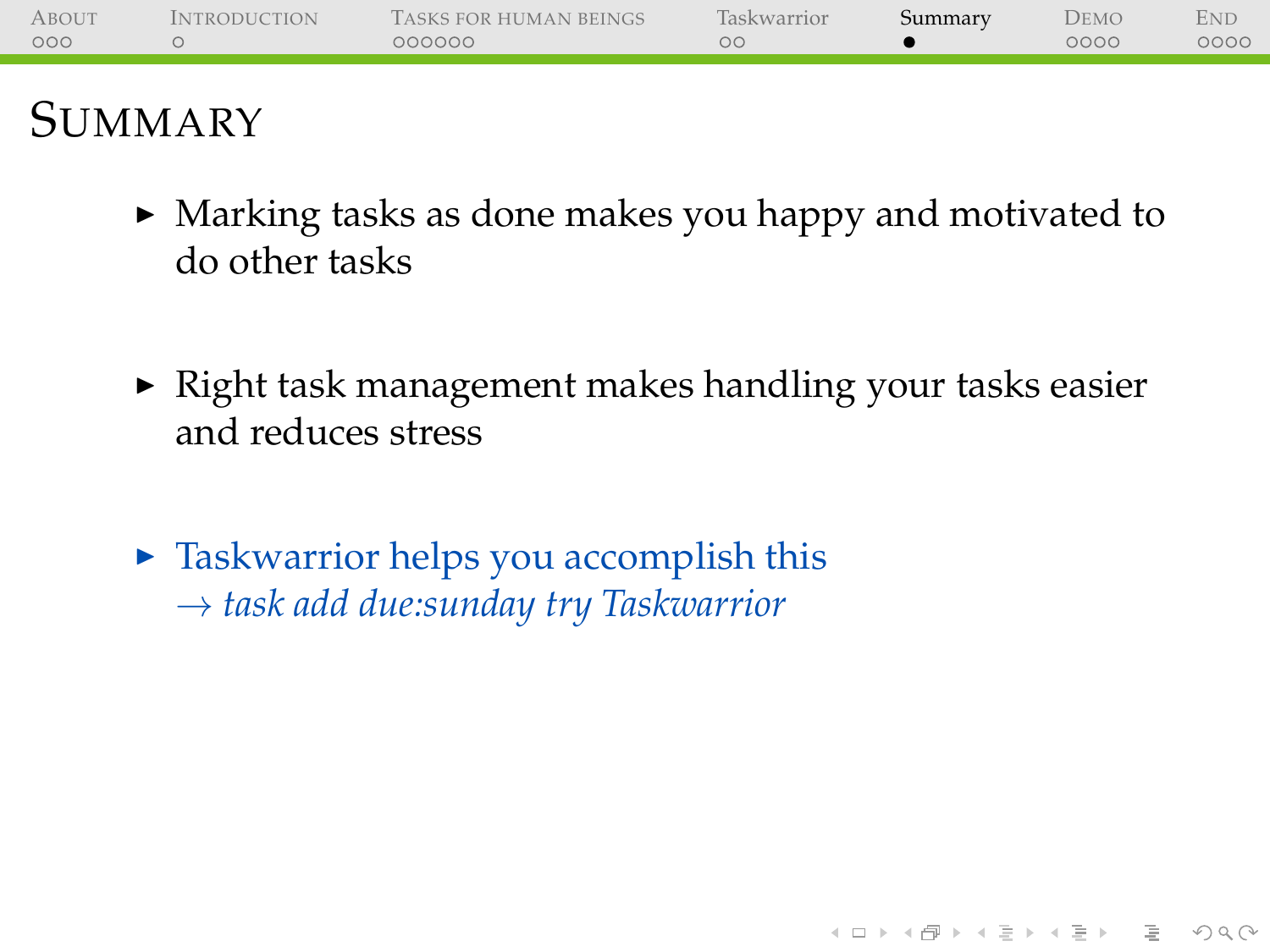| <b>ABOUT</b> | <b>INTRODUCTION</b> | TASKS FOR HUMAN BEINGS | Taskwarrior | Summary | DEMO | <b>END</b> |
|--------------|---------------------|------------------------|-------------|---------|------|------------|
| 000          |                     | 000000                 | OΟ          |         | 0000 | 0000       |
|              |                     |                        |             |         |      |            |
|              |                     |                        |             |         |      |            |

- $\blacktriangleright$  Marking tasks as done makes you happy and motivated to do other tasks
- $\triangleright$  Right task management makes handling your tasks easier and reduces stress
- $\triangleright$  Taskwarrior helps you accomplish this → *task add due:sunday try Taskwarrior*
- $\triangleright$  Doing tasks can be addictive. Try to maintain a Tasks-Life balance. → *task add due:today recur:daily Watch out of the window and calm down from a stressed day*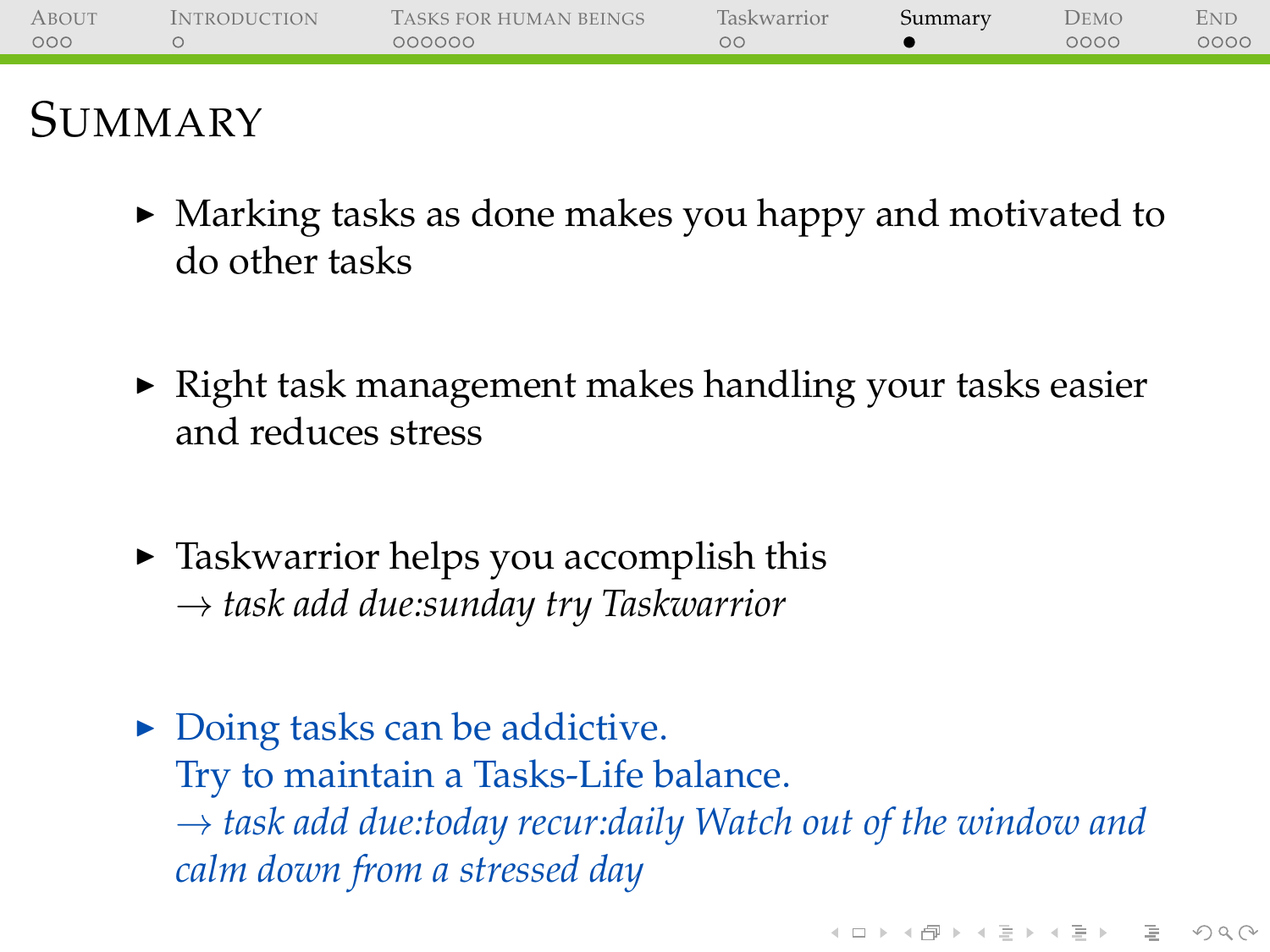| ABOUT | <b>INTRODUCTION</b> | TASKS FOR HUMAN BEINGS | <b>Taskwarrior</b> | Summary | Demo          | End  |
|-------|---------------------|------------------------|--------------------|---------|---------------|------|
| 000   |                     | 000000                 |                    |         | $\bullet$ 000 | 0000 |
|       |                     |                        |                    |         |               |      |

j.

# <span id="page-58-0"></span>Demo

←ロト + 母ト + ミト + ミト = ミーの9.0k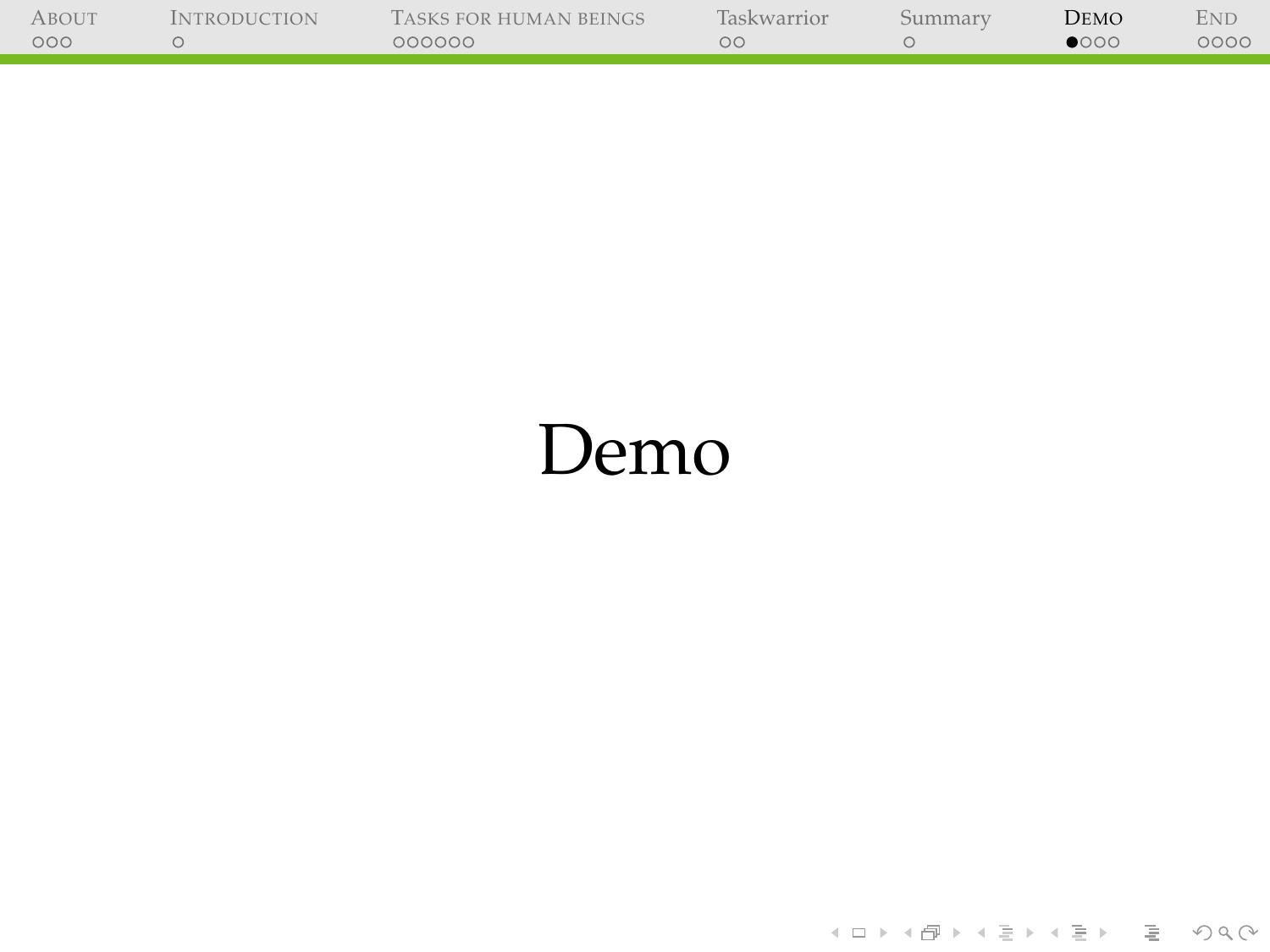| <b>ABOUT</b> | <b>INTRODUCTION</b> | TASKS FOR HUMAN BEINGS | Taskwarrior | Summarv | DEMO | <b>END</b> |
|--------------|---------------------|------------------------|-------------|---------|------|------------|
| 000          |                     | 000000                 |             |         | ○●○○ | 0000       |
|              |                     |                        |             |         |      |            |

#### REPORTING: SUMMARY

task> summary [task summary]

| Project    | Remaining Avg age Complete 0% |             |     | 100% |
|------------|-------------------------------|-------------|-----|------|
| Auto       |                               | 6 weeks     | 88% |      |
| Einkaufen  |                               | 4 5 weeks   | 92% |      |
| Gesundheit |                               | 2 3 weeks   | 96% |      |
| Inbox      |                               | 11 2 weeks  | 95% |      |
| Infra      |                               | 91 3 months | 76% |      |
| Subtasks   |                               | 2 5 weeks   | 86% |      |
| Wohnung    | 5.                            | 4 weeks     | 94% |      |
| Work       | 9                             | 3 weeks     | 93% |      |

(ロ) (@) (코) (코) (코) 2000

8 projects<br>task> █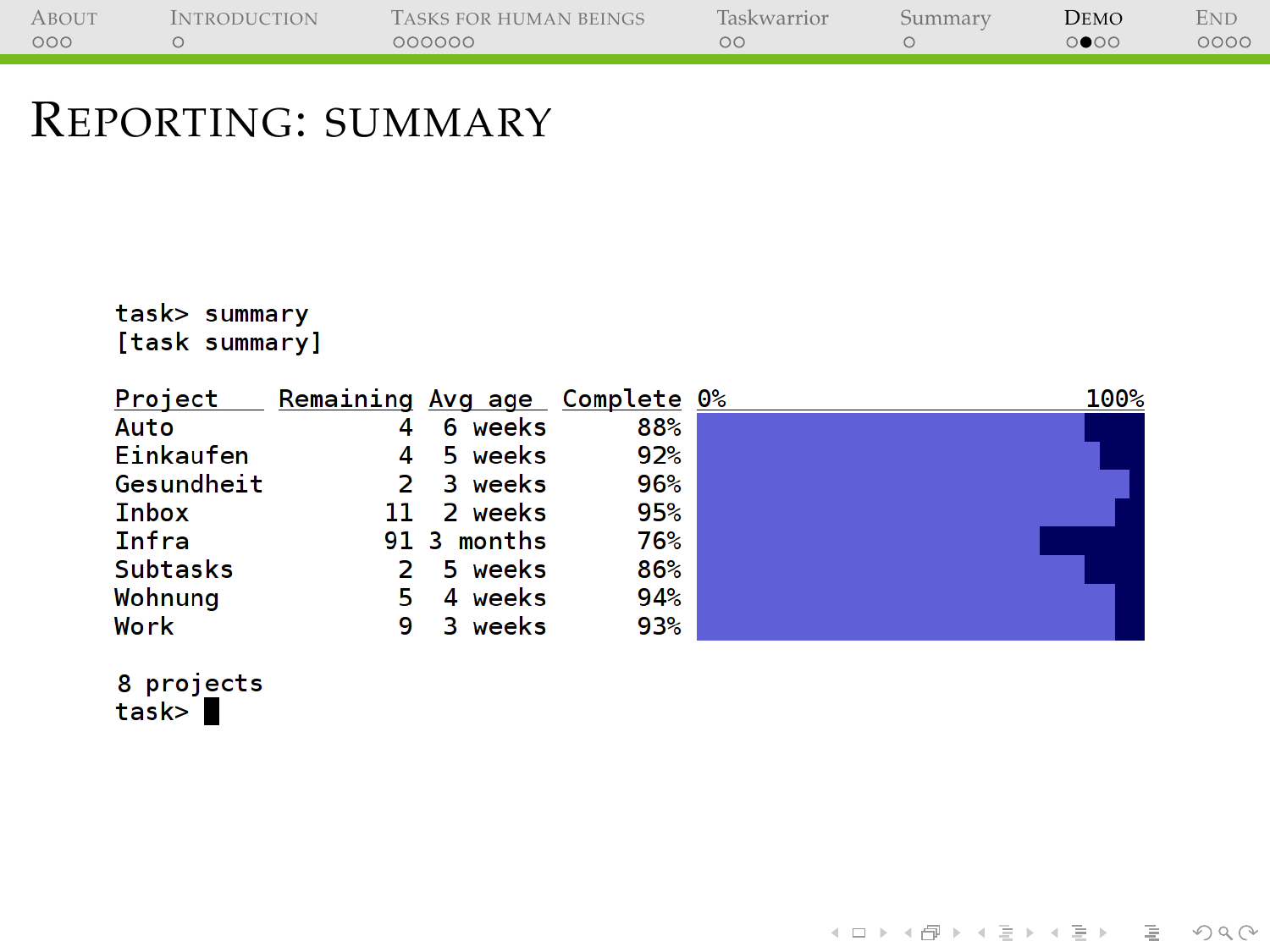| <b>ABOUT</b> | <b>INTRODUCTION</b> | TASKS FOR HUMAN BEINGS | Taskwarrior | Summarv | DEMO                | <b>END</b> |
|--------------|---------------------|------------------------|-------------|---------|---------------------|------------|
| 000          |                     | 000000                 |             |         | $\circ\bullet\circ$ | 0000       |
|              |                     |                        |             |         |                     |            |

### REPORTING: BURNDOWN



イロトイ団トイモトイモト  $\equiv$  $OQ$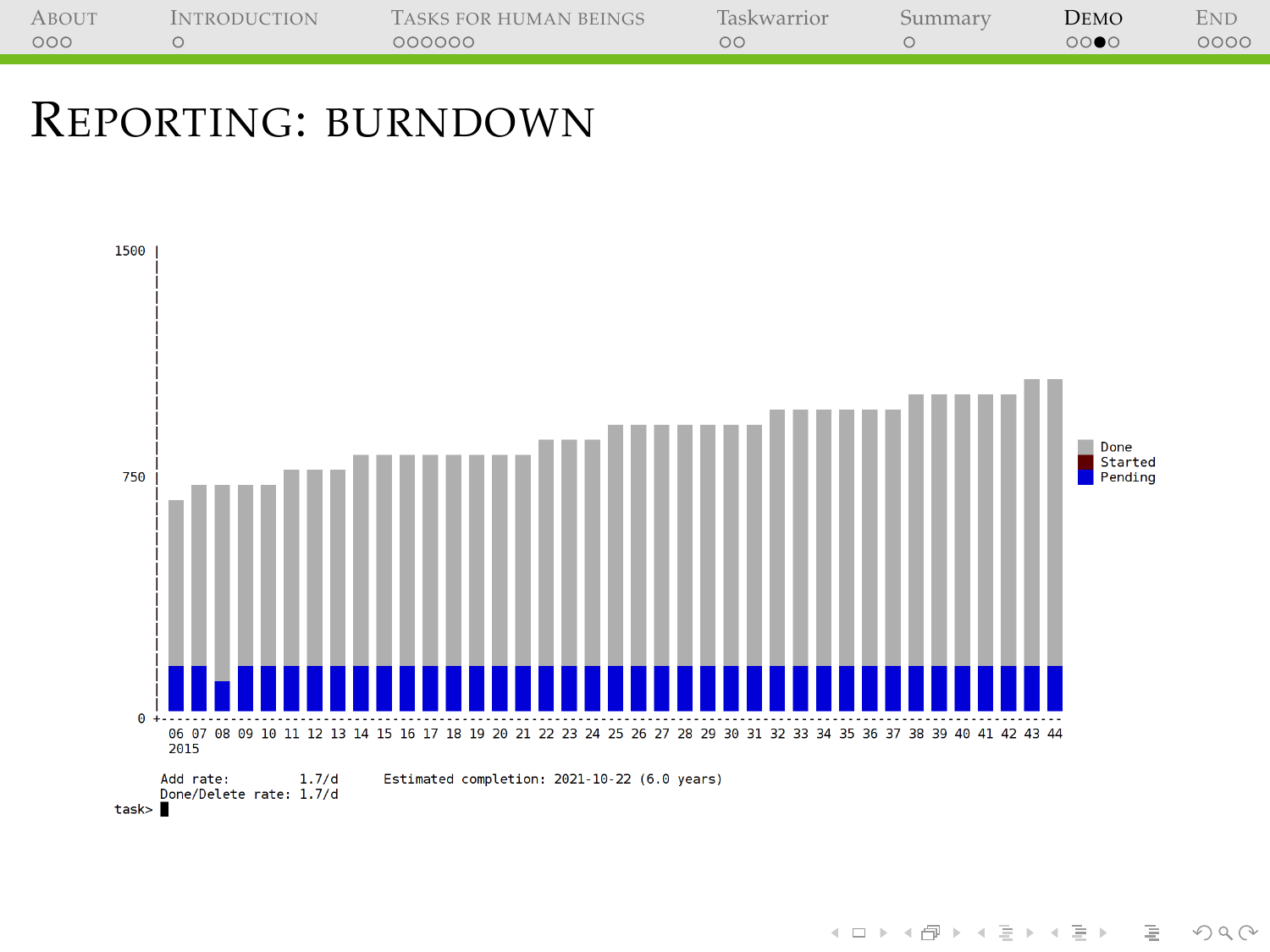| <b>ABOUT</b> | <b>INTRODUCTION</b> | TASKS FOR HUMAN BEINGS | <b>Taskwarrior</b> | Summary | Demo | Ene  |
|--------------|---------------------|------------------------|--------------------|---------|------|------|
| 000          |                     | 000000                 |                    |         | 000  | 0000 |
|              |                     |                        |                    |         |      |      |

#### REPORTING: GHISTORY

task> ghistory.m [task ghistory.m]



イロト イ押ト イミト イミト

 $\equiv$  $\circledcirc \circledcirc \circledcirc$ 

task>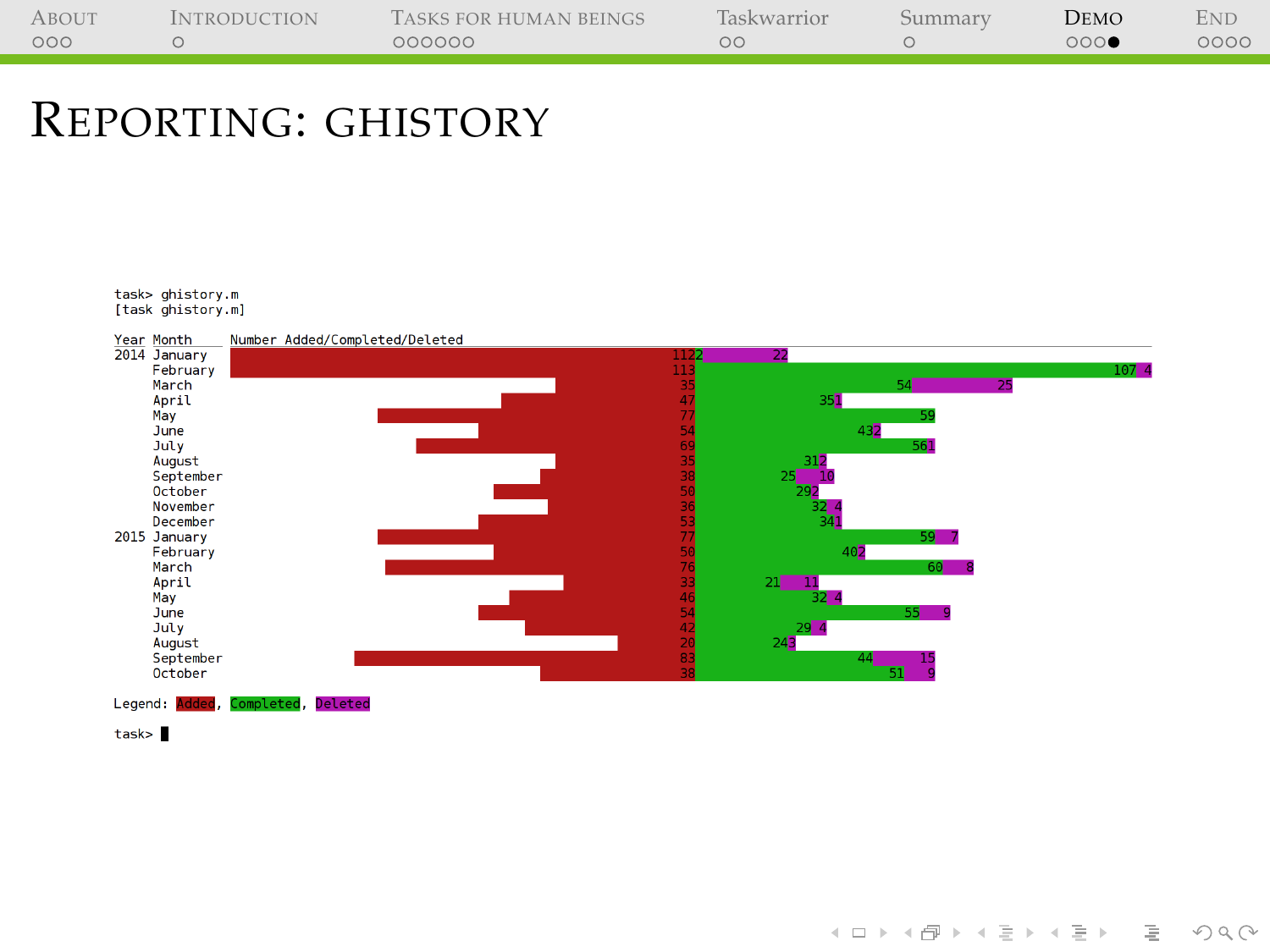| ABOUT | <i><b>INTRODUCTION</b></i> | TASKS FOR HUMAN BEINGS | Taskwarrior | Summarv | DEMO | <b>END</b>    |
|-------|----------------------------|------------------------|-------------|---------|------|---------------|
| 000   |                            | 000000                 |             |         | 0000 | $\bullet$ 000 |
|       |                            |                        |             |         |      |               |

j.

# <span id="page-62-0"></span>Q & A

イロト (部)→ (目)→ (目) → 目 → のQ (V)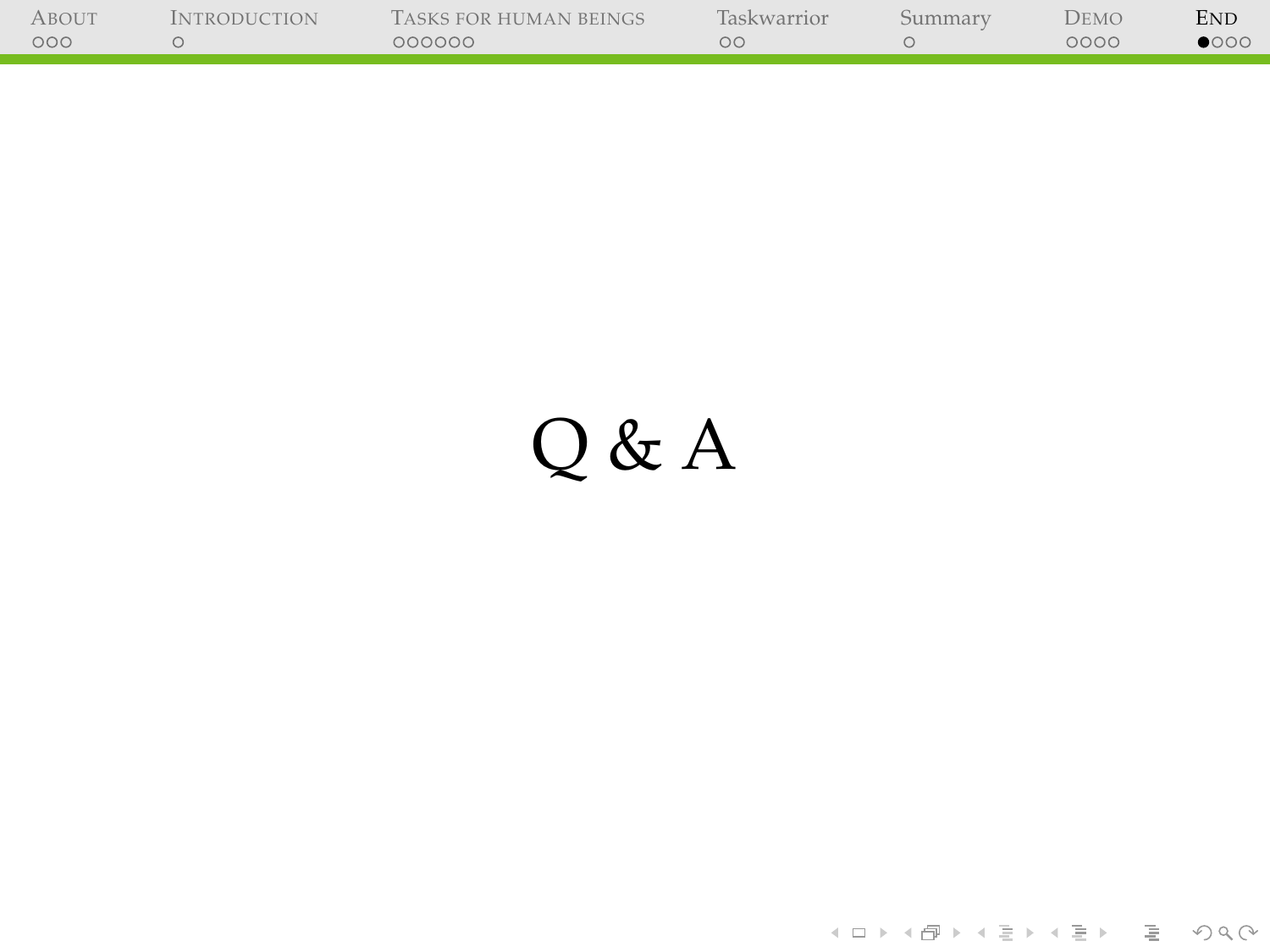| <b>ABOUT</b> | <b>INTRODUCTION</b> | TASKS FOR HUMAN BEINGS | <b>Taskwarrior</b> | Summary | DEMO | <b>END</b>               |
|--------------|---------------------|------------------------|--------------------|---------|------|--------------------------|
| 000          |                     | 000000                 | ЭC                 |         | 0000 | $\circ\bullet\circ\circ$ |
|              |                     |                        |                    |         |      |                          |

イロトイ団 トイミトイミト ニヨー りんぐ

### **LINKS**

- $\triangleright$  MODCOMP/CSPI
	- $\triangleright$  [MODCOMP History](http://www.cspi.com/de/uber/history)
	- [MODCOMP on Wikipedia](https://en.wikipedia.org/wiki/MODCOMP)
- $\blacktriangleright$  Taskwarrior
	- $\triangleright$  [Taskwarrior Docs](http://taskwarrior.org/docs/)
	- **F** [Taskwarrior Android Client \(Mirakel\)](http://mirakel.azapps.de/)
- <span id="page-63-0"></span> $\triangleright$  GTD
	- $\triangleright$  [GTD on Wikipedia](https://en.wikipedia.org/wiki/Getting_Things_Done)
	- **[Pomodoro Technique on Wikipedia](https://en.wikipedia.org/wiki/Pomodoro_Technique)**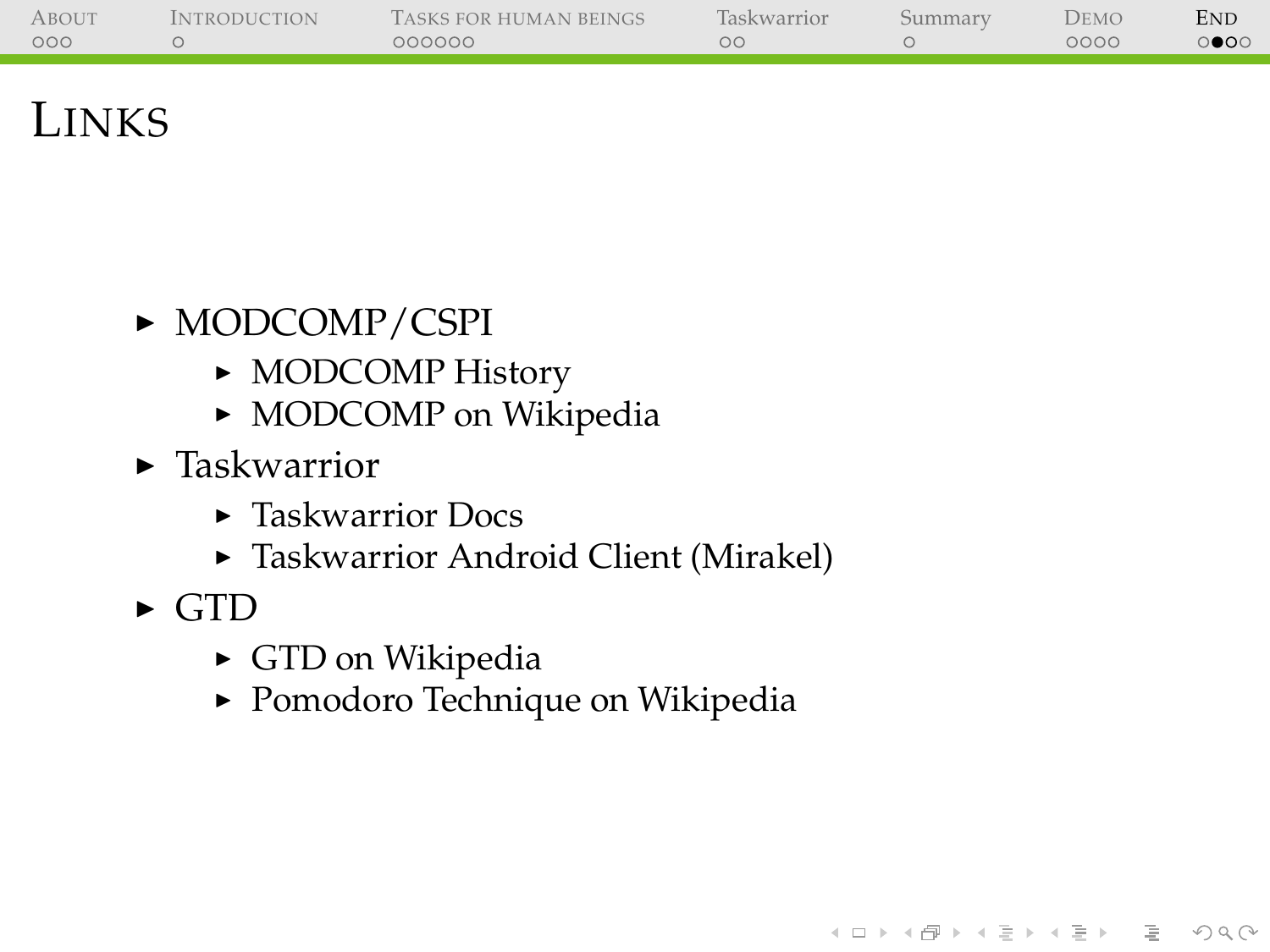| ABOUT | <b>INTRODUCTION</b> | TASKS FOR HUMAN BEINGS | <b>Taskwarrior</b> | Summarv | DEMO | <b>END</b> |
|-------|---------------------|------------------------|--------------------|---------|------|------------|
| 000   |                     | 000000                 | ОC                 |         | 0000 | $\circ$    |
|       |                     |                        |                    |         |      |            |

(ロ) (@) (코) (코) (코) 2000

### LINKS

Go deep: Dirk Deimeke's talks

- $\blacktriangleright$  [Taskwarrior: What's next 1](https://speakerdeck.com/ddeimeke/taskwarrior-whats-next-1)
- $\blacktriangleright$  [Taskwarrior: What's next 2](https://speakerdeck.com/ddeimeke/taskwarrior-whats-next-2)
- ▶ [Video: Talk at OpenRheinRuhr 2011](http://www.deimeke.net/dirk/blog/index.php?/archives/2855-Taskwarrior-Vortrag-....html)
- $\blacktriangleright$  Freies Magazin
	- $\blacktriangleright$  [Part 1](http://www.freiesmagazin.de/20120805-augustausgabe-erschienen)
	- $\blacktriangleright$  [Part 2](http://www.freiesmagazin.de/20120902-septemberausgabe-erschienen)
	- $\blacktriangleright$  [Part 3](http://www.freiesmagazin.de/20121007-oktoberausgabe-erschienen)
	- $\blacktriangleright$  [Part 4](http://www.freiesmagazin.de/20121104-novemberausgabe-erschienen)